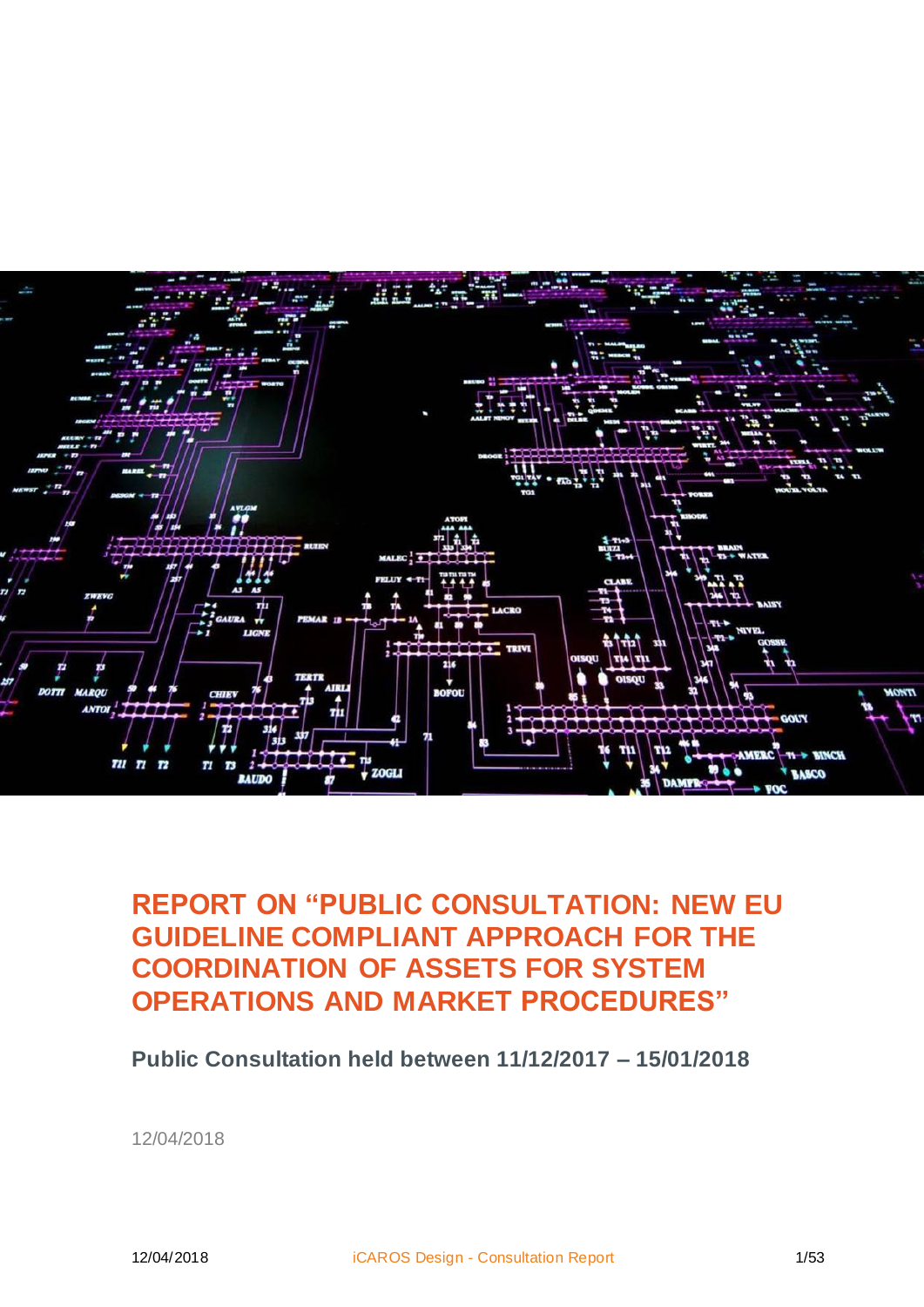# TABLE OF CONTENTS

| 1.                                                                                     |                                                                                                                                                                                                                                                                                                                                                                                                                                                                                |  |
|----------------------------------------------------------------------------------------|--------------------------------------------------------------------------------------------------------------------------------------------------------------------------------------------------------------------------------------------------------------------------------------------------------------------------------------------------------------------------------------------------------------------------------------------------------------------------------|--|
| 2.<br>٠<br>٠<br>п<br>٠<br>٠<br>٠<br>٠<br>п<br>٠                                        |                                                                                                                                                                                                                                                                                                                                                                                                                                                                                |  |
| 3.                                                                                     | Feedback regarding "Future roles and responsibilities for the delivery of                                                                                                                                                                                                                                                                                                                                                                                                      |  |
| 4.                                                                                     | Feedback regarding "Design note for the coordination of assets: Part I -<br>4.1.1. Stakeholder feedback on amendments of outage plans & remuneration 11<br>4.1.3. Stakeholder feedback outage planning for demand and CDS 17                                                                                                                                                                                                                                                   |  |
|                                                                                        | 5. Feedback regarding "Design note for the coordination of assets: Part II -                                                                                                                                                                                                                                                                                                                                                                                                   |  |
| 5.1.1.<br>5.1.2.<br>5.1.3.<br>5.1.4.<br>5.1.5.<br>5.1.6.<br>5.1.7.<br>5.1.8.<br>5.1.9. | Stakeholder feedback on asset obligations regarding schedule delivery  24<br>Stakeholder feedback on schedules and return-to-schedule requests  28<br>Stakeholder feedback on redispatching obligations per asset type38<br>Stakeholder feedback on redispatching (bids, activations, and baselines)  39<br>Stakeholder feedback on redispatching and the imbalance position (BRP impact,<br>5.1.10. Stakeholder feedback on the lack of Transfer of Energy for congestion  48 |  |
| 6.                                                                                     | Feedback regarding "Design note for the coordination of assets: Part III -                                                                                                                                                                                                                                                                                                                                                                                                     |  |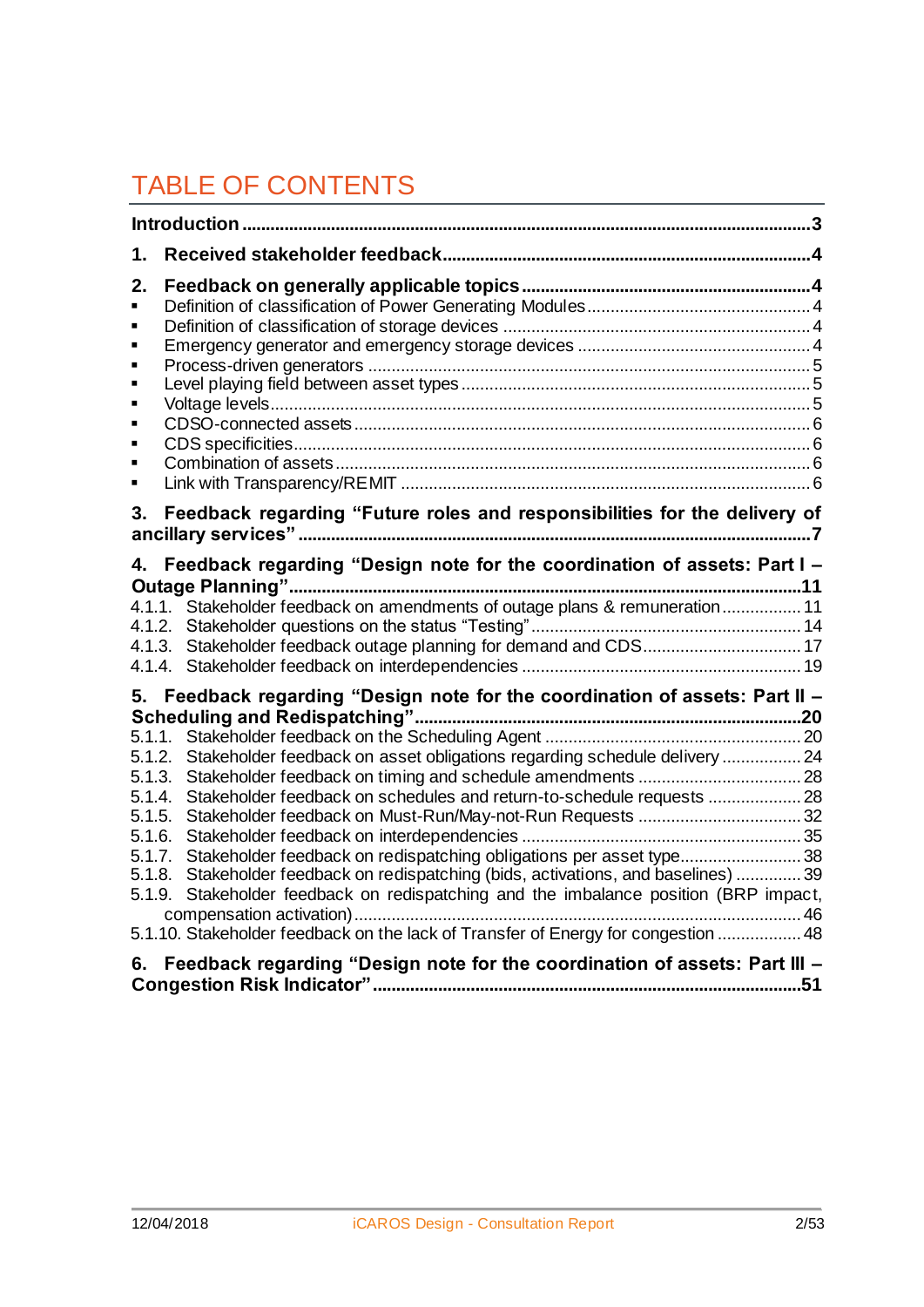## INTRODUCTION

From December 11, 2017, until January 15, 2018, ELIA organized a public consultation on a set of notes proposing a new design for the coordination of assets for system operations and redispatching, compliant with the requirements as set in the new EU guidelines. The consultation documents can be found on the ELIA web page [\(link to the consultation](http://www.elia.be/en/about-elia/publications/Public-Consultation/New-eu-guideline-compliant-approach-for-the-coordination)  [documents\)](http://www.elia.be/en/about-elia/publications/Public-Consultation/New-eu-guideline-compliant-approach-for-the-coordination) and include four notes (one providing the context and three design notes describing specific procedures in the coordination of assets):

- **Future roles and responsibilities for the delivery of ancillary services**
- **Design note for the coordination of assets: Part I – Outage Planning**
- **Design note for the coordination of assets: Part II – Scheduling and Redispatching**
- **Design note for the coordination of assets: Part III – Congestion Risk Indicator**

The consultation aimed to receive input from stakeholders regarding the design principles and the adaptations to be foreseen in the new Federal Grid Code. This report consolidates the received consultation feedback and presents the responses and positions of ELIA regarding this stakeholder feedback.

The report is organized per design note and per topic.

The main conclusion is that no fundamental issues have been identified that require a review of the proposed design for asset coordination and redispatching. Indeed most of the received inputs are requests for clarification. Besides there is also an important concern when and how the proposed design will be implemented as this might have a significant operational and implementation impact for stakeholders. Therefore we consider the proposed design as sufficiently stable to serve as input for the preparation of the implementation trajectory.

As next steps Elia will further refine the design and finalize discussions with DSOs and concerned regulators how the proposed design can be transposed to distribution connected assets. Then an implementation trajectory – including transition phase - shall be developed in close collaboration with the different stakeholders. The implementation, taking into account the feedback of the stakeholders, will be formalized in regulatory and contractual documents (which will be clarified during implementation phase).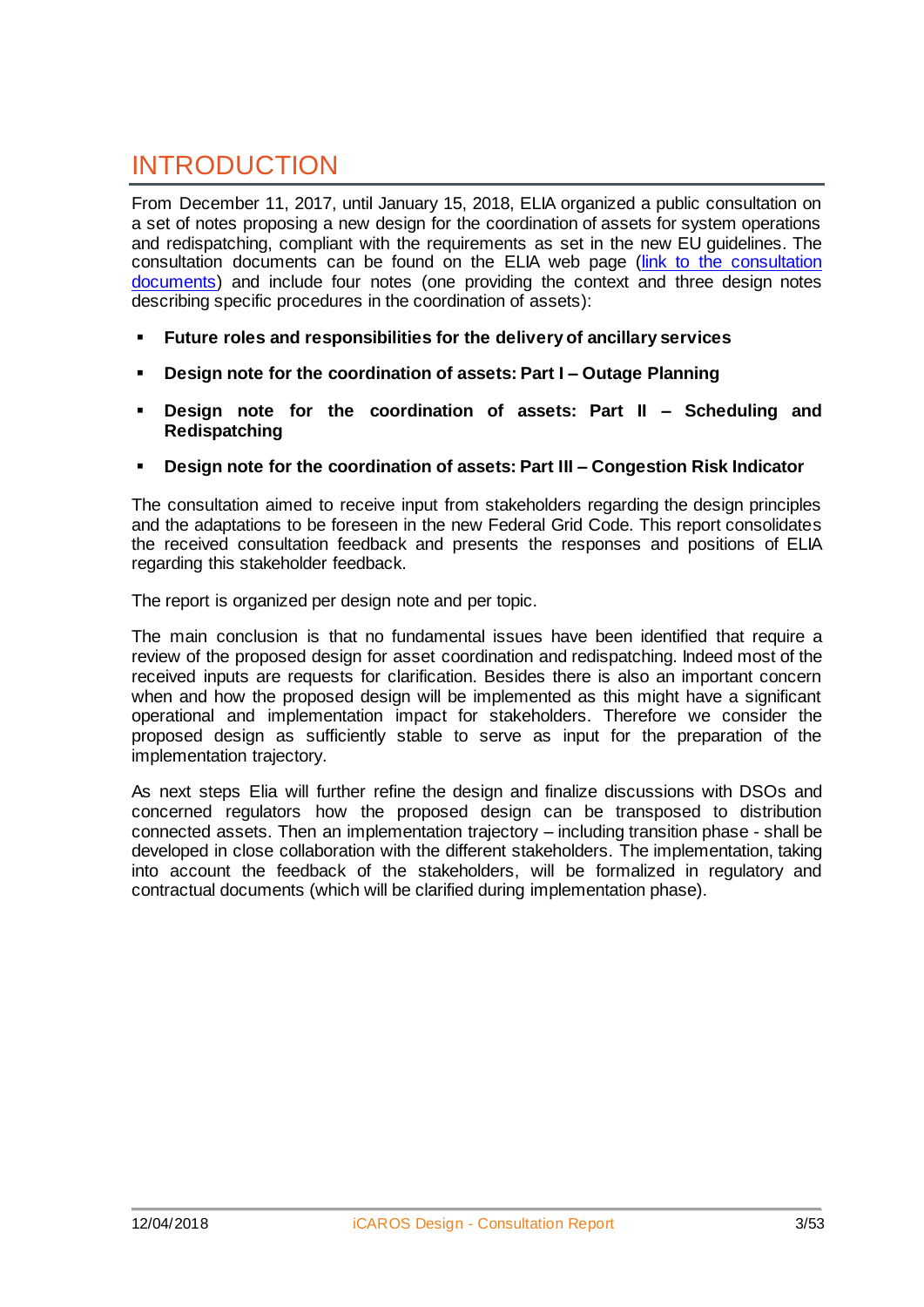### **1. Received stakeholder feedback**

ELIA received consultation responses from the following parties:

- Edora Febeg Ode
- Direct Energie (also in support of the contribution of Edora Febeg Ode)
- Febeliec
- Restore
- TeaMWise & Anode
- And one anonymous and confidential feedback

The non-confidential stakeholder feedback is available on the consultation web page [\(link\)](http://www.elia.be/en/about-elia/publications/Public-Consultation/New-eu-guideline-compliant-approach-for-the-coordination).

#### **2. Feedback on generally applicable topics**

**Classification of Power Generating Modules**

Febeliec and Edora-Febeg-Ode repeat their opposition to the minimum threshold of 0.250MW for PGM type B and request that the design proposed in the iCAROS notes is taken into consideration to reopen the discussions.

ELIA discusses the PGM threshold with the stakeholders on other platforms. The final decision on the PGM B threshold will be taken before the implementation of the iCAROS design. The Federal Grid Code proposal that is now open for consultation sets the PGM B threshold at 1MW and not 0.250MW.

**Definition of classification of storage devices**

Febeliec and Edora-Febeg-Ode ask for clarification on the definition of classification of storage devices, in specific, whether the classification will depend only on the installed capacity or also on the voltage level of the connection.

ELIA clarifies that the iCAROS design will implement the classification of storage as described in the "Storage connection requirements": since the finalization of the iCAROS design notes, it has indeed been decided that storage devices will be classified according to installed capacity only and not depending on their voltage connection level. The definition in the design notes is adapted accordingly.

#### **Emergency generator and emergency storage devices**

At several points Febeliec requests clarification on the applicability of the proposed design for emergency generator and emergency storage devices.

ELIA clarifies that emergency assets that do no operate parallel to the grid for more than 5 minutes per month in normal system state are not subject to the requirements described in the iCAROS design notes. This is clarified in the design notes.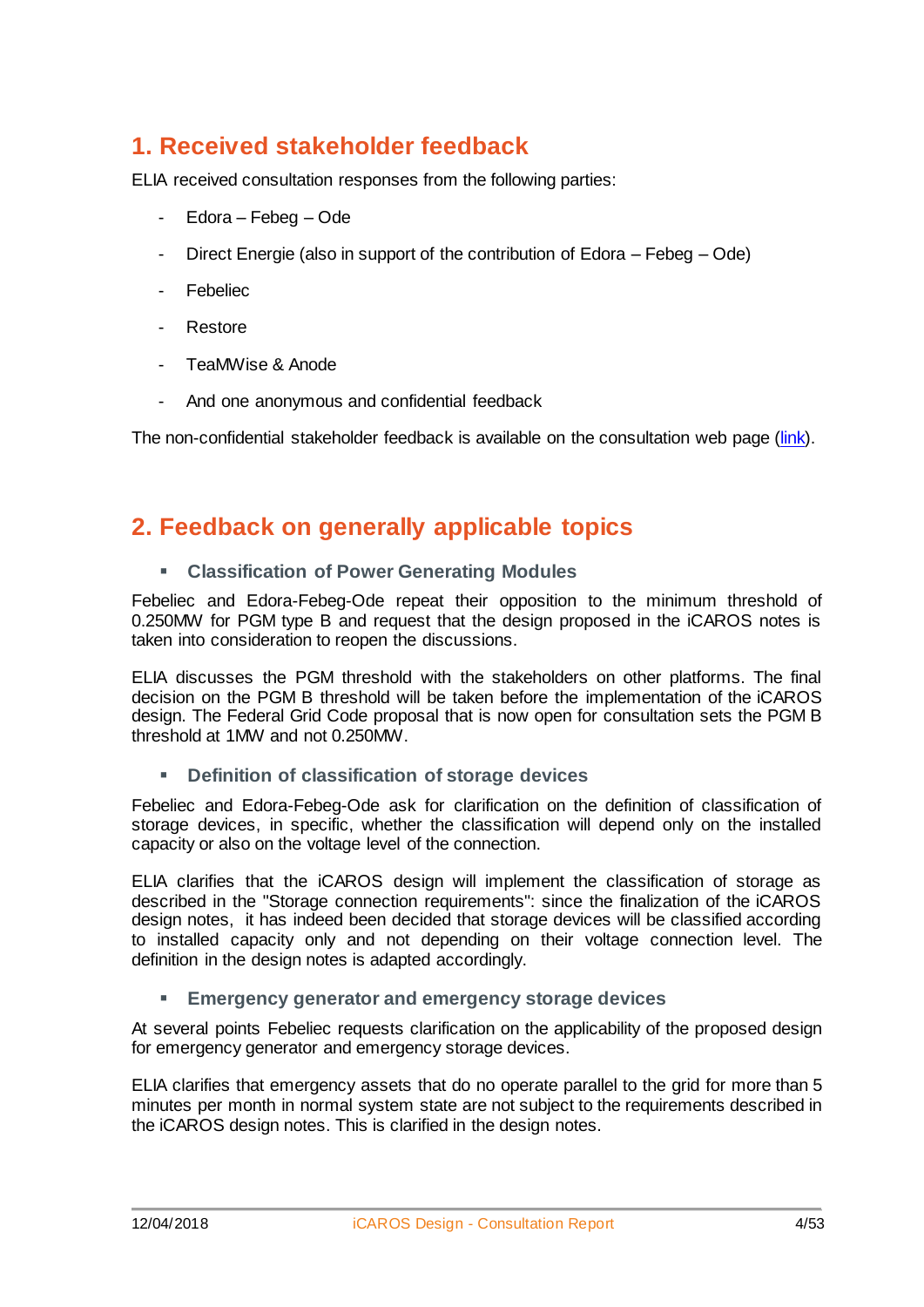#### **Process-driven generators**

At several points Febeliec requests clarification on the applicability of the proposed design for process-driven generators.

ELIA clarifies that, unless if explicitly stated that a design aspect is not applicable to process-driven generators, they are not by default excluded. The applicability of some design principles to process-driven generators will be assessed on a case-by-case basis (site specific).

#### **Level playing field between asset types**

Edora-Febeg-Ode regrets that different requirements apply for generation and demand and asks ELIA to impose more obligations on demand providing flexibility and/or fewer obligations on PGM type B.

ELIA agrees that there are differences in the requirements but these are inevitable due to the specific characteristics of the asset types (differences in level of controllability) and due to different legal requirements (different European connection codes and different requirements in operational codes). Nevertheless the proposed design aims for a level playing field where possible (e.g., light approach for outage planning for PGM < 25MW; choice between MW or ON/OFF scheduling proposed for PGM < 25MW; case-by-case evaluation of obligations for process-driven generators (as similar to demand, the coordinability level cannot be derived purely based on its structural characteristics); outage planning also for non-cross-border relevant TSO-connected demand facilities).

Given stakeholder requests for level playing field with production, for (voluntary) scheduling in case of demand side response management for redispatching and the link between scheduling and redispatching activations, ELIA adds scheduling obligations in Day-ahead and Intraday for demand facilities or delivery points offering demand flexibility for redispatching:

- o Either way redispatching activation requires a baseline other than last quarter-hour. A schedule serves this purpose.
- $\circ$  The schedule obligation would be for the delivery point on which the flexibility is offered (therefore not by default the demand facility as a whole)

#### **Voltage levels**

The design proposed by ELIA is applicable for assets connected on the ELIA grid and to ELIA-connected CDS, regardless of whether the asset is directly connected to the ELIA grid or locally on the site of a demand facility or CDS. The inclusion of assets connected to DSO grids is subjects to a separate trajectory between ELIA and Synergrid and will be communicated and discussed with stakeholders at a later time.

TeaMWise & Anode express to be in favour of one unique design generally applicable across voltage levels. Edora-Febeg-Ode requests ELIA to clarify the open question regarding applicability on DSO level as soon as possible to avoid lack of coherence, unlevelled playing field, and inefficient implementation.

Febeliec *"remains opposed to the Elia interpretation that all demand facilities connected to the 36kV and 70kV are to be considered "transmission-connected" as this implies numerous additional obligations for these facilities, which will not exist for such facilities in other European Ember States where they are considered "distribution-connected". This approach by Elia exacerbates the competitive position of these facilities, as this goes against a European level-playing field."*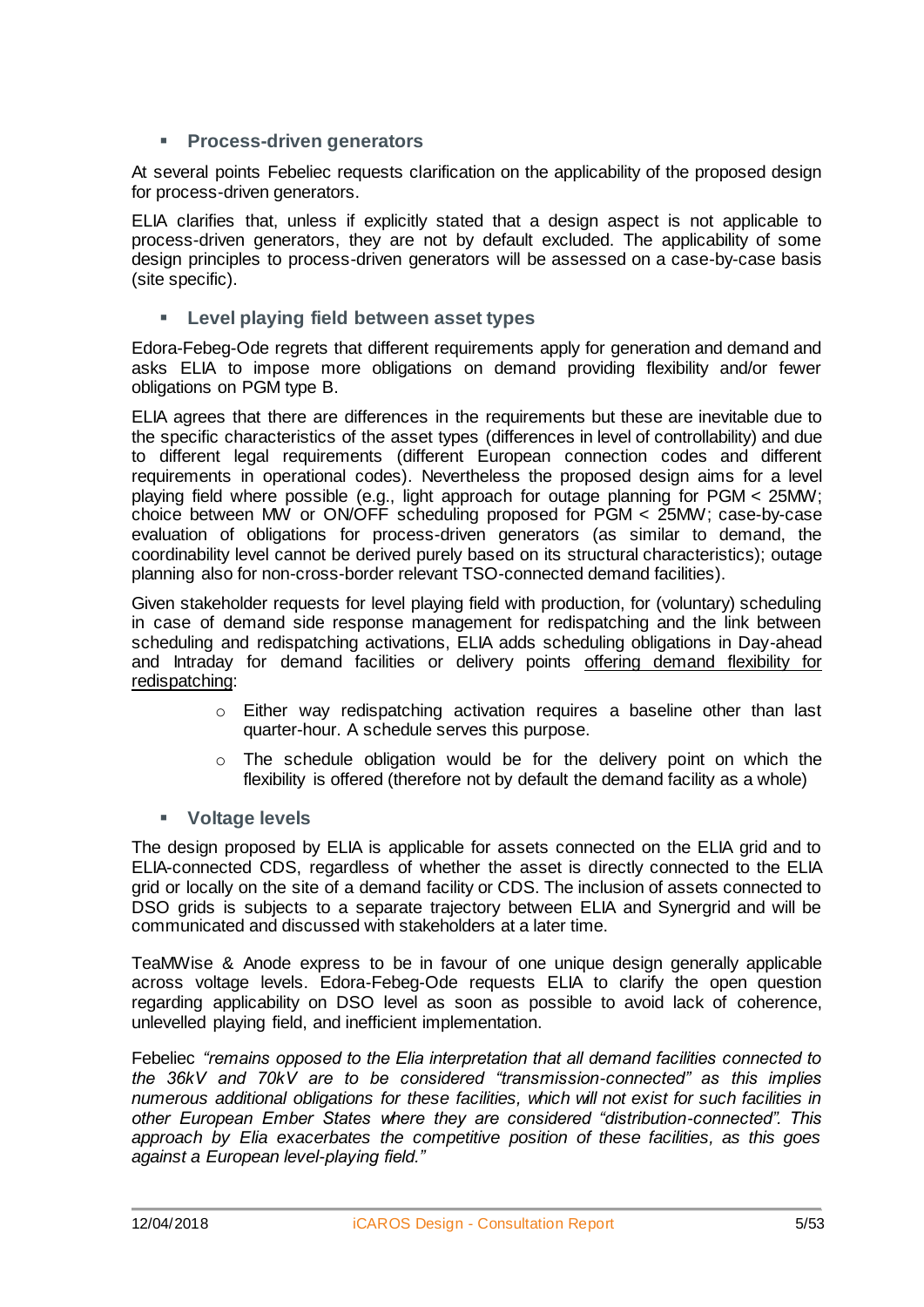As the requirements for demand facilities are limited to the information exchange that can improve ELIA's analyses for grid security, and other aspects (such as bidding) are kept voluntary, ELIA considers the impact on the competitive position compared to demand facilities in other European countries too low to defend a different design for demand facilities connected to 36-70kV grid.

#### **CDS Operators**

Febeliec correctly remarks not to be included so far in discussions between ELIA and the distribution system operators on the design for DSO-connected assets.

ELIA will coordinate with Febeliec on the role of the CDS operator connected to the ELIA grid. ELIA will indeed also coordinate with all stakeholders in due time on the design for DSO-connected assets (also applicable on assets connected to a DSO-connected CDS).

#### **CDS specificities**

Febeliec indicates that for several aspects the implications for CDS as grid user are not clear.

ELIA will discuss these aspects with Febeliec to clarify implications before formalization is required in regulated documents.

**Combination of assets**

TeaMWise & Anode ask about the possibilities to combine assets (for example, a renewable energy production combined with a storage device) and makes some suggestions.

ELIA proposes to first implement the new design for individual assets before analyzing the usefulness of considering combinations of assets.

**Link with Transparency/REMIT**

ELIA noted questions from Febeliec and Edora-Febeg-Ode on the link between the proposed iCAROS design and regulation for Transparency/REMIT. A preliminary analysis has been initiated and any potential links will be further discussed in implementation phase.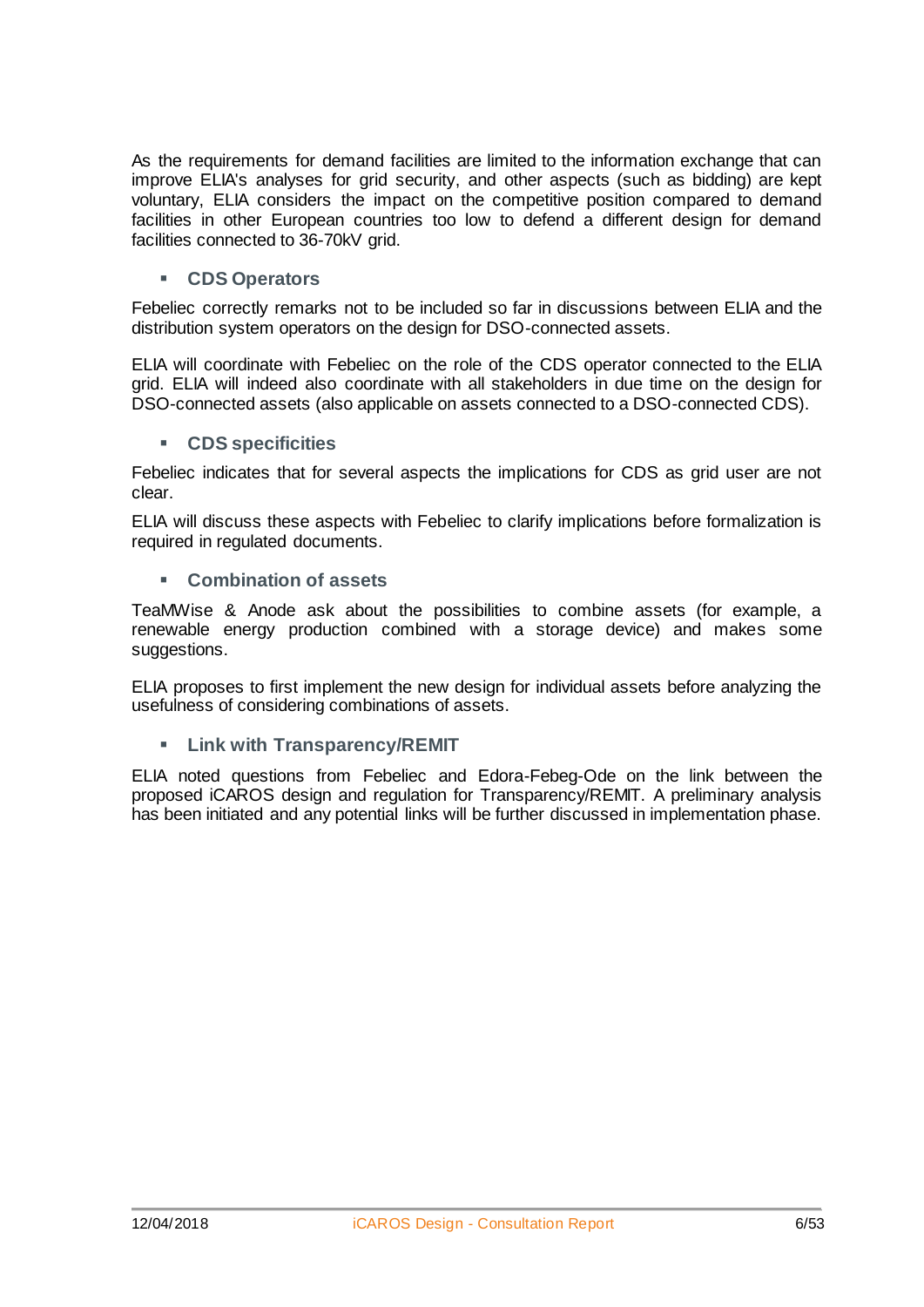

#### **3. Feedback regarding "Future roles and responsibilities for the delivery of ancillary services"**

The design note provided an overview of the roles and responsibilities as required by the European Guidelines, including contractual and operational frameworks, overview of future milestones and projects, interdependencies between different roles, and references to other useful documentation. The iCAROS design focuses specifically on the Outage Planning Agent and Scheduling Agent, therefore only comments related to the appointment and responsibilities of these agents and the role of the grid user in coordination are included in this consultation report. Remarks on other roles will be considered in the foreseen projects (e.g. on the Mvar ancillary service) according to the timeline as described in the design note "Future roles and responsibilities for the delivery of ancillary services".

| <b>Stakeholder</b> | <b>Stakeholder feedback</b>                                                                                                                                                                                                                                                                                                                                                                                                                                                                                                                                                                                                                                                                                                                                                                                                                                                                                                                                                                                                                                                                                                                                                                                                                   | <b>ELIA response</b>                                                                                                                                                                                                                                                                                                                                                                                                                                                                                                                |
|--------------------|-----------------------------------------------------------------------------------------------------------------------------------------------------------------------------------------------------------------------------------------------------------------------------------------------------------------------------------------------------------------------------------------------------------------------------------------------------------------------------------------------------------------------------------------------------------------------------------------------------------------------------------------------------------------------------------------------------------------------------------------------------------------------------------------------------------------------------------------------------------------------------------------------------------------------------------------------------------------------------------------------------------------------------------------------------------------------------------------------------------------------------------------------------------------------------------------------------------------------------------------------|-------------------------------------------------------------------------------------------------------------------------------------------------------------------------------------------------------------------------------------------------------------------------------------------------------------------------------------------------------------------------------------------------------------------------------------------------------------------------------------------------------------------------------------|
| Teamwise/Anode     | zijn<br>haar<br>setup:<br>dient<br>consequent<br>in<br>Elia<br>te<br>A. Oftewel stelt ze de Grid User centraal, en laat ze vandaar<br>uit alle rollen toewijzen, inclusief de BRP (en deel-BRP's voor<br>bandlevering,)<br>B. Oftewel stelt ze de Access Holder centraal, en laat ze deze<br>professionele partij (die de Grid User zelf kan zijn), alle rollen<br>toewijzen.<br>Het huidige voorstel van Elia is vis noch vlees op dit vlak. Wij<br>zijn voorstander van het Bmodel, daar het verzekert dat een<br>professionele partij uitdrukkelijk de verantwoordelijkheid<br>opneemt inzake de organisatie van de toegang tot het<br>aansluitpunt. Het zou eveneens een vereenvoudiging van het<br>technisch reglement kunnen opleveren, daar veel bepalingen<br>rechtstreeks in het Toegangscontract geregeld kunnen<br>worden, zonder specificatie in het Technisch Reglement.<br>In model A zien we het risico voor de netbeheerder dat bij het<br>ontbreken<br>bepaalde<br>van<br>toewijzigingen/verantwoordelijkheden, de Grid<br>User<br>verantwoordelijk zal zijn, zonder dat hij daarbij expliciet<br>hiervoor heeft aangegeven dat hij zich ervan bewust is. De<br>enige juridische basis zal het Technisch Reglement zijn, wat | <b>CLARIFICATION</b><br>ELIA proposed a contractual framework that respects the<br>responsibilities assigned to the grid user and the possibilities<br>for delegation as described in the European System Operation<br>Guideline while considering relevant confidentiality aspects<br>with respect to the use of flexibility. ELIA does not block the<br>possibility for bilateral agreement between the grid user and<br>the access holder for a redivision of assigned tasks and<br>responsibilities for operational efficiency. |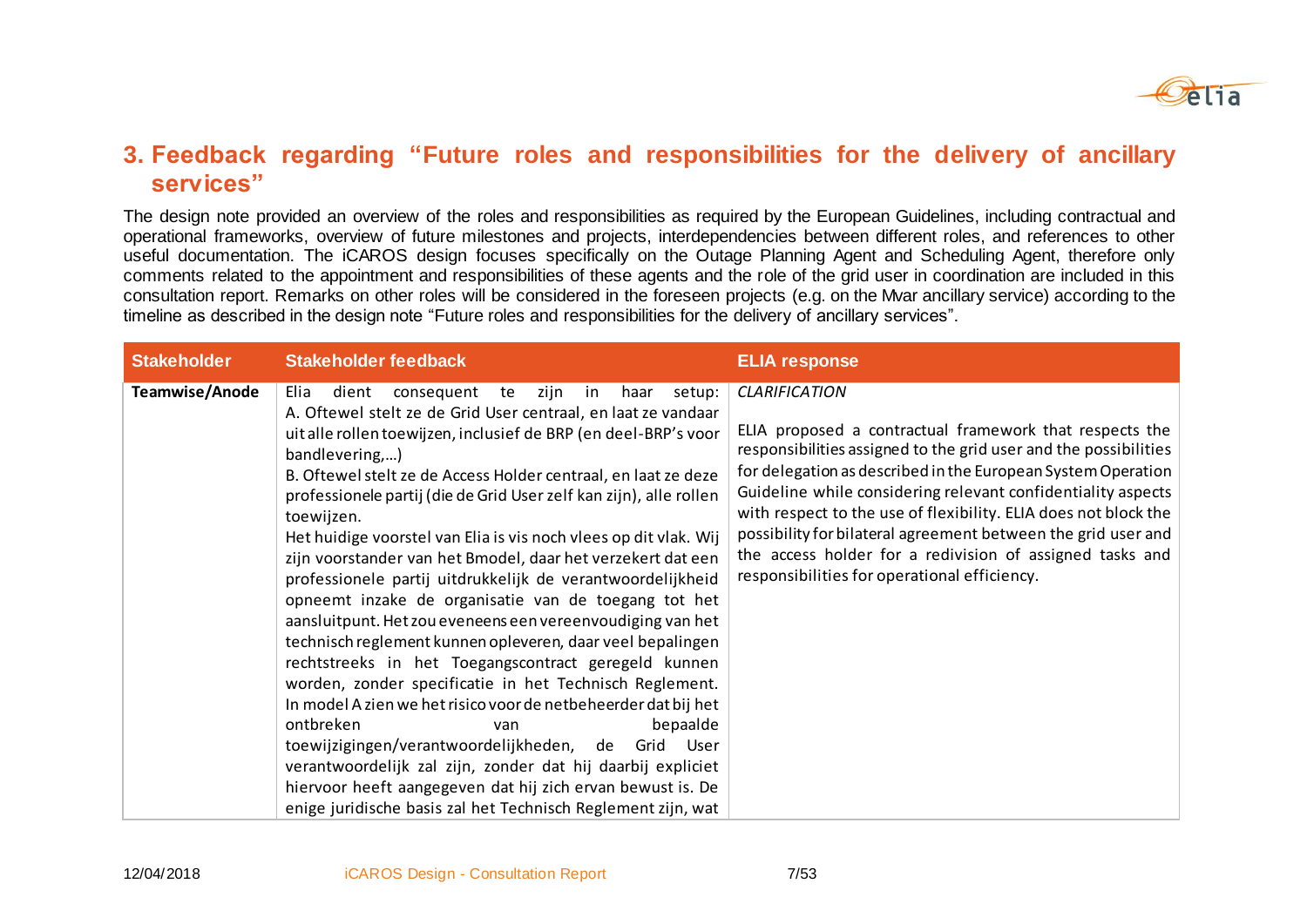

|                 | een indirecte, omslachtige en nietklantvriendelijke (grid-user<br>vriendelijke) manier is om deze verantwoordelijkheden aan te<br>duiden. Men zal de Grid User ten hoogste aansprakelijk<br>kunnen houden voor nalatigheid, wat veel zwakker is dan de<br>garanties die een professionele Access Holder zal kunnen<br>bieden voor diverse marktprocessen. De Europese<br>netwerkcodes stellen<br>de Grid User ad<br>ultimam<br>verantwoordelijke voor het falen van diverse taken van de<br>verschillende<br>rollen, en wij<br>geloven<br>dat<br>de<br>professionaliseringstap via de Access Holder een sterkere<br>garantie kan geven voor een robuust marktdesign tussen alle<br>partijen<br>het<br>huidige<br>voorstel<br>dan<br>Elia.<br>van<br>Een duidelijk voorbeeld van deze problematiek is dat Elia<br>aangeeft dat in geval van een operationeel issue met<br>bijvoorbeeld de nominaties en de schedules, alle partijen zich<br>tot de Grid User moeten wenden. De praktijk leert ons dat de<br>Grid User de slechtst geplaatste partij is om dit proces te<br>coördineren, in de 30 tot 60 minuten die voor handen zijn om<br>een dergelijk issue op te lossen (weekend, nacht,). De Grid<br>User kan dergelijke coördinatie beter overdragen aan een<br>centrale Access Holder, wat onmogelijk is, contractueel<br>gezien, in het huidige voorstel van Elia en dus tot operationele<br>risico's zal leiden. Uiteraard is bovenstaande enkel een<br>verbetering als de Access Holder een delegatie van de<br>verantwoordelijkheid inzake de te betalen grid fee kan doen<br>aan een zelfgekozen derde partij (nieuwe rol). |                                                                                                                                                                                                                                                                                                          |
|-----------------|----------------------------------------------------------------------------------------------------------------------------------------------------------------------------------------------------------------------------------------------------------------------------------------------------------------------------------------------------------------------------------------------------------------------------------------------------------------------------------------------------------------------------------------------------------------------------------------------------------------------------------------------------------------------------------------------------------------------------------------------------------------------------------------------------------------------------------------------------------------------------------------------------------------------------------------------------------------------------------------------------------------------------------------------------------------------------------------------------------------------------------------------------------------------------------------------------------------------------------------------------------------------------------------------------------------------------------------------------------------------------------------------------------------------------------------------------------------------------------------------------------------------------------------------------------------------------------------------------------------------------------------|----------------------------------------------------------------------------------------------------------------------------------------------------------------------------------------------------------------------------------------------------------------------------------------------------------|
| <b>Febeliec</b> | A general comment the Outage Planning Agent, which has<br>also been voiced during the discussions on the Federal Grid<br>Code, concerns the necessity to give a very clear definition on<br>the interpretation of "owner" from the European Network<br>Codes in the Belgian context of the Federal Grid Code and<br>iCAROS, as the "owner" has to appoint the outage planning                                                                                                                                                                                                                                                                                                                                                                                                                                                                                                                                                                                                                                                                                                                                                                                                                                                                                                                                                                                                                                                                                                                                                                                                                                                          | CLARIFICATION ADDED TO THE DESIGN NOTES<br>The iCAROS design follows the definition of grid user in the<br>grid code: the grid user is regarded as the owner of the asset<br>or as the user of the asset (in case the owner is another party<br>with whom the grid user has a contract). As ELIA (or the |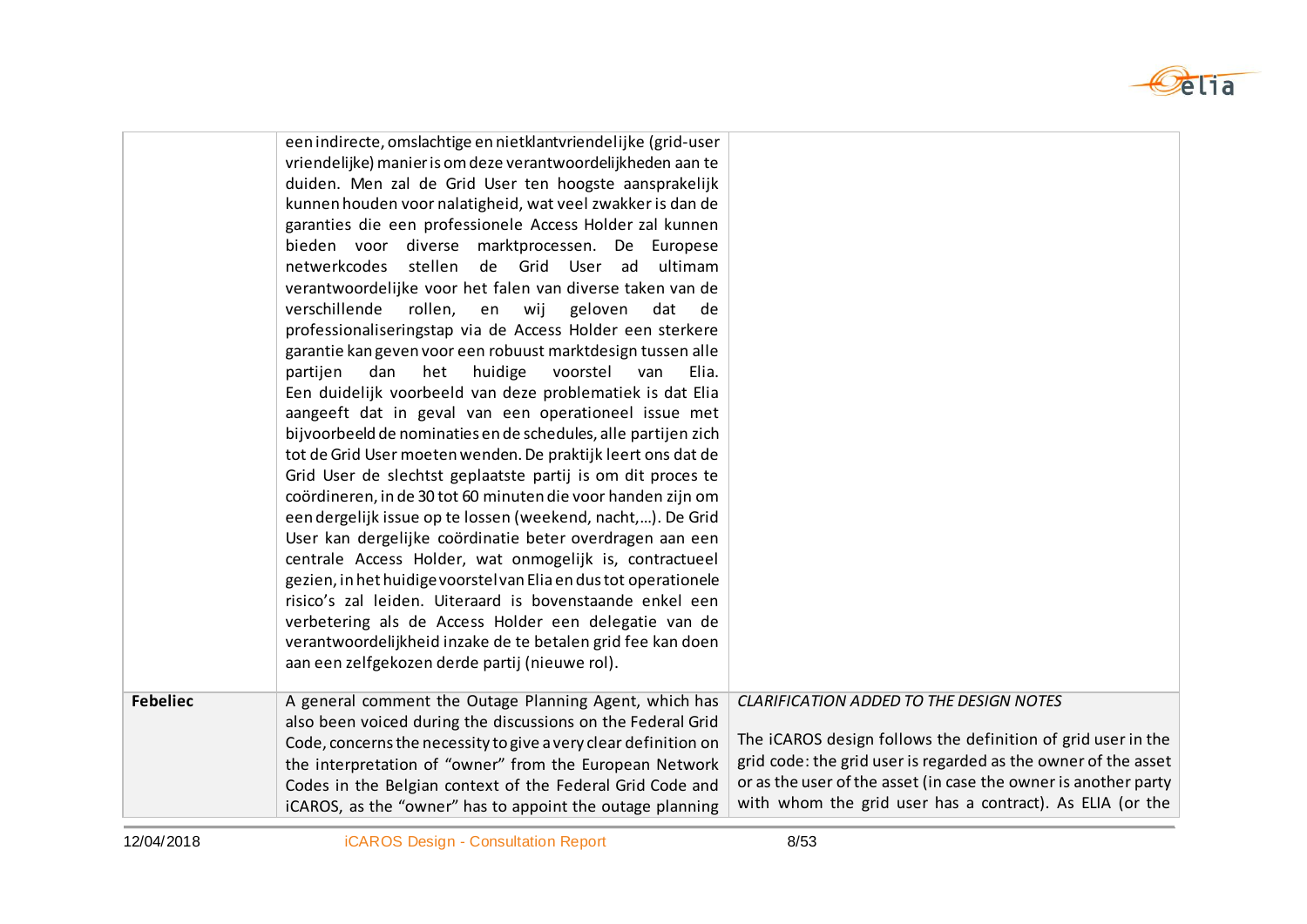

|                                  | agent and strictu sensu this owner could be a financial<br>investor or other third party who does not operate the asset.                                                                                                                                                                                                                                                                                                                                                                                                                                                                                                                                                                                                                                                                                                                                                                                                          | Relevant System Operator (RSO) for assets not connected to<br>the ELIA grid) has a contract for connection with the grid user,<br>the appointment of the Outage Planning Agent and<br>Scheduling Agent must be done by the grid user.                                                                                                                                                                                                                                                                                                                                                                                                                                                                                   |
|----------------------------------|-----------------------------------------------------------------------------------------------------------------------------------------------------------------------------------------------------------------------------------------------------------------------------------------------------------------------------------------------------------------------------------------------------------------------------------------------------------------------------------------------------------------------------------------------------------------------------------------------------------------------------------------------------------------------------------------------------------------------------------------------------------------------------------------------------------------------------------------------------------------------------------------------------------------------------------|-------------------------------------------------------------------------------------------------------------------------------------------------------------------------------------------------------------------------------------------------------------------------------------------------------------------------------------------------------------------------------------------------------------------------------------------------------------------------------------------------------------------------------------------------------------------------------------------------------------------------------------------------------------------------------------------------------------------------|
| <b>Febeliec</b>                  | Elia has done a good job in describing the interactions<br>between all the different roles, which is greatly appreciated by<br>Febeliec. Nevertheless, and as mentioned in the general<br>comments, Febeliec believes that a practical checklist for each<br>Grid User will be required, to make sure that none of these<br>roles and/or interactions between these roles, where the Grid<br>User will have to play a central role, is being overlooked when<br>the implementation phase starts. Especially since the Grid<br>User, as described by Elia, remains liable in case the Outage<br>Planning Agent or Scheduling Agent does not deliver the<br>operation information to the TSO and is also responsible for<br>executing the availability plans in real-time as agreed between<br>the Outage Planning Agent and the TSO.                                                                                               | <b>CLARIFICATION</b><br>As indicated in the note on the future roles ELIA will discuss<br>during the implementation phase the need and possibilities<br>for interfaces that facilitate an efficient and well-arranged<br>coordination by the Grid User.                                                                                                                                                                                                                                                                                                                                                                                                                                                                 |
| EDORA -<br>FEBEG -<br><b>ODE</b> | By outsourcing the current activities performed by the ARP<br>towards new roles and/or the grid users, 'EFO' observes that<br>complexity is increasing significantly. This complexity<br>combined with the increased responsibilities of the grid user -<br>i.e. coordinating data exchanges between the various roles,<br>remaining liable for the transmitted information and ensuring<br>compliance to the regulation,  - could lead to the adverse<br>effect that grid users no longer invest in on site decentralized<br>generation or select different parties for the various roles.<br>'EFO' therefore propose to Elia to reconsider and simplify the<br>scope of the project or to provide a framework for the grid<br>users which they can use to fulfill this coordinating role, e.g.<br>as done for the implementation of Transfer of Energy. Such a<br>framework will also strengthen the confidence of other actors | <b>CLARIFICATION</b><br>ELIA would like to remind that Grid Users can still appoint -<br>like today - one entity to take responsibility for all roles. The<br>proposed design is only creating the free choice for grid users<br>to appoint different entities for specific roles. Elia agrees that<br>grid users should be well informed about the consequences<br>when making such a choice.<br>ELIA will inform grid users on the changes ahead during<br>workshops on the topic and bilateral discussion. The grid users<br>will also be involved during implementation: the new design<br>will be translated to a new contractual framework replacing<br>CIPU and also will be taken into consideration during the |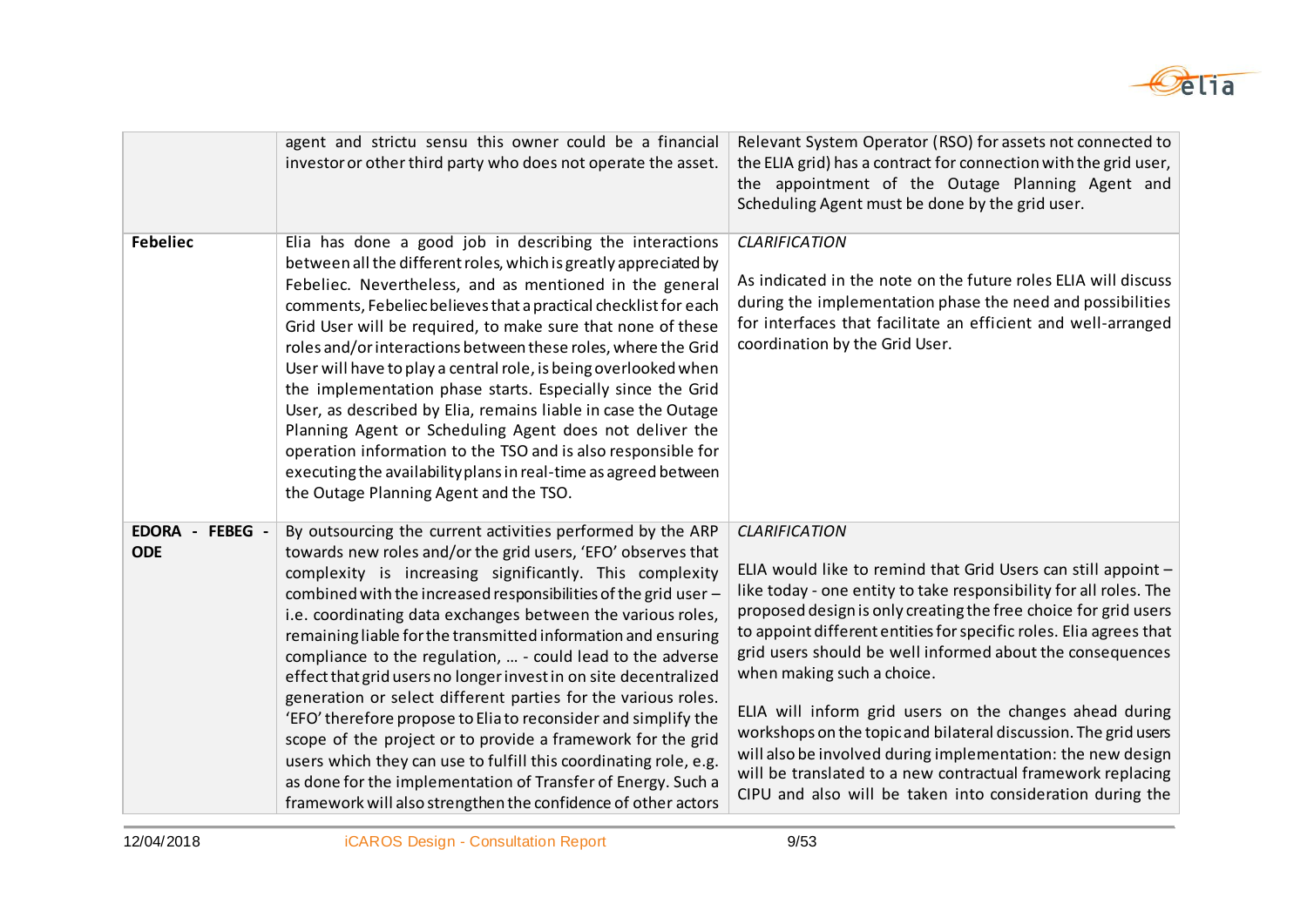

|                                         | to make full usage of the proposed market design.<br>[]<br>Given the increased responsibilities of the grid users, 'EFO'<br>would like to know when Elia foresees to inform the grid users<br>of their new responsibilities and liabilities.                                                            | review of the connection agreement.                                                                                                                                                                                                                                                                                                                                                                                                                                              |
|-----------------------------------------|---------------------------------------------------------------------------------------------------------------------------------------------------------------------------------------------------------------------------------------------------------------------------------------------------------|----------------------------------------------------------------------------------------------------------------------------------------------------------------------------------------------------------------------------------------------------------------------------------------------------------------------------------------------------------------------------------------------------------------------------------------------------------------------------------|
| <b>EDORA</b><br>- FEBEG -<br><b>ODE</b> | Elia mentions the new Federal Grid code will enter into force<br>by the end of 2018, however according to the System<br>Operations Guideline the deadline is set at 4/2019.                                                                                                                             | <b>CLARIFICATION</b><br>The deadline of March 2019 is for the implementation of the<br>requirements on operational information exchanges as<br>imposed by the European Guideline on Electricity<br>Transmission System Operation. The entry into force of the<br>new Federal Grid Code is determined by other drivers.<br>Elia will inform stakeholders how the contractual, regulatory<br>& operational framework shall be implemented in different<br>phases when appropriate. |
| <b>Febeliec</b>                         | In general, Febeliec also wonders how from a practical point<br>of view Elia will block for example scheduling agents or BRPs<br>to submit information that is incoherent with outage planning<br>information or prevent BSPs to send bids that would be<br>incoherent with other information etcetera. | <b>CLARIFICATION</b><br>In general based on contractual and locational information<br>ELIA is capable of mapping the different information flows.<br>Practical implementation of interdependencies and coherency<br>checks will be handled in the implementation project.                                                                                                                                                                                                        |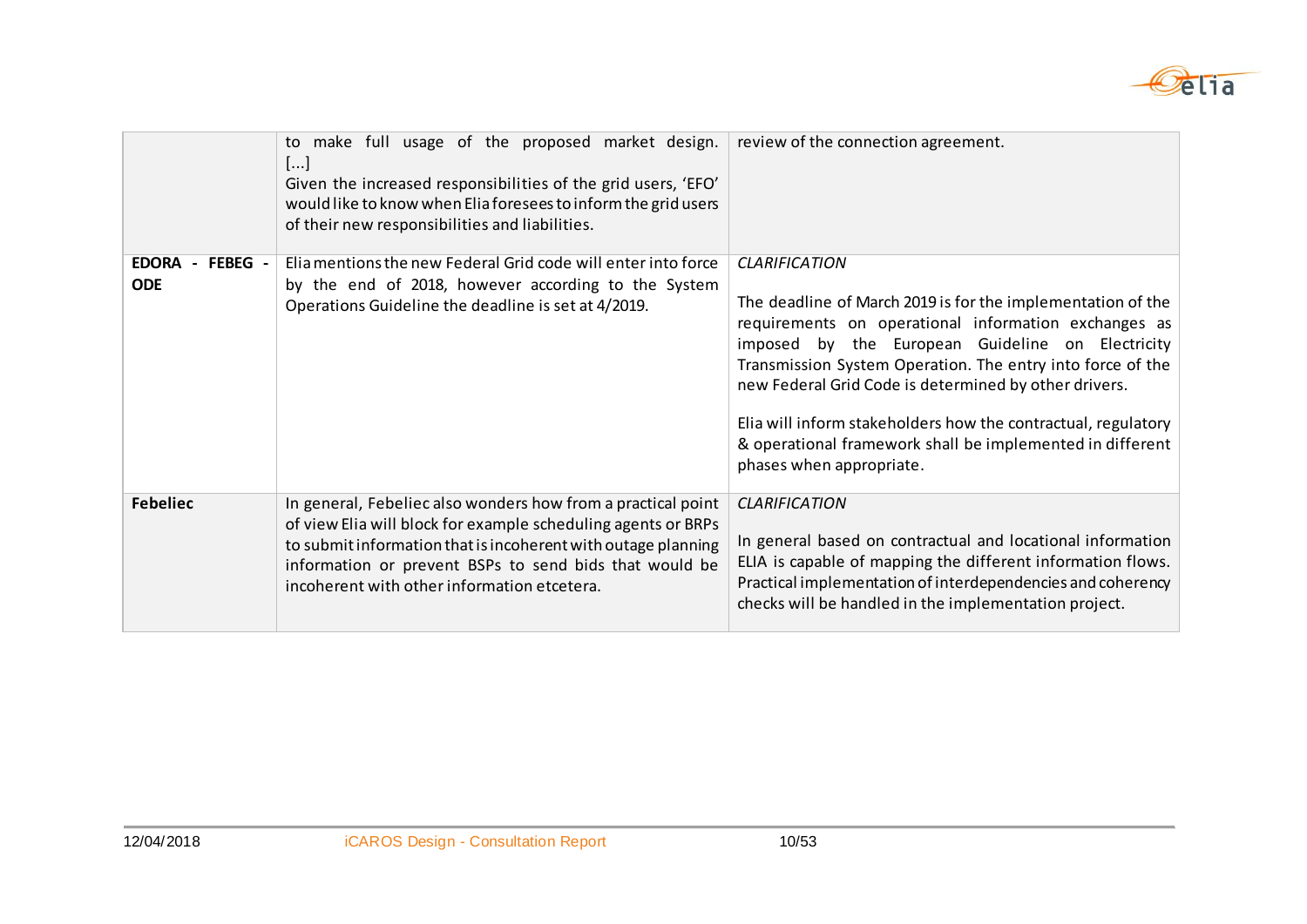

### **4. Feedback regarding "Design note for the coordination of assets: Part I – Outage Planning"**

The design note describes the modalities regarding outage planning, such as the role and responsibilities of the Outage Planning Agent, asset obligations, exchange of information in terms of content and timing, possibilities to modify outage plans, and remuneration.

Stakeholders reacted to the following design elements:

- Amendments to outage planning & remuneration
- The status "Testing"
- Outage planning for demand & CDS
- Interdependencies with other providers

#### **4.1.1. Stakeholder feedback on amendments of outage plans & remuneration**

| <b>Stakeholder</b> | <b>Stakeholder feedback</b>                                                                                                                                                                                                                                                                                                                                                                               | <b>ELIA response</b>                                                                                                                                                                                                                                                                                                                                                                                                                                                                                                                                                         |
|--------------------|-----------------------------------------------------------------------------------------------------------------------------------------------------------------------------------------------------------------------------------------------------------------------------------------------------------------------------------------------------------------------------------------------------------|------------------------------------------------------------------------------------------------------------------------------------------------------------------------------------------------------------------------------------------------------------------------------------------------------------------------------------------------------------------------------------------------------------------------------------------------------------------------------------------------------------------------------------------------------------------------------|
| <b>Febeliec</b>    | On p4 is stated that "Elia may contact the Outage Planning<br>agent to negotiate a rescheduling of the foreseen outage<br>period". In this respect the coordinability level of the specific<br>asset has to be taken into account, which should avoid<br>rescheduling for non- or limited coordinable assets such as<br>emergency generators, emergency battery storage and<br>process-driven generators. | <b>CLARIFICATION ADDED TO THE DESIGN NOTES</b><br>The requirements described in the iCAROS design notes are<br>not applicable on emergency assets that operate in parallel<br>with the grid less than 5 minutes per calendar month while<br>the system is in normal system state.<br><b>CLARIFICATION</b><br>The coordinability level of the asset can play a role in the<br>possibility and conditions to amend the availability plan, but<br>ELIA cannot, as a general rule, exempt assets from<br>amendments in the outage planning based on the<br>coordinability level. |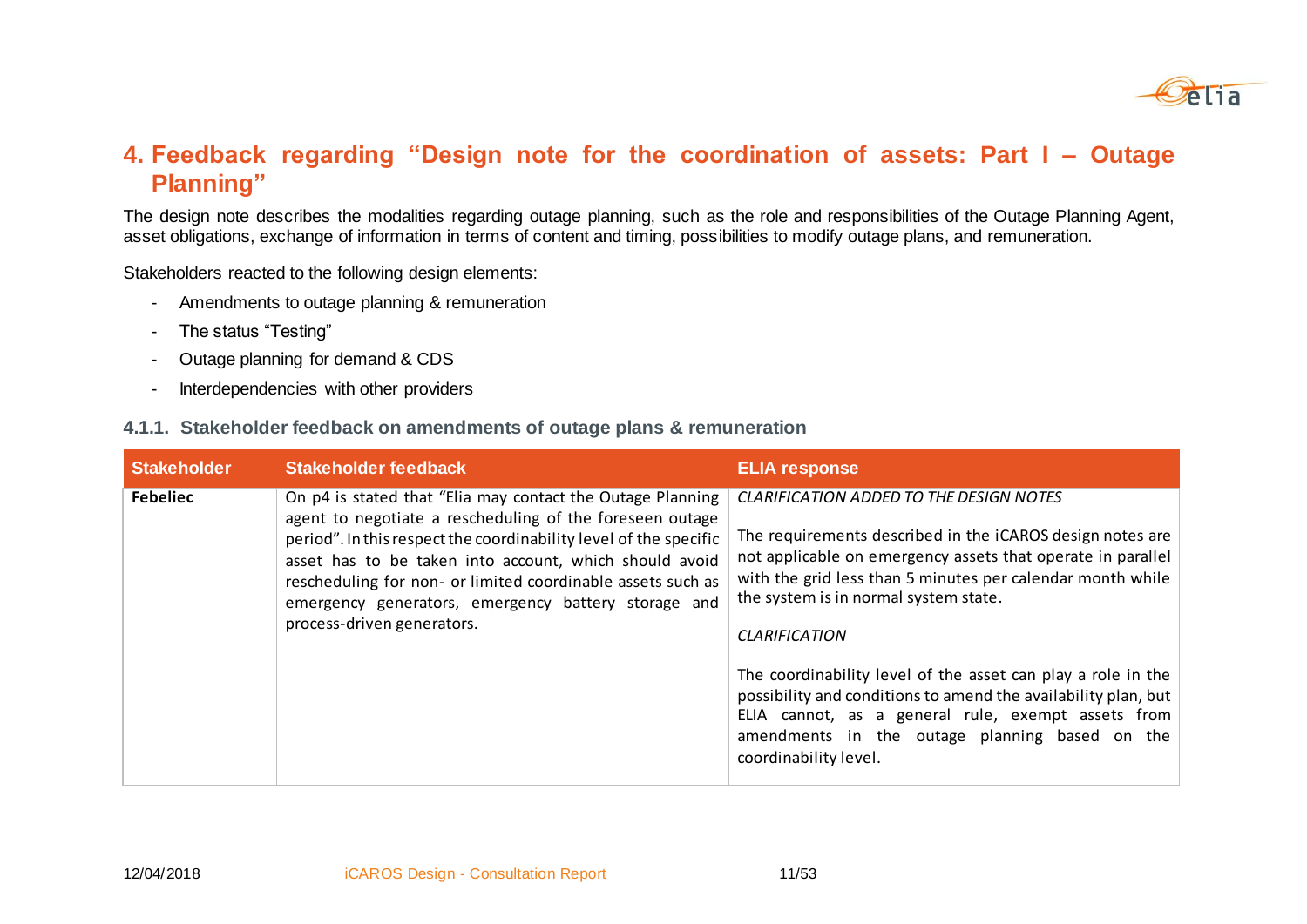

| <b>Febeliec</b> | On title 9.4, Febeliec would like Elia to specify that this<br>approach is not applicable to demand facilities, as they will<br>not have a scheduling obligation.                                                                                                                                                                                                                                                                                                                                                                                                                                                                                                                                                                                                                                                                                                                                                                                   | <b>CLARIFICATION</b><br>The interdependencies between the Scheduling Agent and the<br>Outage Planning Agent explained in section 9.4 of Part I -<br>Outage Planning [on the interdependency with the Scheduling<br>Agent] are not applicable to assets that are not subject to<br>Must-Run/May-not-Run requests (i.e. in the proposed design<br>notes this means not applicable to demand facilities).                                                                                                                                                                                           |
|-----------------|-----------------------------------------------------------------------------------------------------------------------------------------------------------------------------------------------------------------------------------------------------------------------------------------------------------------------------------------------------------------------------------------------------------------------------------------------------------------------------------------------------------------------------------------------------------------------------------------------------------------------------------------------------------------------------------------------------------------------------------------------------------------------------------------------------------------------------------------------------------------------------------------------------------------------------------------------------|--------------------------------------------------------------------------------------------------------------------------------------------------------------------------------------------------------------------------------------------------------------------------------------------------------------------------------------------------------------------------------------------------------------------------------------------------------------------------------------------------------------------------------------------------------------------------------------------------|
| <b>Febeliec</b> | On the amendments requested by the Outage Planning Agent<br>for approval by Elia, Elia (p24) states that it will analyse the<br>impact of the requested modification and inform the Outage<br>Planning Agent of its decision, with three possible replies:<br>Accepted the requested modification without conditions,<br>refuse the requested modification and Elia communicates the<br>reason for refusal, or conditionally accept the requited<br>modification, communication of the reason and conditions.<br>Febeliec wonders if Elia will also apply this approach to<br>Demand Facilities and refuse or impose conditions on<br>consumption of these demand facilities and if so, under which<br>legal framework it will do so. The same applies for<br>modification of availability plans (p25) for demand facilities,<br>where Elia states that the Outage Planning Agent will search<br>for and discuss an alternative planning with Elia. | <b>CLARIFICATION</b><br>As indicated by the examples in the design note the<br>(amendment of the status towards) "unavailability" of a<br>demand facility is in many cases expected to be of a nature for<br>which ELIA cannot request an amendment (e.g., incident,<br>bankruptcy). A request to reschedule a "testing" status is<br>possible for a test that must be coordinated with ELIA for the<br>benefit of grid security. The level of coordination with ELIA<br>will depend on the reason and the nature of the test and will<br>of course be discussed with the Outage Planning Agent. |
| <b>Febeliec</b> | On the remuneration, Febeliec supports the combination of a<br>reasonable remuneration, which is demonstrable and directly<br>related to the amendment, as long as the goal is to lower the<br>overall system cost and the control of the costs of the TSO is<br>under control from the regulator. But Febeliec wonders what<br>the procedure is if no reasonable remuneration can be<br>decided after negotiation and which party has to take the final<br>decision.                                                                                                                                                                                                                                                                                                                                                                                                                                                                               | <b>CLARIFICATION</b><br>So far, the negotiations between ELIA and the ARP (currently<br>the signatory of the CIPU contract) have always resulted in an<br>acceptable outcome. ELIA counts on the same pragmatic<br>approach should future negotiations be necessary, without<br>needing a third party to be involved. As a measure of last                                                                                                                                                                                                                                                       |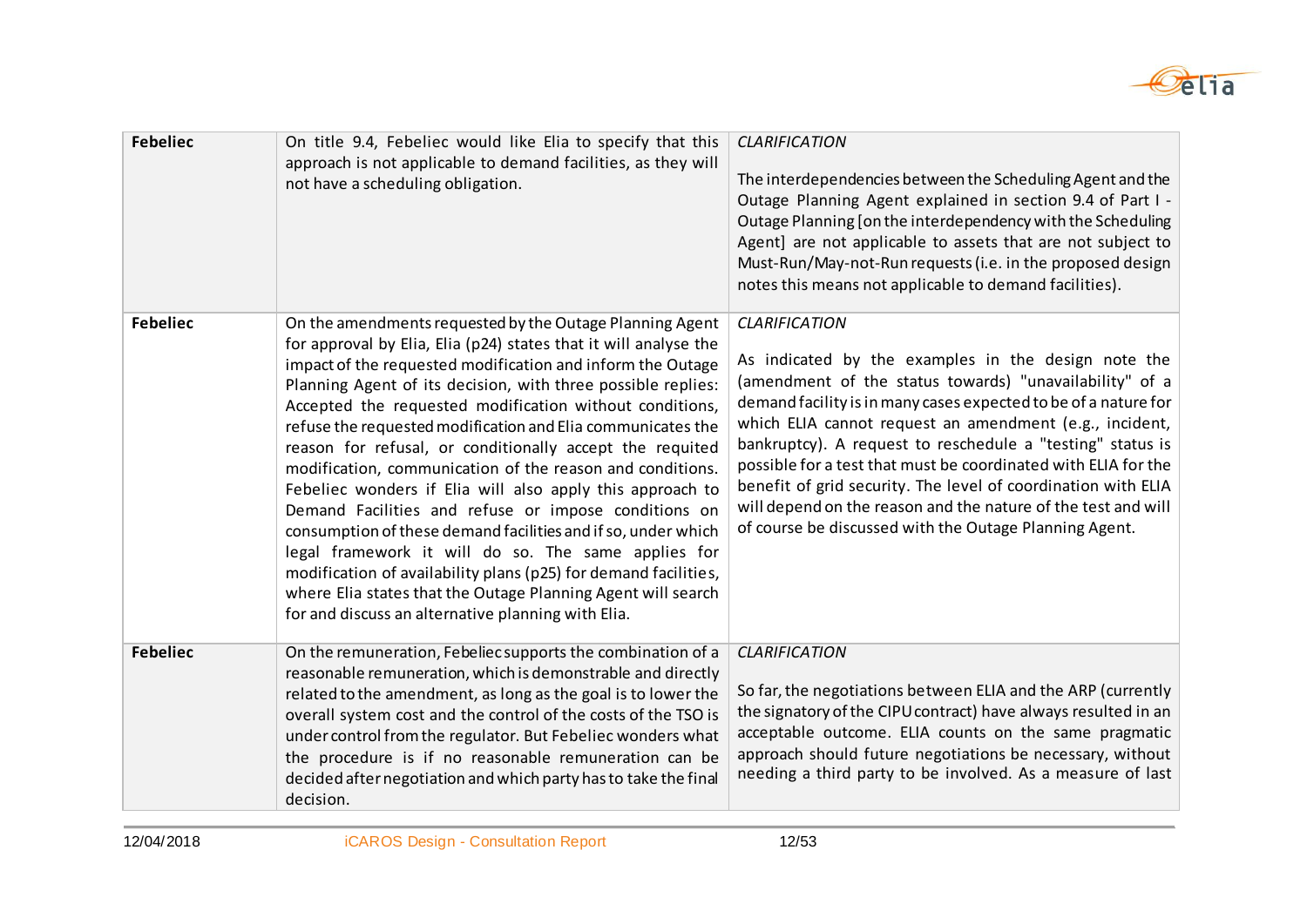

|                               | [] Amendments by Elia (p25): What if Elia and outage<br>planning agent don't come to an agreement with regards<br>planning or remuneration?                                                                                                                                                                                                  | resort both parties can address the court of justice.<br>ELIA notes the question of Febeliec whether a specific<br>competent authority must be appointed for an advice or a<br>position on the reasonableness of requested amendments<br>and remuneration in case of difficult negotiations.                                                                                                                                                                                                                                                                                                                                                                                                                                                                                |
|-------------------------------|----------------------------------------------------------------------------------------------------------------------------------------------------------------------------------------------------------------------------------------------------------------------------------------------------------------------------------------------|-----------------------------------------------------------------------------------------------------------------------------------------------------------------------------------------------------------------------------------------------------------------------------------------------------------------------------------------------------------------------------------------------------------------------------------------------------------------------------------------------------------------------------------------------------------------------------------------------------------------------------------------------------------------------------------------------------------------------------------------------------------------------------|
| EDORA - FEBEG -<br><b>ODE</b> | Page 26, on demonstrable remuneration costs: It should be<br>possible to provide an estimation based on past experiences<br>and to only provide the proof when the request is confirmed.                                                                                                                                                     | <b>CLARIFICATION ADDED TO THE DESIGN NOTES</b><br>A reasonable cost estimation directly linked to the<br>amendment of the status for a future period can be<br>demonstrated based on similar past experiences. The design<br>proposal does not oppose this. The Outage Planning Agent<br>should nonetheless be able to give the proof at least before<br>reaching an agreement.                                                                                                                                                                                                                                                                                                                                                                                             |
| EDORA - FEBEG -<br><b>ODE</b> | Page 26, §2: If an amendment annuls a previously requested<br>amendment, it is not acceptable that the previous<br>should<br>remuneration<br>be<br>paid<br>back.<br>If there is for example 6 months between the two<br>amendments, it is very likely that costs will need to be made<br>twice (e.g. changing schedule with subcontractor, ) | <b>CLARIFICATION ADDED TO THE DESIGN NOTES</b><br>Page 26 §2 refers to the case where an amendment request of<br>party X 'annuls' a previously agreed amendment requested<br>the other party Y. For example:<br>the Outage Planning Agent asks an amendment in M-6<br>and covers ELIA's costs.<br>In M-2 ELIA for the same period requests an amendment<br>annulling the previous one: ELIA should pay back the<br>costs paid by the Outage Planning Agent for the first<br>amendment.<br>The proposed rule does not reflect the case where the same<br>party requests two amendments: in this case the party<br>requesting the amendment must pay the other party at both<br>occasions (if a payment would be needed as a condition to<br>accept the requested amendment). |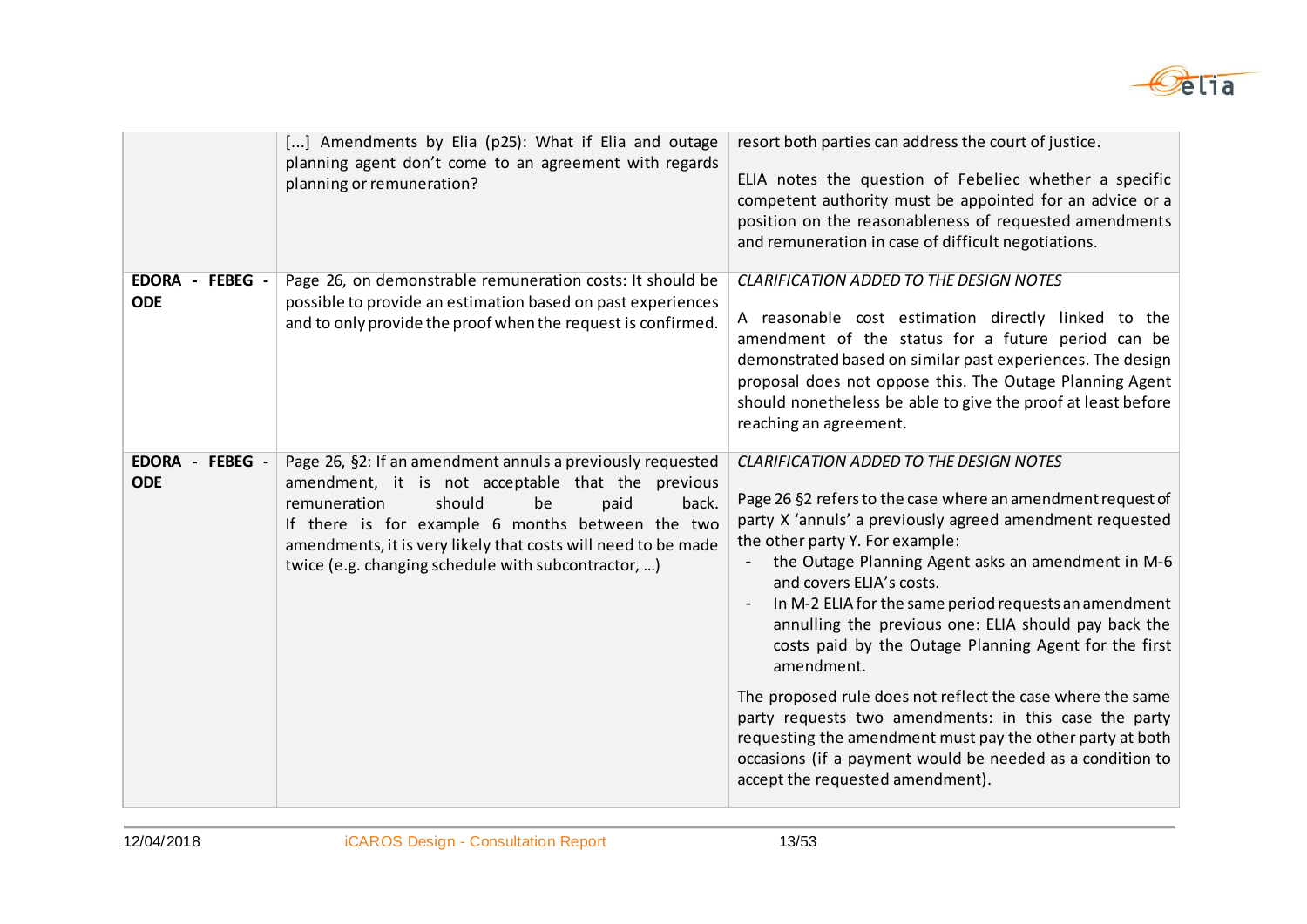

| <b>Febeliec</b> | With respect to 7.Data exchange (p14): In the obligations of<br>the Outage Planning Agent, Elia states that the Outage<br>Planning Agent must deliver information on the active power<br>capability restriction, a.o. when contractual capacity "will not<br>be used to its full extent". Whether the contractual capacity is<br>used to its full extent is market and/or process driven and<br>thus not to be determined upfront. | <b>CLARIFICATION</b><br>We are talking about substantial changes that can be planned<br>or known in advance. This is sometimes also referred to as a<br>"partial outage".<br>Example:<br>for demand facilities with a holiday period during which<br>$\blacksquare$<br>the site will substantial take off less electricity than in non-<br>holiday periods.<br>for PGM, a malfunction which limits the Pmax of the unit<br>$\overline{\phantom{a}}$<br>awaiting a reparation to bring the Pmax again at its full<br>range. |
|-----------------|------------------------------------------------------------------------------------------------------------------------------------------------------------------------------------------------------------------------------------------------------------------------------------------------------------------------------------------------------------------------------------------------------------------------------------|----------------------------------------------------------------------------------------------------------------------------------------------------------------------------------------------------------------------------------------------------------------------------------------------------------------------------------------------------------------------------------------------------------------------------------------------------------------------------------------------------------------------------|
|-----------------|------------------------------------------------------------------------------------------------------------------------------------------------------------------------------------------------------------------------------------------------------------------------------------------------------------------------------------------------------------------------------------------------------------------------------------|----------------------------------------------------------------------------------------------------------------------------------------------------------------------------------------------------------------------------------------------------------------------------------------------------------------------------------------------------------------------------------------------------------------------------------------------------------------------------------------------------------------------------|

### **4.1.2. Stakeholder questions on the status "Testing"**

| <b>Stakeholder</b> | Stakeholder feedback                                                                                                                                                                                                                                                                                                                                                                                                                                                                            | <b>ELIA response</b>                                                                                                                                                                                                                                                                                                                    |
|--------------------|-------------------------------------------------------------------------------------------------------------------------------------------------------------------------------------------------------------------------------------------------------------------------------------------------------------------------------------------------------------------------------------------------------------------------------------------------------------------------------------------------|-----------------------------------------------------------------------------------------------------------------------------------------------------------------------------------------------------------------------------------------------------------------------------------------------------------------------------------------|
| Teamwise/Anode     | Planning: Status "In testing"                                                                                                                                                                                                                                                                                                                                                                                                                                                                   | ADAPTATION ADDED TO THE DESIGN NOTES                                                                                                                                                                                                                                                                                                    |
|                    | We zien het nut in van de status "In testing" maar de eisen die<br>bij deze status horen lijken soms wat zwaar voor de impact die<br>de tests kunnen hebben. De eis om een maand op voorhand<br>een gedetailleerd testplan voor te leggen lijkt zijn doel ver<br>voorbij te schieten voor de indienstname van bijvoorbeeld<br>een WKK van 250 kW. Een indicatief productieprogramma is<br>voor zulke eenheden mogelijk moeilijk voor te leggen en lijkt<br>weinig toegevoegde waarde te hebben. | ELIA should receive the information on the test plan and the<br>indicative schedule within the period of one month before the<br>day of the test and at the latest 1 week in advance. At that<br>moment, the Outage Planning Agent may indicate which parts<br>of the test plan (if any) are uncertain and may be subject to<br>change. |
| <b>Febeliec</b>    | With respect to Testing status (p16): The agreement of a test<br>plan between Grid User and Elia is only applicable for<br>installations which are connected directly to the Elia-grid. On<br>a CDS level, it is the CDSO who should evaluate the test plan<br>of the Grid User to the CDS and inform Elia when relevant, for                                                                                                                                                                   | ADAPTATION ADDED TO THE DESIGN NOTES<br>ELIA should receive for information the test plan and<br>indicative schedule also of assets connected in a CDSO yet<br>agrees that the Outage Planning Agent should coordinate with                                                                                                             |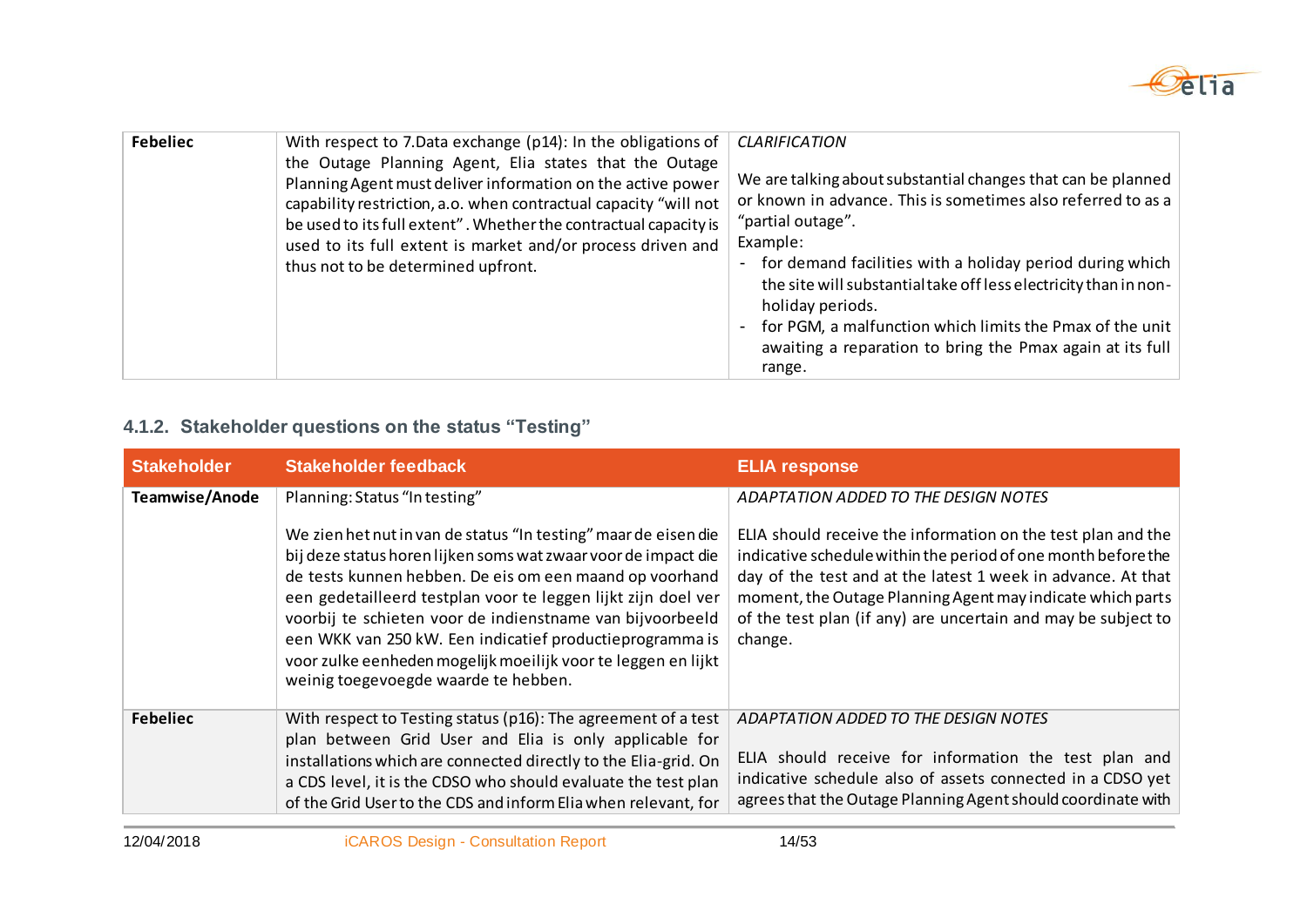

|                               | example in case the testing of an asset on its gird has a<br>significant impact on the Elia-grid. Moreover this an<br>operational task for the Relevant System Operator and not in<br>scope of an information provider such as an Outage Planning<br>Agent.                                                                                                                                                                                                                                                                              | the CDS operator as relevant system operator. ELIA<br>nonetheless will keep the option open to discuss<br>modifications in the test plan in coordination with the Outage<br>Planning Agent and the relevant system operator. For<br>example, it may be useful for reasons of adequacy or<br>availability of ancillary services to avoid that the test is<br>performed at a critical moment and to delay the test to later<br>during the day (if possible). For the same reason ELIA should<br>be able to amend the status and, for example, delay the test<br>with a day.                                                                                                                              |
|-------------------------------|------------------------------------------------------------------------------------------------------------------------------------------------------------------------------------------------------------------------------------------------------------------------------------------------------------------------------------------------------------------------------------------------------------------------------------------------------------------------------------------------------------------------------------------|--------------------------------------------------------------------------------------------------------------------------------------------------------------------------------------------------------------------------------------------------------------------------------------------------------------------------------------------------------------------------------------------------------------------------------------------------------------------------------------------------------------------------------------------------------------------------------------------------------------------------------------------------------------------------------------------------------|
| EDORA - FEBEG -<br><b>ODE</b> | Page 15-16: It is good that the 'testing' status is introduced.<br>However it is not clear why it's not possible for a PGM to set<br>the testing status after the 'Available' status (e.g. for tuning of<br>regulating engine, R2 testing,) while this is possible for<br>demand facilities. Couldn't the same reasoning for demand<br>facilities be used for PGM?                                                                                                                                                                       | ADAPTATION ADDED TO THE DESIGN NOTES<br>ELIA agrees to allow a period of "testing" status in between<br>periods of "available" status for PGM and storage devices.<br>ELIA requests that the Outage Planning Agent adds a short<br>explanation for the reason of the test at the moment of<br>informing ELIA of the "testing" status (therefore possibly<br>starting from year-ahead) as this allows ELIA to better<br>estimate the impact of the test and possibilities to amend<br>outage plans.<br>Note that prequalification tests for specific ancillary services<br>(such as R2) can be organized while the PGM is available, and<br>therefore do not require a "testing status" at that moment. |
| <b>Febeliec</b>               | On data exchange for demand facilities and the availability<br>statuses, Febeliec appreciates the clarification brought by Elia<br>on how to interpret the "Available", "Unavailable" (electricity<br>offtake is extremely low to nearly zero) and "Testing" (for new<br>demand facilities or extension of existing ones) from the<br>European Network Codes. Only on "Testing", where Elia states<br>that this logically leads to a test schedule and no commercial<br>bidding of flexibility for redispatching or for balancing (p18), | <b>CLARIFICATION</b><br>If the part of the facility that is being tested can be separated<br>from other delivery points on the site, then an outage<br>planning can be delivered per delivery point and therefore<br>ELIA agrees not to block commercial bidding on those other<br>delivery points that are not being tested.                                                                                                                                                                                                                                                                                                                                                                          |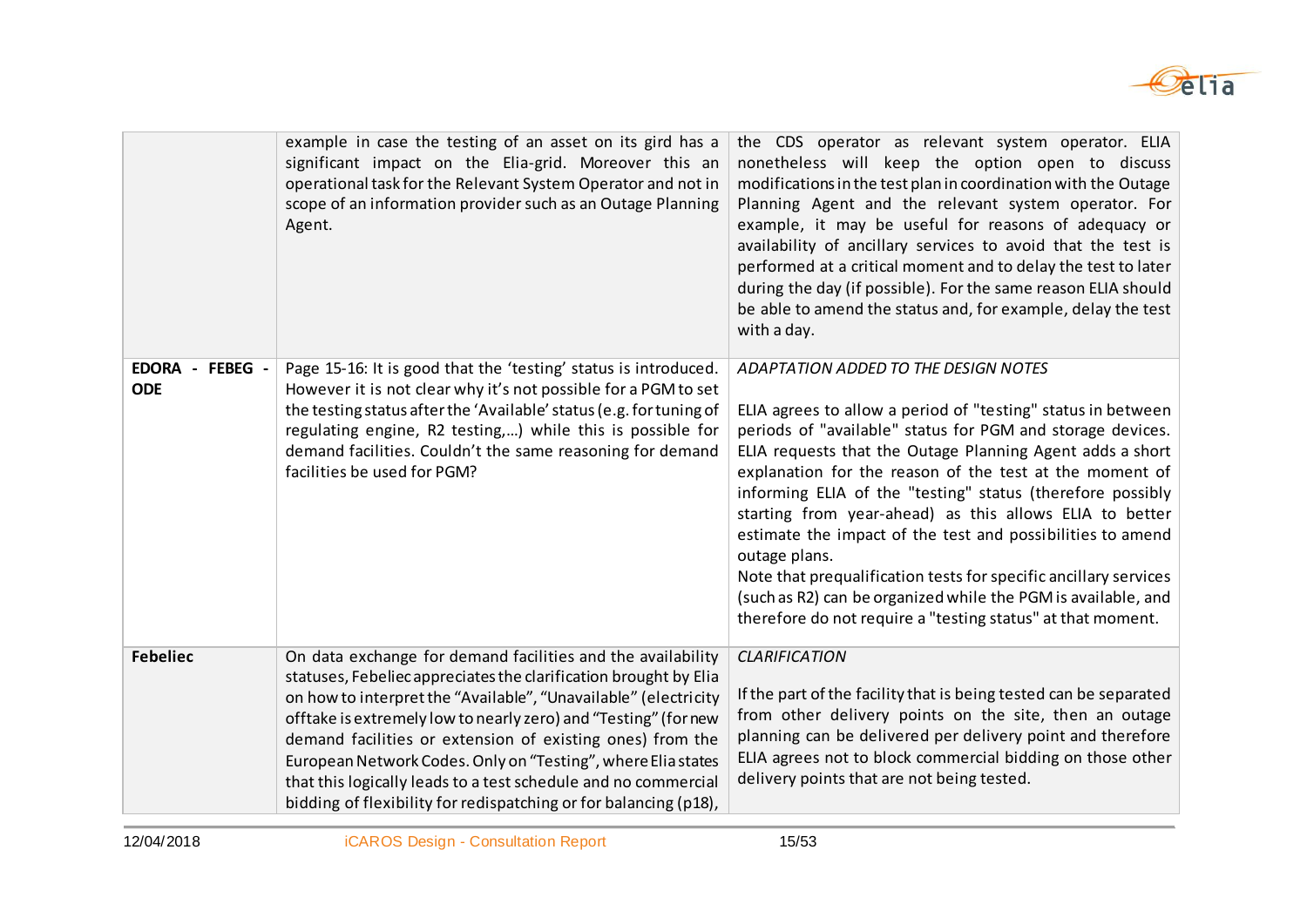

|                               | Febeliechas some additional question on how this should be<br>read (status per delivery point?) as this could create problems<br>for CDSs but also for (large) non-CDS demand facilities with<br>multiple delivery points, as this would exclude the entire site<br>from any commercial bidding of flexibility.                                                                                                                                                                  |                                                                                                                                                                                                                                                                                                                                                                                                                                                                                                                                                                                                                                                                                                                                                                                                                                                                                                                                                                                                                                                                                                                                                                                                                                                             |
|-------------------------------|----------------------------------------------------------------------------------------------------------------------------------------------------------------------------------------------------------------------------------------------------------------------------------------------------------------------------------------------------------------------------------------------------------------------------------------------------------------------------------|-------------------------------------------------------------------------------------------------------------------------------------------------------------------------------------------------------------------------------------------------------------------------------------------------------------------------------------------------------------------------------------------------------------------------------------------------------------------------------------------------------------------------------------------------------------------------------------------------------------------------------------------------------------------------------------------------------------------------------------------------------------------------------------------------------------------------------------------------------------------------------------------------------------------------------------------------------------------------------------------------------------------------------------------------------------------------------------------------------------------------------------------------------------------------------------------------------------------------------------------------------------|
| EDORA - FEBEG -<br><b>ODE</b> | Page 16: 'A request by Elia to reschedule the testing status<br>before a mutual agreement is reached will not be<br>remunerated' How is this sentence to be interpreted? If a unit<br>is starting up after a revision (for which the end date was<br>already long agreed upon) and therefore it has a 'testing'<br>status, does Elia in this situation need to agree on this status?<br>If Elia has not yet agreed, can Elia request to start the unit on<br>a different moment? | CLARIFICATION/ADAPTATION ADDED TO THE DESIGN NOTES<br>- If the test would require actions on ELIA side (a role for ELIA<br>within the test), then ELIA requires the Outage Planning Agent<br>to contact ELIA before setting the "Testing" status of an asset.<br>Logically in such a case a mutual agreement on the planning of<br>the test is required.<br>- In other cases, ELIA agrees that less coordination by ELIA is<br>needed and therefore also no approval of the test plan.<br>- The Outage Planning Agent has to add a short explanation<br>for the reason of the test at the moment of informing ELIA of<br>the "testing" status (therefore possibly starting from year-<br>ahead) which allows ELIA to better estimate the impact of the<br>test and possibilities to amend outage plans.<br>- Modifications in the test plan in coordination with the<br>Outage Planning Agent (and other relevant system operator if<br>any) can be always required in case system security is<br>affected. For example, it may be useful for reasons of<br>adequacy or availability of ancillary services to avoid that the<br>test is performed at a critical moment during the day and to<br>delay the test to later during that same day or a next day. |
| EDORA - FEBEG -<br><b>ODE</b> | Page 26, §3, comment related to 'testing' status: It is not clear<br>how Elia can ask to reschedule a testing status which occurs<br>for a PGM after an 'unavailability status'; it would make sense<br>if it is after an 'Availability' status.                                                                                                                                                                                                                                 | <b>CLARIFICATION</b><br>A rescheduling can have several forms. A rescheduling of a<br>'testing' status would in this case go hand in hand with a<br>rescheduling of the 'unavailability' status. For example, a<br>request to start the test a day later would imply the extension<br>of the 'unavailability' status with one day as well.                                                                                                                                                                                                                                                                                                                                                                                                                                                                                                                                                                                                                                                                                                                                                                                                                                                                                                                  |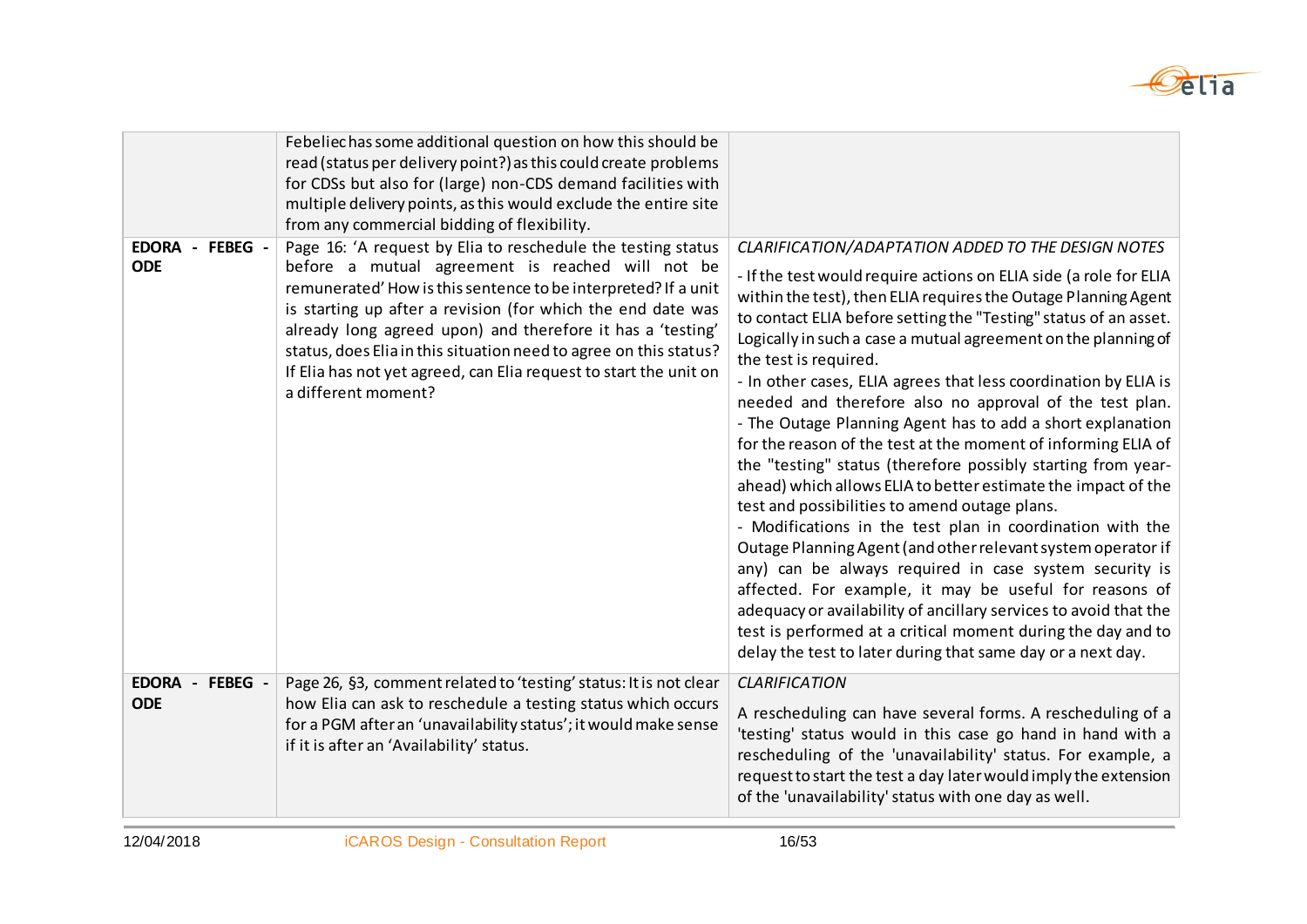

| <b>Stakeholder</b> | <b>Stakeholder feedback</b>                                                                                                                                                                                                                                                       | <b>ELIA response</b>                                                                                                                                                                                                                                                                                                                                                                                       |
|--------------------|-----------------------------------------------------------------------------------------------------------------------------------------------------------------------------------------------------------------------------------------------------------------------------------|------------------------------------------------------------------------------------------------------------------------------------------------------------------------------------------------------------------------------------------------------------------------------------------------------------------------------------------------------------------------------------------------------------|
| <b>Febeliec</b>    | With respect to the summary & impact on federal grid code<br>(p30): Elia states that TSO-connected demand facilities and<br>TSO-connected CDS are subject to the requirements for<br>outage planning whereas prior it was stated that CDS's are<br>exempted from outage planning. | iCAROS discusses operational requirements for assets (PGM,<br>storage and demand facilities) and therefore the<br>responsibilities of grid users; iCAROS does not discuss<br>operational requirements for grid elements or the<br>responsibilities of system operators such as a CDSO.                                                                                                                     |
|                    |                                                                                                                                                                                                                                                                                   | <b>CLARIFICATION ADDED TO THE DESIGN NOTES</b><br>Regarding assets (as described in the iCAROS design notes):                                                                                                                                                                                                                                                                                              |
|                    |                                                                                                                                                                                                                                                                                   | - mandatory outage planning for PGM that are TSO-<br>connected or connected to a TSO-connected CDS                                                                                                                                                                                                                                                                                                         |
|                    |                                                                                                                                                                                                                                                                                   | - mandatory outage planning for demand facilities that<br>are TSO-connected. ELIA clarifies that this is not<br>applicable on demand facilities connected to TSO-<br>connected CDS.                                                                                                                                                                                                                        |
|                    |                                                                                                                                                                                                                                                                                   | <b>CLARIFICATION</b><br>Regarding ELIA-CDSO coordination (not described in iCAROS<br>design notes):                                                                                                                                                                                                                                                                                                        |
|                    |                                                                                                                                                                                                                                                                                   | - ELIA discusses previsions on load with all ELIA-<br>connected demand facilities and ELIA-connected CDS<br>(and not with CDS-connected demand facilities<br>directly). In these discussions the CDSO can equally<br>indicate to ELIA whether outages in its grid would<br>have a substantial impact on the flows between the<br>grids, based on information the CDSO may have from<br>its own grid users. |
|                    |                                                                                                                                                                                                                                                                                   | - Note that there is also outage planning of grid<br>elements, which is relevant in the cooperation                                                                                                                                                                                                                                                                                                        |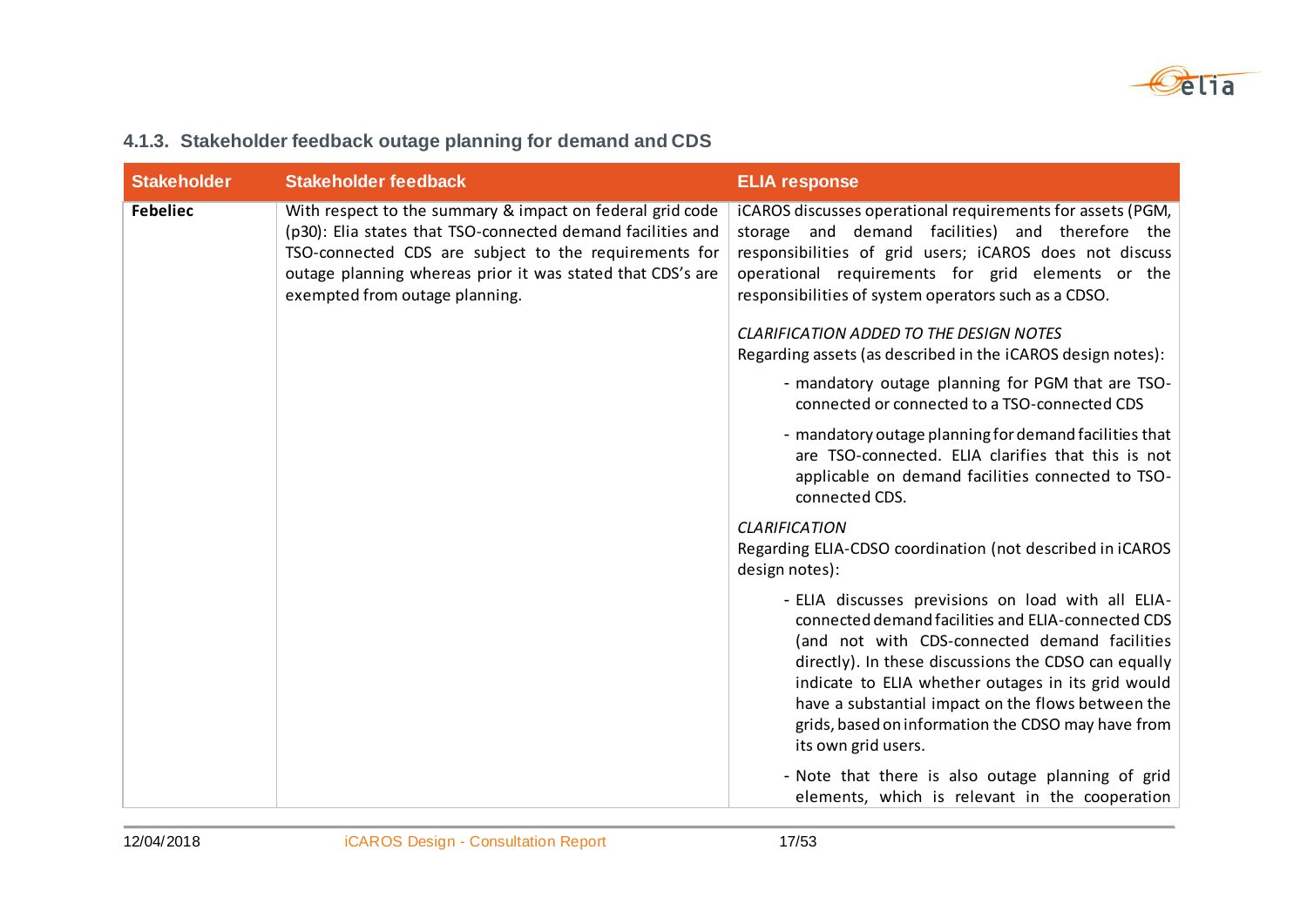

| <b>Febeliec</b> | On the terminology, Febeliec asks Elia to clarify the position of<br>CDSs as "Demand Facility" or not, as Elia states from DCC that<br>"a distribution system [] do not constitute a demand<br>facility", yet Elia seems to cover all transmission-connected<br>demand facilities, including CDSs and their connected demand<br>facilities, with the proposed approaches. A CDSO enters into a<br>connection and access agreement with Elia. However, this is<br>with the goal to get physically connected to the grid of Elia in<br>order to have market access for the Grid Users connected to<br>the CDS. It is not the main purpose of a CDSO to get market<br>access. Therefore, the responsibilities to fulfil the different<br>roles as described in the consultation documents do not apply<br>to a CDSO. We therefore would welcome a more precise<br>description/nomenclature of the different connection/access<br>contracts to avoid misunderstandings (e.g. distinction<br>between the physics and the market). | between system operators. Outage planning on the<br>grid connection points between ELIA and the CDSO is<br>organized via ELIA-CDSO connection agreements.<br>This is also adjusted accordingly in the proposal of the federal<br>grid code.<br><b>CLARIFICATION</b><br>A distribution system in itself can indeed not by definition be<br>regarded as a demand facility even if it is under a similar<br>application of the DCC requirements. However, a TSO-<br>connected CDS is considered as a significant grid user in the<br>Operations<br>Guideline.<br>Therefore<br>different<br>System<br>requirements could apply for a TSO-connected CDS than for<br>other CDS or TSO-connected DSO.<br>In the context of iCAROS this implies that the same design is<br>proposed for TSO-connected PGM as for PGM connected to a<br>TSO-connected CDS.<br>ELIA clarifies that a CDSO is not regarded as a demand facility:<br>- regarding outage planning see previous question<br>- bidding is voluntary for demand flexibility and on delivery<br>point level |
|-----------------|------------------------------------------------------------------------------------------------------------------------------------------------------------------------------------------------------------------------------------------------------------------------------------------------------------------------------------------------------------------------------------------------------------------------------------------------------------------------------------------------------------------------------------------------------------------------------------------------------------------------------------------------------------------------------------------------------------------------------------------------------------------------------------------------------------------------------------------------------------------------------------------------------------------------------------------------------------------------------------------------------------------------------|------------------------------------------------------------------------------------------------------------------------------------------------------------------------------------------------------------------------------------------------------------------------------------------------------------------------------------------------------------------------------------------------------------------------------------------------------------------------------------------------------------------------------------------------------------------------------------------------------------------------------------------------------------------------------------------------------------------------------------------------------------------------------------------------------------------------------------------------------------------------------------------------------------------------------------------------------------------------------------------------------------------------------------------------------------|
| <b>Febeliec</b> | However, Febeliec takes note (p19 and 21) that the default<br>outage calendar for cross-border relevant and non-cross-<br>border relevant demand facilities will be different and will be<br>heavier for cross-border relevant demand facilities and asks<br>from Elia as soon as possible clarification on the definition of<br>cross-border relevant as this will have an impact on those grid<br>users that are considered cross-border relevant as well as on<br>the concrete workload for these facilities as compared to non-<br>cross-border relevant demand facilities.                                                                                                                                                                                                                                                                                                                                                                                                                                              | <b>CLARIFICATION</b><br>The criteria for cross-border relevance of assets are<br>determined by the ENTSO-e working group Coordinated<br>Security Analysis. The methodology will be submitted to the<br>NRA by 14/9/2018 after a public consultation of the<br>stakeholders organized in March-April 2018.                                                                                                                                                                                                                                                                                                                                                                                                                                                                                                                                                                                                                                                                                                                                                  |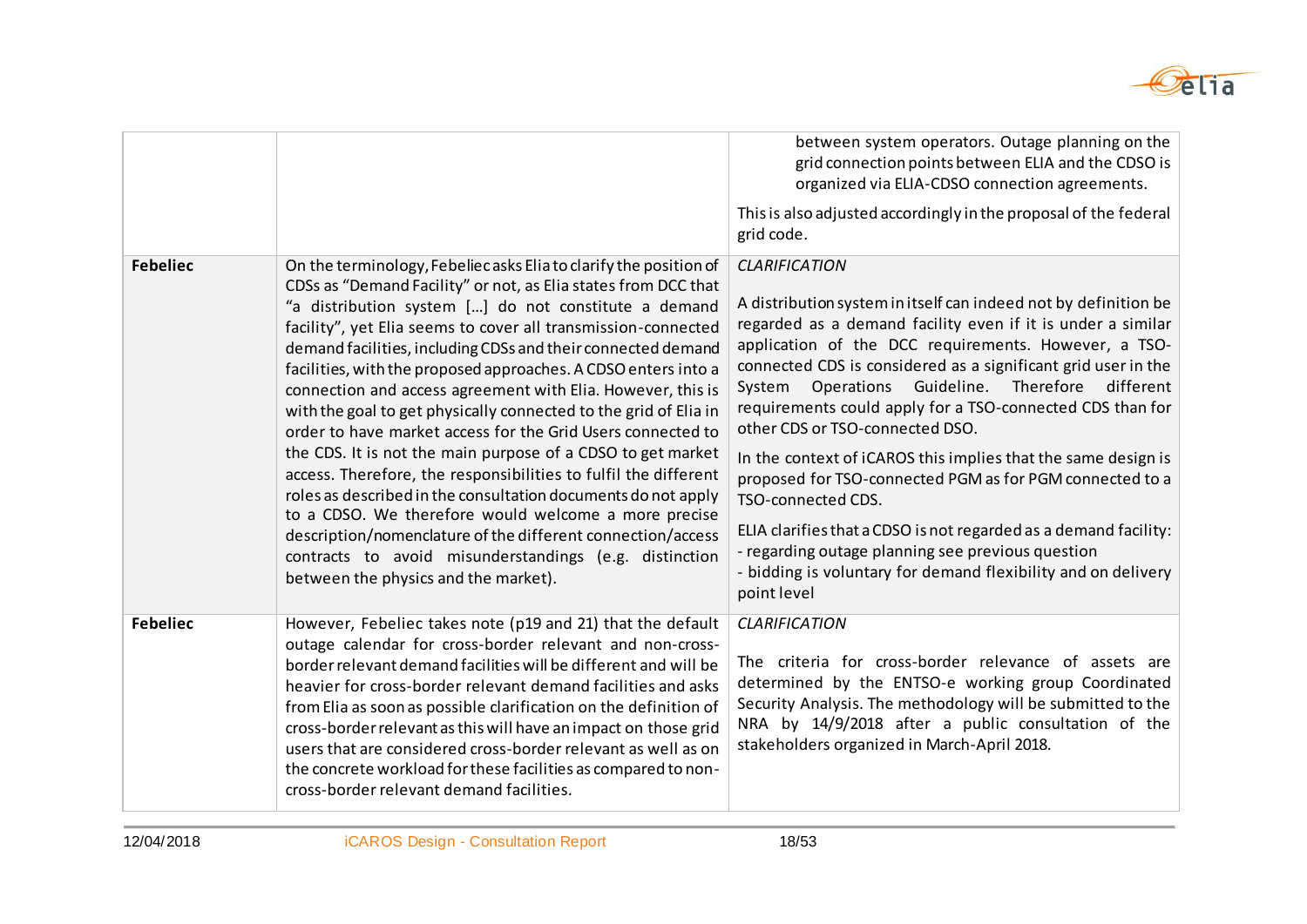

| - FEBEG -<br><b>EDORA</b><br><b>ODE</b> | Page 21, footnote 18: Why do PGM's need to communicate<br>without delay, while for demand that can be done in<br>occasional meetings? Doesn't this demonstrate the lack of<br>level playing, i.e. having the same requirements for<br>participants in the same market?                                                                 | <b>CLARIFICATION</b><br>Note that cross-border relevant demand facilities must abide<br>by the same rules as PGM C/D.<br>ELIA also for (not cross-border relevant) demand facilities<br>distincts between planned and unplanned outages.<br>Unplanned outage must also be informed to ELIA without<br>delay. Planned "outages" can be discussed during the<br>meetings between ELIA and the Grid User (as said in footnote<br>18 of page 21): to clarify, these meetings take place yearly and<br>discuss the load forecasts for the next 5-7 years (as input for<br>grid developments). Therefore "planned outages" (e.g.,<br>annual holidays with factories running at significantly lower<br>capacities) are often implicitly already included in the these |
|-----------------------------------------|----------------------------------------------------------------------------------------------------------------------------------------------------------------------------------------------------------------------------------------------------------------------------------------------------------------------------------------|----------------------------------------------------------------------------------------------------------------------------------------------------------------------------------------------------------------------------------------------------------------------------------------------------------------------------------------------------------------------------------------------------------------------------------------------------------------------------------------------------------------------------------------------------------------------------------------------------------------------------------------------------------------------------------------------------------------------------------------------------------------|
|                                         | discussions; outages related to renovations or works to<br>extend factories are already implicitly included as well and<br>therefore discussed even before year-ahead. The different<br>approach towards demand facilities therefore does not<br>necessarily imply that ELIA accepts to be informed later than<br>is the case for PGM. |                                                                                                                                                                                                                                                                                                                                                                                                                                                                                                                                                                                                                                                                                                                                                                |

## **4.1.4. Stakeholder feedback on interdependencies**

| Stakeholder     | <b>Stakeholder feedback</b>                                                                                                                                                                                                                                                                                                                                                                                                                                          | <b>ELIA response</b>                                                                                                                                                                                                                                                 |
|-----------------|----------------------------------------------------------------------------------------------------------------------------------------------------------------------------------------------------------------------------------------------------------------------------------------------------------------------------------------------------------------------------------------------------------------------------------------------------------------------|----------------------------------------------------------------------------------------------------------------------------------------------------------------------------------------------------------------------------------------------------------------------|
| <b>Febeliec</b> | respect to 11. verifications & liability (p27): CLARIFICATION<br>With<br>- example2 (p27): why is there a penalty of scheduling agent<br>following<br>control?<br>activation<br>- Example4 (p28): Elia states that in this example the<br>Scheduling Agent can in real time, however, be forced to<br>reduce its active power exchange to 0 MW. The Scheduling<br>Agent however does not have any active power exchange, this<br>is an obligation for the Grid User. | Example 2: As Elia has requested the activation of flexibility,<br>the Scheduling Agent's (lack of) response will be subject to<br>activation control and penalties.<br>Example 4: The request to reduce the power will be<br>communicated via the Scheduling Agent. |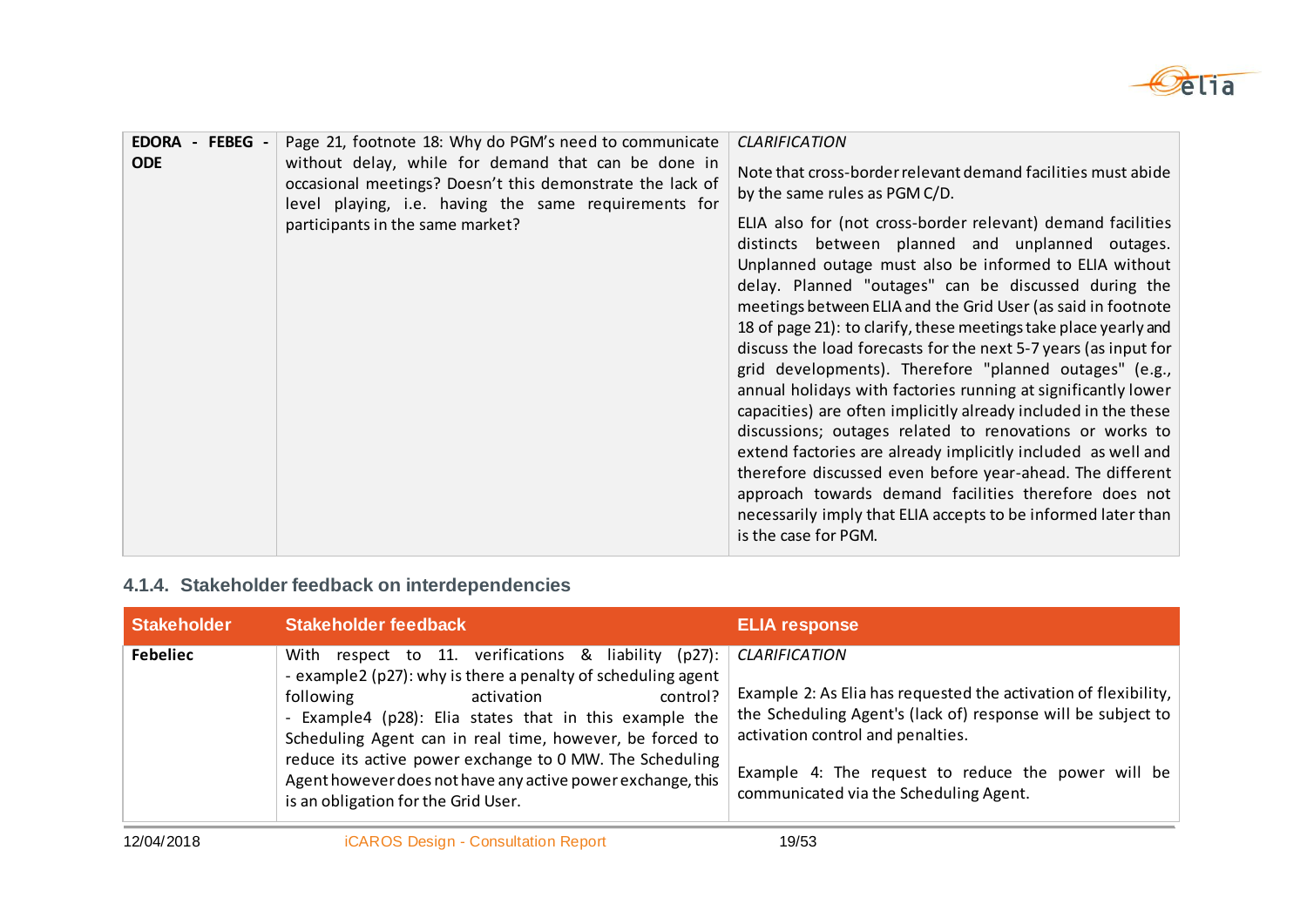

### **5. Feedback regarding "Design note for the coordination of assets: Part II – Scheduling and Redispatching"**

The design note describes the role and responsibilities of the Scheduling Agent and rules on asset obligations (with respect to the delivery of schedules and the bidding of flexibility to be used by ELIA for redispatching), exchange of schedules and possible schedule modifications, congestion bids, remuneration schemes, activation controls, and penalties.

Stakeholders reacted to the following design elements for scheduling:

- The role of the Scheduling Agent
- Asset obligations regarding schedule delivery
- Timing and schedule amendments
- Return-to-schedule requests and link with real-time metering
- Must-Run & May-Not-Run requests
- Interdependencies with other providers
- Redispatching obligations depending on asset type
- Bids, activations, and baselines used for redispatching
- The impact of redispatching and the imbalance position (BRP impact, compensation activation)
- The lack of Transfer of Energy for congestion activations

#### **5.1.1. Stakeholder feedback on the Scheduling Agent**

| <b>Stakeholder</b> | <b>Stakeholder feedback</b>                                                                                                                                                                                                                                                                                                                                        | <b>ELIA response</b>                                                                                                                                                                                                                |
|--------------------|--------------------------------------------------------------------------------------------------------------------------------------------------------------------------------------------------------------------------------------------------------------------------------------------------------------------------------------------------------------------|-------------------------------------------------------------------------------------------------------------------------------------------------------------------------------------------------------------------------------------|
| <b>Febeliec</b>    | With respect to 4. Responsible Party: Scheduling Agent (p10),<br>Elia states "As a Grid User may only enter into an agreement<br>with one other party (i.e., FSP/BSP) to manage its flexibility",<br>however the entity Grid User can enter into agreement with<br>multiple parties, this should be should be specified per<br>Delivery Point or CDS Access Point. | <b>CLARIFICATION ADDED TO THE DESIGN NOTES</b><br>An FSP can indeed be appointed per delivery point. In case of<br>different FSPs for different delivery points, the Scheduling<br>Agent must also be appointed per delivery point. |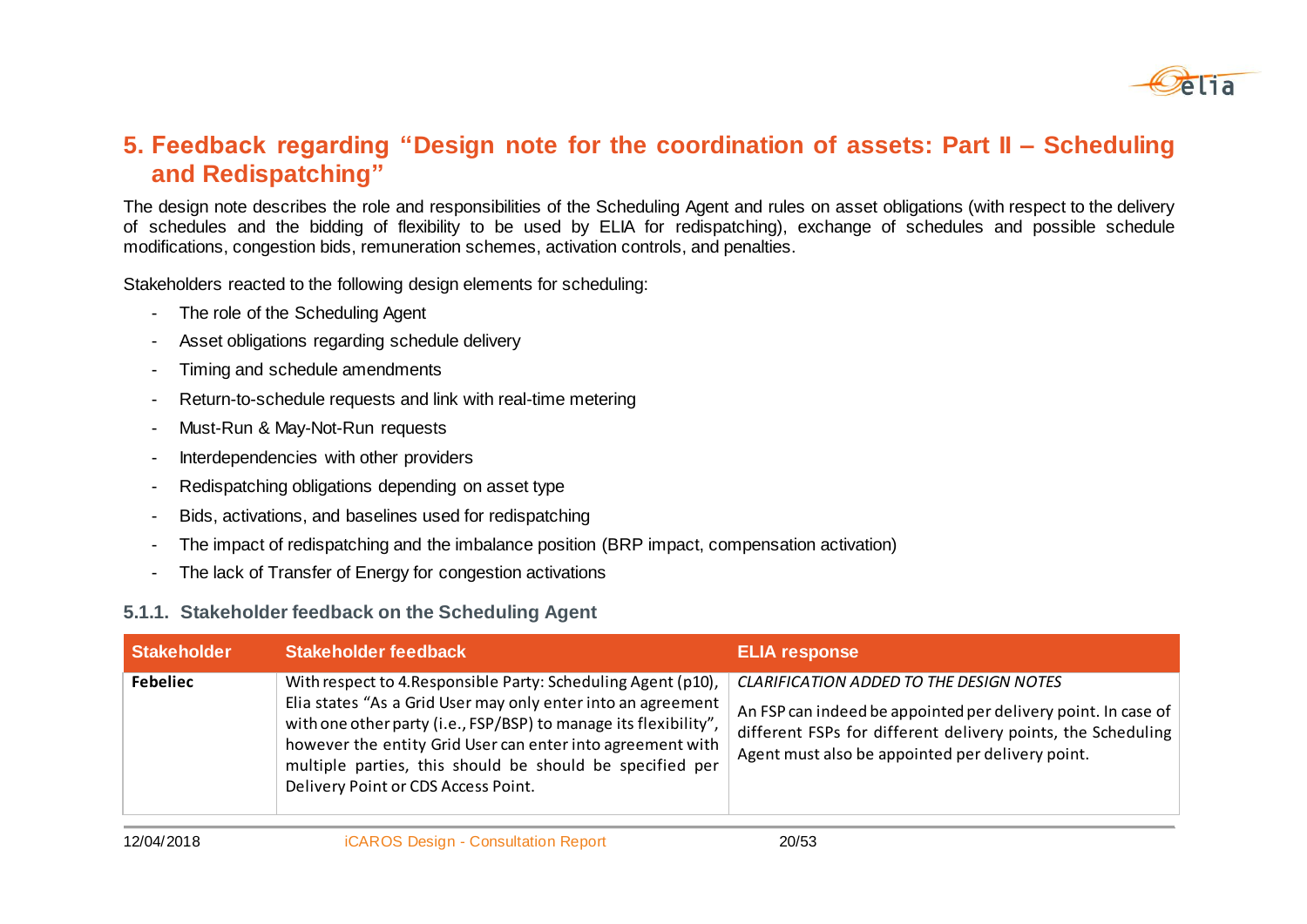

| EDORA - FEBEG -<br><b>ODE</b> | Page 11, footnote 15 on delegation: the grid user may<br>delegate the scheduling obligation by giving access to a data<br>platform for schedules and bids but needs to remain<br>responsible for settlement and liabilities. 'EFO' would like to<br>understand what settlement is applicable here and why the<br>scheduling agent may not perform this task as well?                                                                                                                                                        | <b>CLARIFICATION</b><br>The scheduling agent by default performs the task of entering<br>the data on DA/ID schedules on the data platform. The<br>delegation implies that the scheduling agent (in the example<br>the Grid User) may request ELIA to also give the 'data entry<br>rights' to another party, but ELIA will not recognize this party<br>as the signatory of the agreements with ELIA related to<br>scheduling: the scheduling agent remains the signatory of the<br>agreement with ELIA, and therefore the party with whom ELIA<br>settles.                                                                                                                                                                                                                                                                                                                                                                                                                                                              |
|-------------------------------|-----------------------------------------------------------------------------------------------------------------------------------------------------------------------------------------------------------------------------------------------------------------------------------------------------------------------------------------------------------------------------------------------------------------------------------------------------------------------------------------------------------------------------|------------------------------------------------------------------------------------------------------------------------------------------------------------------------------------------------------------------------------------------------------------------------------------------------------------------------------------------------------------------------------------------------------------------------------------------------------------------------------------------------------------------------------------------------------------------------------------------------------------------------------------------------------------------------------------------------------------------------------------------------------------------------------------------------------------------------------------------------------------------------------------------------------------------------------------------------------------------------------------------------------------------------|
| <b>Restore</b>                | FSP and scheduling agent roles should be distinguished as<br>much as possible, or at least not lead to any irrelevant<br>obligations or complications. The role of FSPs is to value the<br>flexibility of a site, and not to forecast and follow the power<br>profile of the site: the FSP only ensures that a delta power is<br>available and can be activated when needed. Therefore, the<br>FSP should not be automatically and inevitably be considered<br>as scheduling and outage agent: this has to remain optional. | <b>CLARIFICATION</b><br>The Grid User by default takes on the roles or appoints a third<br>party as Outage Planning or Scheduling Agent. The FSP is<br>therefore not automatically considered as the party taking on<br>these roles. ELIA does not limit the appointment possibilities<br>for the Grid User with respect to the Outage Planning Agent to<br>the FSP. ELIA does limit the appointment of the Scheduling<br>Agent to the FSP given the strong link between redispatching<br>activations and schedules and the responsibility of the<br>Scheduling Agent to follow a schedule (and therefore needs<br>full transparency of the schedule).<br>The FSP for balancing (BSP) ensures that a delta power is<br>available but the FSP for redispatching does need to follow<br>the power profile of the site or at least a minimum or<br>maximum value. In both cases FSP must have minimum<br>knowledge on the active power profile of a delivery point in<br>order to correctly value the site's flexibility. |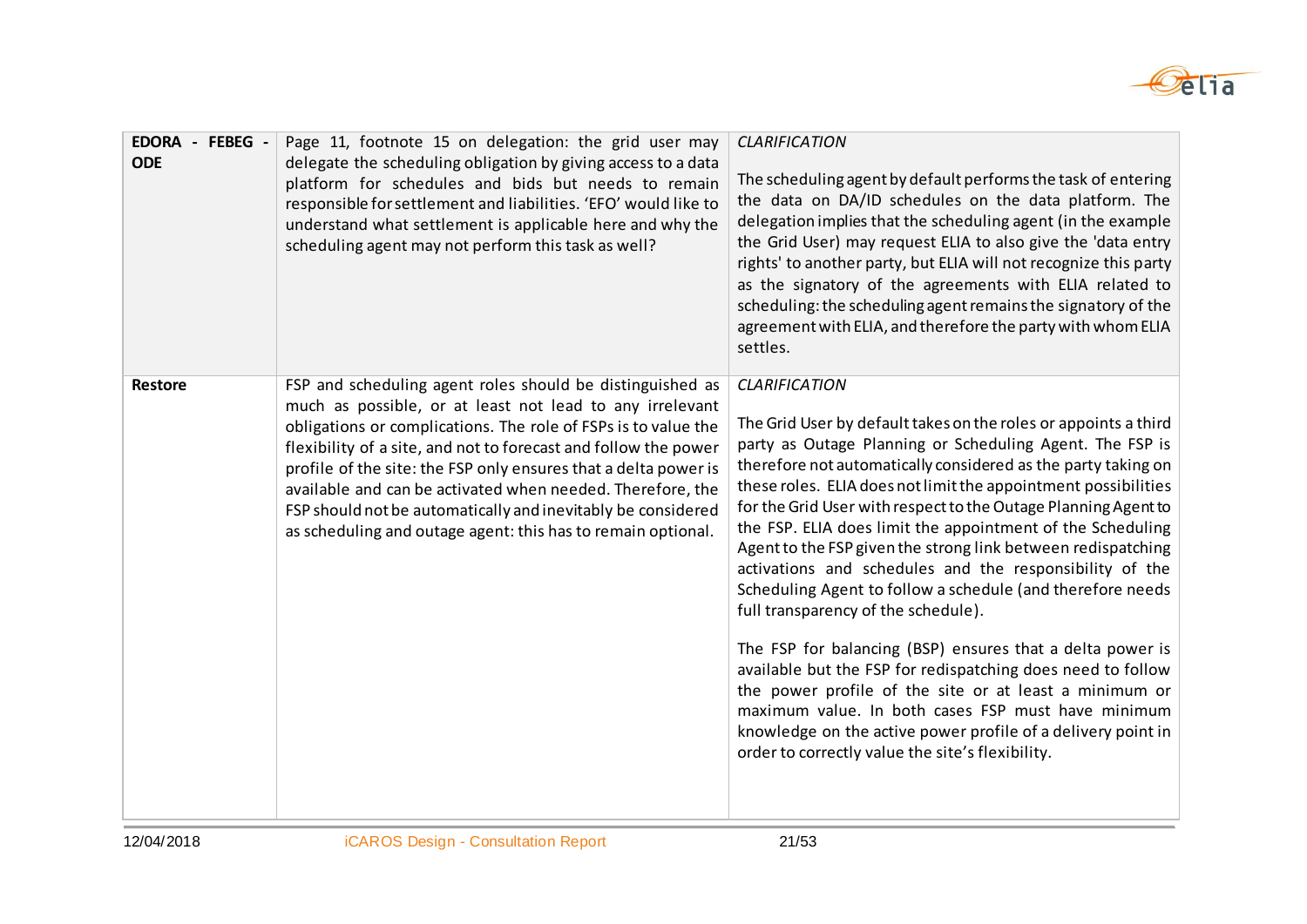

| <b>Restore</b> | Also, this can raise issues for sites where the flexibility has not<br>been valued yet and where the supplier could secure its<br>position as scheduling agent, therefore blocking access to an<br>independent aggregator wanting to become FSP afterwards.                                                                                                                                                                                                                                                                                                                                                                                                                                                                                                                                                                                                                                                                                                                                                                                                                                                                                                                                                                                                                                                                                                                                                                                                                                                                                                    | <b>CLARIFICATION</b><br>The behavior referred to by Restore is not allowed by law as<br>every grid user should be able to commercialize its flexibility<br>with the flexibility service provider of its choice. Therefore<br>ELIA considers the risk addressed by Restore as limited.                                                                                                                                                                                                                                                                                                                                                                                                                                                                                                                                                                                                                                                                                                                                                                                                                                                                                                              |
|----------------|----------------------------------------------------------------------------------------------------------------------------------------------------------------------------------------------------------------------------------------------------------------------------------------------------------------------------------------------------------------------------------------------------------------------------------------------------------------------------------------------------------------------------------------------------------------------------------------------------------------------------------------------------------------------------------------------------------------------------------------------------------------------------------------------------------------------------------------------------------------------------------------------------------------------------------------------------------------------------------------------------------------------------------------------------------------------------------------------------------------------------------------------------------------------------------------------------------------------------------------------------------------------------------------------------------------------------------------------------------------------------------------------------------------------------------------------------------------------------------------------------------------------------------------------------------------|----------------------------------------------------------------------------------------------------------------------------------------------------------------------------------------------------------------------------------------------------------------------------------------------------------------------------------------------------------------------------------------------------------------------------------------------------------------------------------------------------------------------------------------------------------------------------------------------------------------------------------------------------------------------------------------------------------------------------------------------------------------------------------------------------------------------------------------------------------------------------------------------------------------------------------------------------------------------------------------------------------------------------------------------------------------------------------------------------------------------------------------------------------------------------------------------------|
| Teamwise/Anode | Mogelijkheid om een derde partij aan te duiden als Scheduling<br>Agent Elia lijst enkele specifieke gevallen op3 waarmee<br>rekening gehouden moet worden bij het ontwerp van de<br>Scheduling<br>regels<br>m.b.t.<br>de<br>Agent.<br>De eerste situatie, waar er al een BSP is voor balancing,<br>hebben<br>hierboven<br>besproken.<br>we<br>In de tweede situatie, waar flexibiliteit (nog) niet wordt<br>aangeboden voor balancing, mag de gebruiker een Scheduling<br>Agent aanduiden. Indien een leverancier hiervan gebruik zou<br>maken om zichzelf in het leveringscontract op te leggen als<br>Scheduling Agent (een clausule die bij veel Grid Users<br>vermoedelijk geen achterdocht zou opwekken), kan de<br>leverancier zo de facto de uitbating van de flexibiliteit door<br>derde partijen (vb. aggregators) verhinderen. De beperking<br>dat een Grid User slechts met één partij een overeenkomst<br>mag sluiten om zijn flexibiliteit te beheren, zou dus kunnen<br>leiden tot een daling van de beschikbare flexibiliteit, en zou<br>kunnen verhinderen dat de Grid User vrij kan kiezen hoe hij<br>flexibiliteit<br>valoriseert<br>zijn<br>(dit is nochtans een van de principes die CREG naar voren<br>heeft geschoven in eerdere publicaties). Dergelijke<br>contractuele clausules zouden dus moeten worden<br>verhinderd, of de rollen van Scheduling Agent en FSP zouden<br>moeten<br>worden<br>losgekoppeld.<br>In de derde situatie, waar gesproken wordt over niet-<br>coördineerbare assets, wordt de Grid User verplicht om zelf | <b>CLARIFICATION</b><br>The behavior referred to by TeamWise/Anode in the second<br>situation is not allowed by law as every grid user should be<br>able to commercialize its flexibility with the flexibility service<br>provider of its choice. Therefore ELIA considers the risk<br>addressed by TeamWise/Anode as limited.<br>The third situation where TeamWise/Anode refers to: as there<br>is no flexibility on non-coordinable assets to offer, there is no<br>FSP who can take on the role of Scheduling Agent. Therefore<br>the Grid User must take on the role himself.<br>However, ELIA allows an operational delegation (but not a<br>contractual delegation). See footnote 15 on page 11 of the<br>design note on scheduling: "Note that the Scheduling Agent<br>may operationally delegate the exchange of information to a<br>third party without delegating the contractual agreement of<br>taking on the role towards ELIA. For example, the Grid User is<br>Scheduling Agent (and therefore the contact person for ELIA<br>for all aspects such as settlement and liabilities) but a third<br>party may be given access to the data platform to deliver<br>schedules and bids." |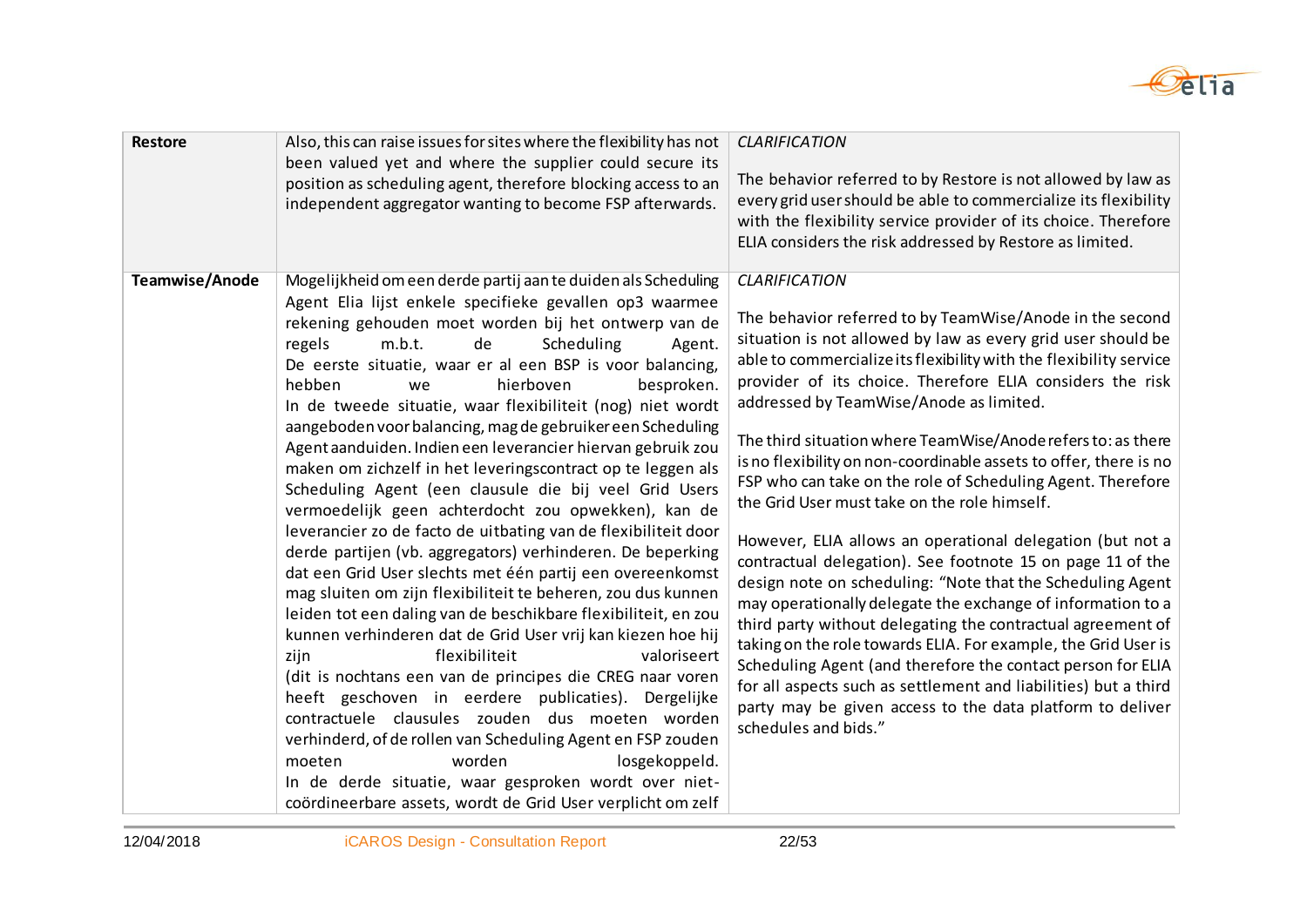

|                 | de rol van Scheduling Agent op te nemen. Het lijkt ons nuttig<br>om hier toch toe te laten om toch een derde partij als<br>Schedulng Agent aan te duiden. Het verschil met de tweede<br>situatie - waar wel een derde partij als Scheduling Agent mag<br>worden aangeduid - lijkt ons nogal theoretisch, dus we zien<br>niet in waarom in de éne situatie wel een derde partij mag<br>worden aangeduid en in de andere niet.                                                                                                                                                                                                                                                                                                                                                                                                                          |                                                                                                                                                |
|-----------------|-------------------------------------------------------------------------------------------------------------------------------------------------------------------------------------------------------------------------------------------------------------------------------------------------------------------------------------------------------------------------------------------------------------------------------------------------------------------------------------------------------------------------------------------------------------------------------------------------------------------------------------------------------------------------------------------------------------------------------------------------------------------------------------------------------------------------------------------------------|------------------------------------------------------------------------------------------------------------------------------------------------|
| <b>Febeliec</b> | Nevertheless, Febeliechas a question on the Scheduling Agent<br>as role for the bidding of flexibility for redispatching in case of<br>CDSs. Which actor will then have to bid the redispatching<br>volumes? The owner of the power generating facility and/or<br>demand facility or the CDS Operator (CDSO) as Scheduling<br>Agent for this demand facility (CDS), although he might not<br>have own scheduling obligations for his (internal) demand<br>facilities? During the discussions, Febeliec was of the<br>impression that it is always the Grid User who is Scheduling<br>Agent (or appoints a third party to fulfil this role) and never<br>the CDSO, not even for redispatching purposes. Febeliec<br>would like to get clarity on this issue, as it could have an<br>important impact on the CDSOs and their operational<br>procedures. | <b>CLARIFICATION</b><br>ELIA's design indicates the Grid User or FSP/BSP as Scheduling<br>Agent, not the CDS operator.                         |
| <b>Febeliec</b> | On p11, Elia states that "the Scheduling Agent delivers the<br>service in compliance with the European Guideline and<br>remains jointly and severally liable for the consequences of<br>non-compliance". Febeliec believes an error has occurred in<br>this sentence, and presumes "severally" should be<br>"separately", but would like Elia to confirm this. Moreover,<br>Febeliec also wonders what this entails, to be jointly as well as<br>separately liable.                                                                                                                                                                                                                                                                                                                                                                                   | <b>CLARIFICATION</b><br>"Joint and several liability" is a legal term meaning<br>"hoofdelijke aansprakelijkheid" / "responsabilité solidaire". |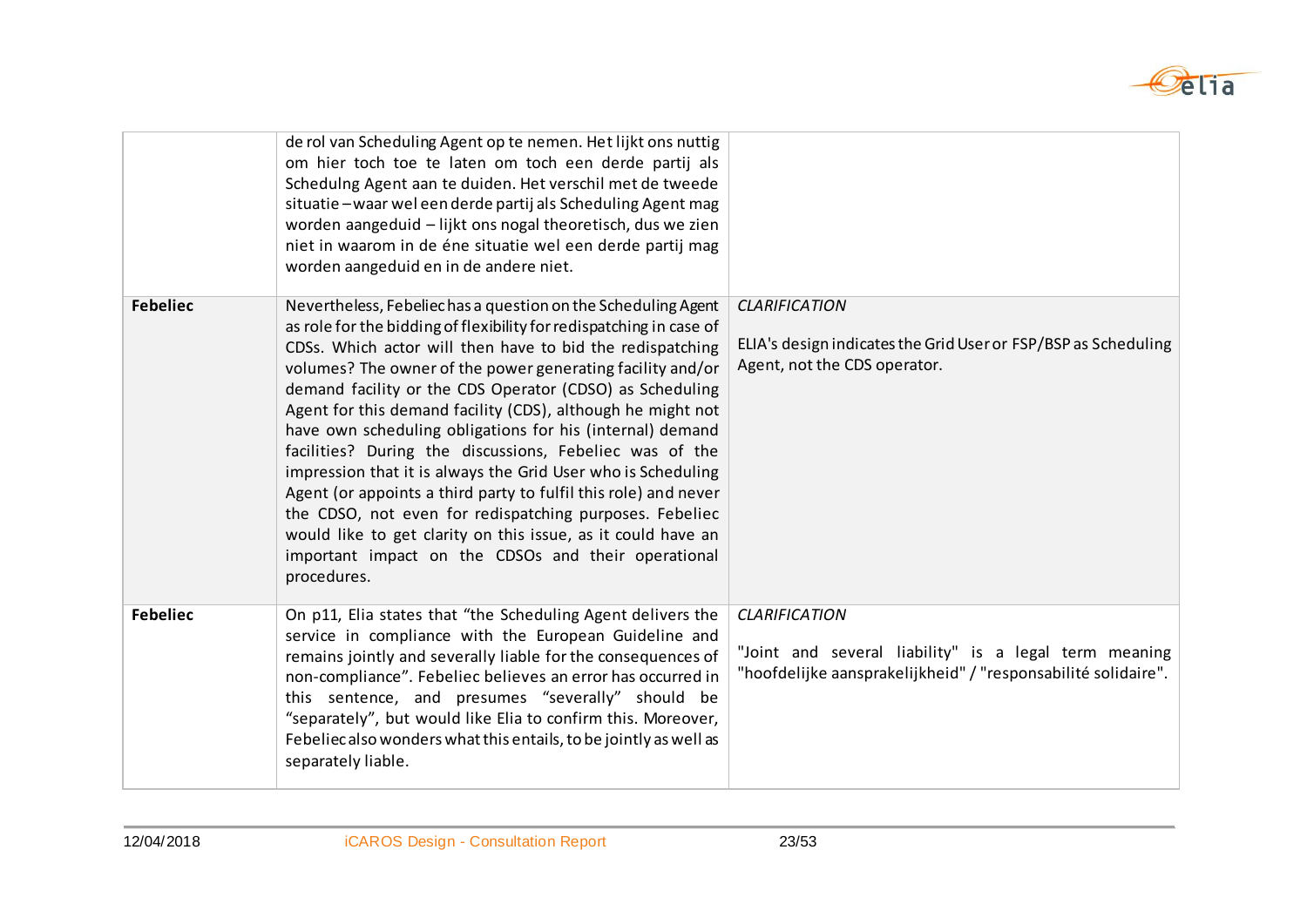

| <b>Febeliec</b><br>As for the definition of Scheduling Agent "means the entity or<br>entities with the task of providing schedules from market<br>participants to TSO's, or where applicable third parties", is<br>the definition and interpretation of "market participant" to be<br>seen as defined in the context of Regulation (EU) 1227/2011<br>(REMIT)? | CLARIFICATION ADDED TO THE DESIGN NOTES<br>This is indeed the definition of the Scheduling Agent in the SO<br>GL, which is assumed to be coherent with the European<br>regulation for REMIT. Note, however, that the Scheduling<br>Agent in the iCAROS framework is extended towards all assets<br>with the obligation to deliver active power schedules in DA/ID,<br>and these do not necessarily reflect 'market' schedules. This is<br>also described in the new proposed Federal Grid Code. |
|---------------------------------------------------------------------------------------------------------------------------------------------------------------------------------------------------------------------------------------------------------------------------------------------------------------------------------------------------------------|-------------------------------------------------------------------------------------------------------------------------------------------------------------------------------------------------------------------------------------------------------------------------------------------------------------------------------------------------------------------------------------------------------------------------------------------------------------------------------------------------|
|---------------------------------------------------------------------------------------------------------------------------------------------------------------------------------------------------------------------------------------------------------------------------------------------------------------------------------------------------------------|-------------------------------------------------------------------------------------------------------------------------------------------------------------------------------------------------------------------------------------------------------------------------------------------------------------------------------------------------------------------------------------------------------------------------------------------------------------------------------------------------|

### **5.1.2. Stakeholder feedback on asset obligations regarding schedule delivery**

| <b>Stakeholder</b>                      | <b>Stakeholder feedback</b>                                                                                                                                                                                                                                                                              | <b>ELIA response</b>                                                                                                                                                                                                          |
|-----------------------------------------|----------------------------------------------------------------------------------------------------------------------------------------------------------------------------------------------------------------------------------------------------------------------------------------------------------|-------------------------------------------------------------------------------------------------------------------------------------------------------------------------------------------------------------------------------|
| <b>Febeliec</b>                         | Under 6.1.2, we assume that Elia exempts all demand facilities<br>not only from delivering active power schedules, but also for<br>delivering reactive power schedules or forecasts.                                                                                                                     | <b>CLARIFICATION</b><br>The iCAROS design does not include proposals on the delivery<br>of reactive power schedules or forecasts. This will be<br>discussed in the planned project on the Mvar ancillary service<br>redesign. |
| <b>EDORA</b><br>- FEBEG -<br><b>ODE</b> | Page 17, on the sentence 'Elia may exempt ': Does this mean<br>that the exemption is not confirmed yet, or that the<br>exemption is not applicable on all PGM's?                                                                                                                                         | <b>CLARIFICATION</b><br>No specific meaning intended. ELIA proposes to give the<br>Scheduling Agent the choice to deliver MW or ON/OFF<br>schedule on PGM type B/D < 25MW and storage type B.                                 |
| - FEBEG -<br><b>EDORA</b><br><b>ODE</b> | More in general, 'EFO' is of the opinion that the situation of<br>the prosumers deserves more attention. 'EFO' has several<br>questions<br>with<br>the<br>regard<br>to<br>prosumers:<br>o If local generation is 100 % self-consumed at a given<br>moment, can the system operators that still require a | <b>CLARIFICATION</b><br>The requirements are the same for directly connected PGM<br>and for PGM connected on an industrial site, feeding a local<br>demand facility.<br>- the use of flexibility for congestion management is |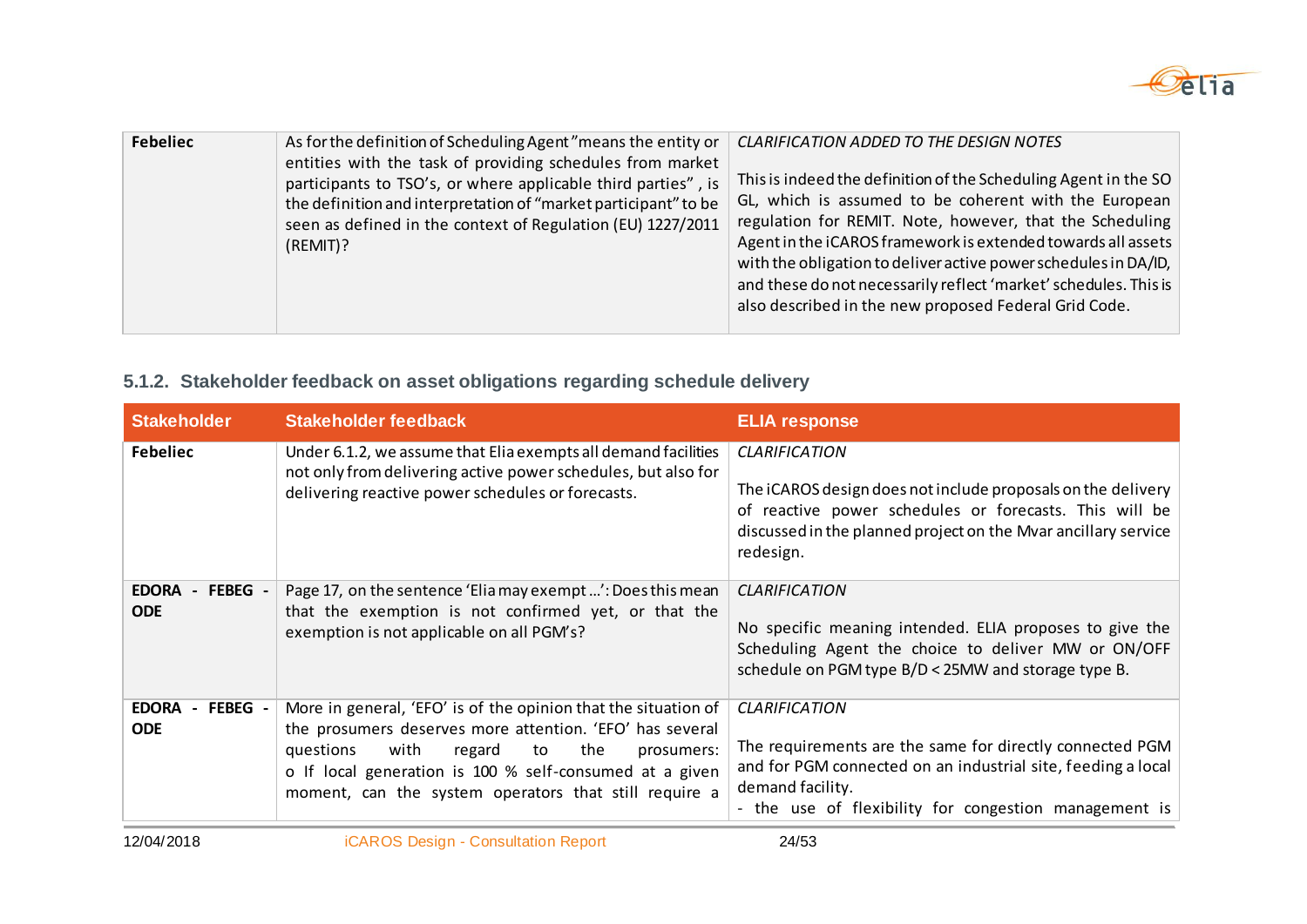

|                 | curtailment<br>for<br>congestion<br>management?<br>o Is an exemption also required if P_prod << P_demand?<br>o On page 54 it is mentioned that SOGL imposes schedules for<br>PGM B, C, D with not exemption possible through national<br>regulation. This is not our understanding of the text as it<br>states the following: 'as an exception to points (a) and (b), in<br>regions with a central dispatch system, data requested by the<br>TSO for the preparation of its active power output schedule'.<br>o In the same line as the previous comment, SOGL article<br>110(3) seems to imply that national regulation can exempt<br>some SGU from designating a scheduling agent.                       | independent of whether the local generation is self-consumed<br>or not as there is still an impact on the net offtake from the<br>grid and therefore can serve as a remedial action for the<br>congestion risk on the grid.<br>- SO GL article 46.1.d allows the TSO only in a central dispatch<br>system to request data for PGM type B/C/D as input for its<br>active power output schedules. Belgium currently does not<br>have a central dispatch system.<br>- SO GL art. 110 indeed refers to national terms and conditions<br>which can describe the obligations for delivering schedules<br>and appointing a scheduling agent. As exemptions for<br>scheduling may be given for TSO-connected demand facilities<br>(SO GL art. 52) and DSO-connected PGM (art. 49), SO GL art.<br>110 indeed also refers to the possibility to formalize<br>exemptions via national regulation for those cases where SO<br>GL permits so. |
|-----------------|------------------------------------------------------------------------------------------------------------------------------------------------------------------------------------------------------------------------------------------------------------------------------------------------------------------------------------------------------------------------------------------------------------------------------------------------------------------------------------------------------------------------------------------------------------------------------------------------------------------------------------------------------------------------------------------------------------|----------------------------------------------------------------------------------------------------------------------------------------------------------------------------------------------------------------------------------------------------------------------------------------------------------------------------------------------------------------------------------------------------------------------------------------------------------------------------------------------------------------------------------------------------------------------------------------------------------------------------------------------------------------------------------------------------------------------------------------------------------------------------------------------------------------------------------------------------------------------------------------------------------------------------------|
| <b>Febeliec</b> | Febeliec appreciates the chosen option by Elia [] to allow for<br>generation and storage facilities of type B to allow ON/OFF<br>schedules.<br>Febeliec also appreciates that with respect to the bidding<br>obligation of the available flexibility Elia will be taking into<br>account the coordinability level of the asset, which should<br>avoid for non-coordinable assets such as emergency<br>generators and emergency storage, but also for limited or<br>non-coordinable assets such as process-driven generators, to<br>have to offer (non-existent) flexibility as well as providing<br>(useless) schedules. Elia also has included these elements in<br>the examples of coordinability (p36). | <b>CLARIFICATION</b><br>ELIA is glad to hear that the proposed options are considered<br>as useful by Febeliec.<br>ELIA proposed, however, to take the coordinability level into<br>account for the delivery of flexibility, but not for the delivery<br>of schedules.                                                                                                                                                                                                                                                                                                                                                                                                                                                                                                                                                                                                                                                           |
| Teamwise/Anode  | Scheduling<br>opslag<br>voor<br>Elia stelt dat voor opslag twee schedules vereist zullen zijn,                                                                                                                                                                                                                                                                                                                                                                                                                                                                                                                                                                                                             | <b>CLARIFICATION</b>                                                                                                                                                                                                                                                                                                                                                                                                                                                                                                                                                                                                                                                                                                                                                                                                                                                                                                             |
|                 | een voor het opladen en een voor het ontladen. Dit lijkt ons                                                                                                                                                                                                                                                                                                                                                                                                                                                                                                                                                                                                                                               | The choice for two separate schedules or one schedule                                                                                                                                                                                                                                                                                                                                                                                                                                                                                                                                                                                                                                                                                                                                                                                                                                                                            |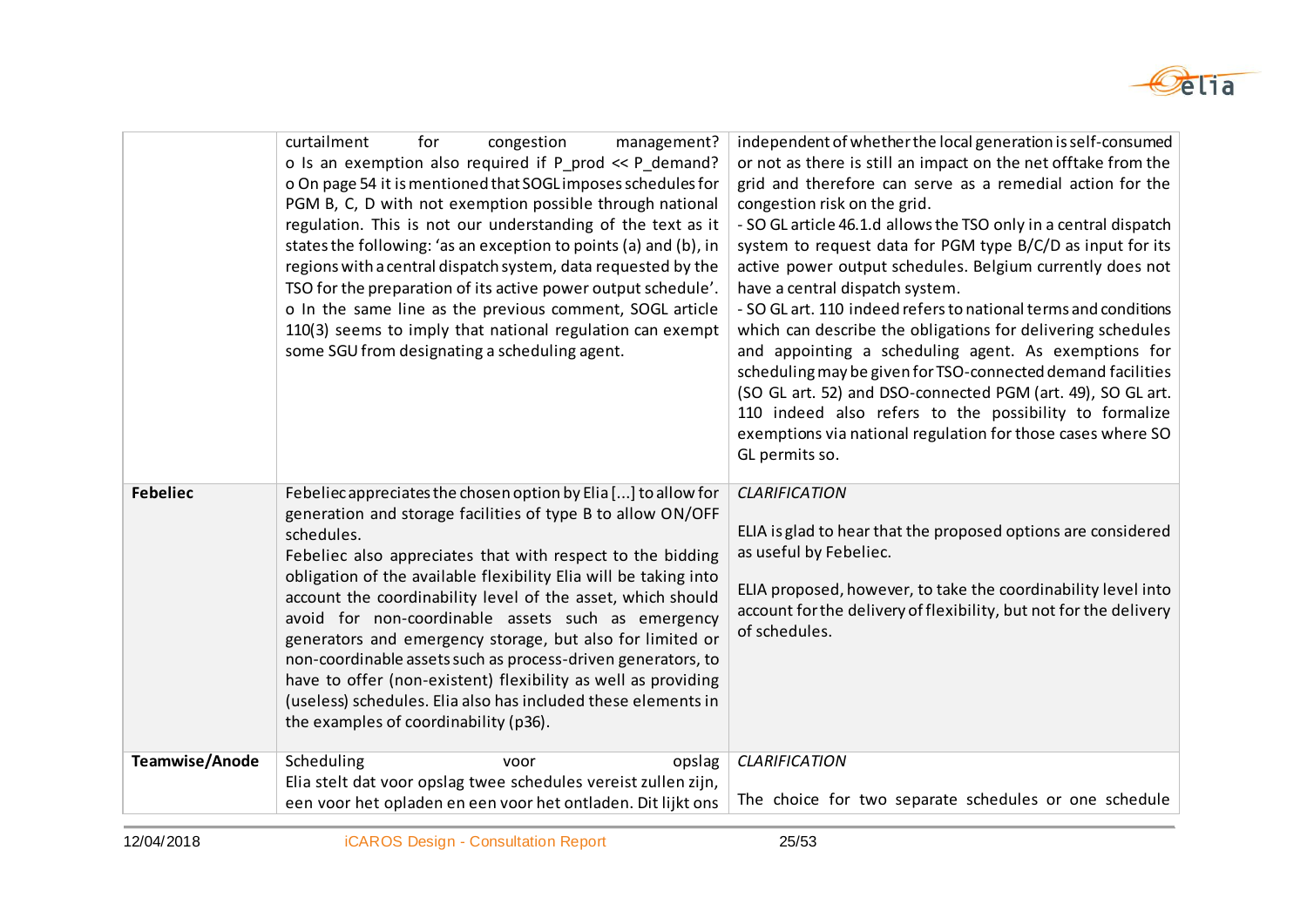

|                                  | omslachtig en foutgevoelig. Eén schedule met bijvoorbeeld<br>negatieve waarden voor het ontladen en positieve waarden<br>voor het opladen lijkt eenvoudiger en minder foutgevoelig<br>(aangezien twee afzonderlijke schedules onderling<br>inconsistent zouden kunnen zijn).                                                                                                                                                                                                                                                                                                                                            | reflecting both injection and offtake can be discussed further<br>in preparation of the implementation.                                                                                                                                                                                                                                                                                                                                                                                                                                                                                                                                                                                     |
|----------------------------------|-------------------------------------------------------------------------------------------------------------------------------------------------------------------------------------------------------------------------------------------------------------------------------------------------------------------------------------------------------------------------------------------------------------------------------------------------------------------------------------------------------------------------------------------------------------------------------------------------------------------------|---------------------------------------------------------------------------------------------------------------------------------------------------------------------------------------------------------------------------------------------------------------------------------------------------------------------------------------------------------------------------------------------------------------------------------------------------------------------------------------------------------------------------------------------------------------------------------------------------------------------------------------------------------------------------------------------|
| EDORA -<br>FEBEG -<br><b>ODE</b> | Schedules for batteries in day ahead are unable to foresee the<br>ancillary activation in intraday strongly impacting the 'the<br>state of charge management'. It will be difficult to accept or<br>offer (re-)dispatching bids for this reason.<br>Are storage schedules compensated or a 15 minutes basis or<br>not? If not, it could be simplification to have one schedule<br>with + and - values, rather than two schedules.                                                                                                                                                                                       | <b>CLARIFICATION</b><br>Bids and schedules should be firm based on the information at<br>hand at the time of delivering the schedule and bid to ELIA<br>(starting from Day-ahead).<br>Activations of ancillary services must lead to an update of<br>schedules and bids in Intraday. Specificities for batteries<br>compared to PGM will yet be finetuned in the next phase of<br>the project. State of charge management and reserved<br>balancing capacities will be among the aspects to take into<br>consideration.<br>The choice for two separate schedules or one schedule<br>reflecting both injection and offtake can be discussed further<br>in preparation of the implementation. |
| Teamwise/Anode                   | Assets zonder intraday MW scheduling verplichting<br>Elia geeft aan dat een baseline moet worden vastgesteld voor<br>flexibiliteit die geen intraday MW scheduling verplichting<br>heeft. We zijn het ermee eens dat de "last QH" methode niet<br>geschikt is voor redispatching acties. Aangezien andere<br>methodes, zoals de "X of " methode, inherente nadelen<br>hebben, zou de mogelijkheid moeten worden voorzien om<br>ook voor deze flexibiliteit (optionele) schedules in te dienen,<br>die dan als baseline kunnen dienen. Men zou zelfs verder<br>kunnen gaan en schedules verplichten. De aanbieder kan in | <b>CLARIFICATION</b><br>The provision of schedules in case of the bidding of demand<br>flexibility for redispatching: see section 2.<br>Requirements for remote surveillance are discussed in the<br>framework of implementation of the network codes. (cf.<br>proposal for ABCD-limits).<br>The applicability of the design on DSO-connected assets is yet<br>under discussion between ELIA and Synergrid and will be                                                                                                                                                                                                                                                                      |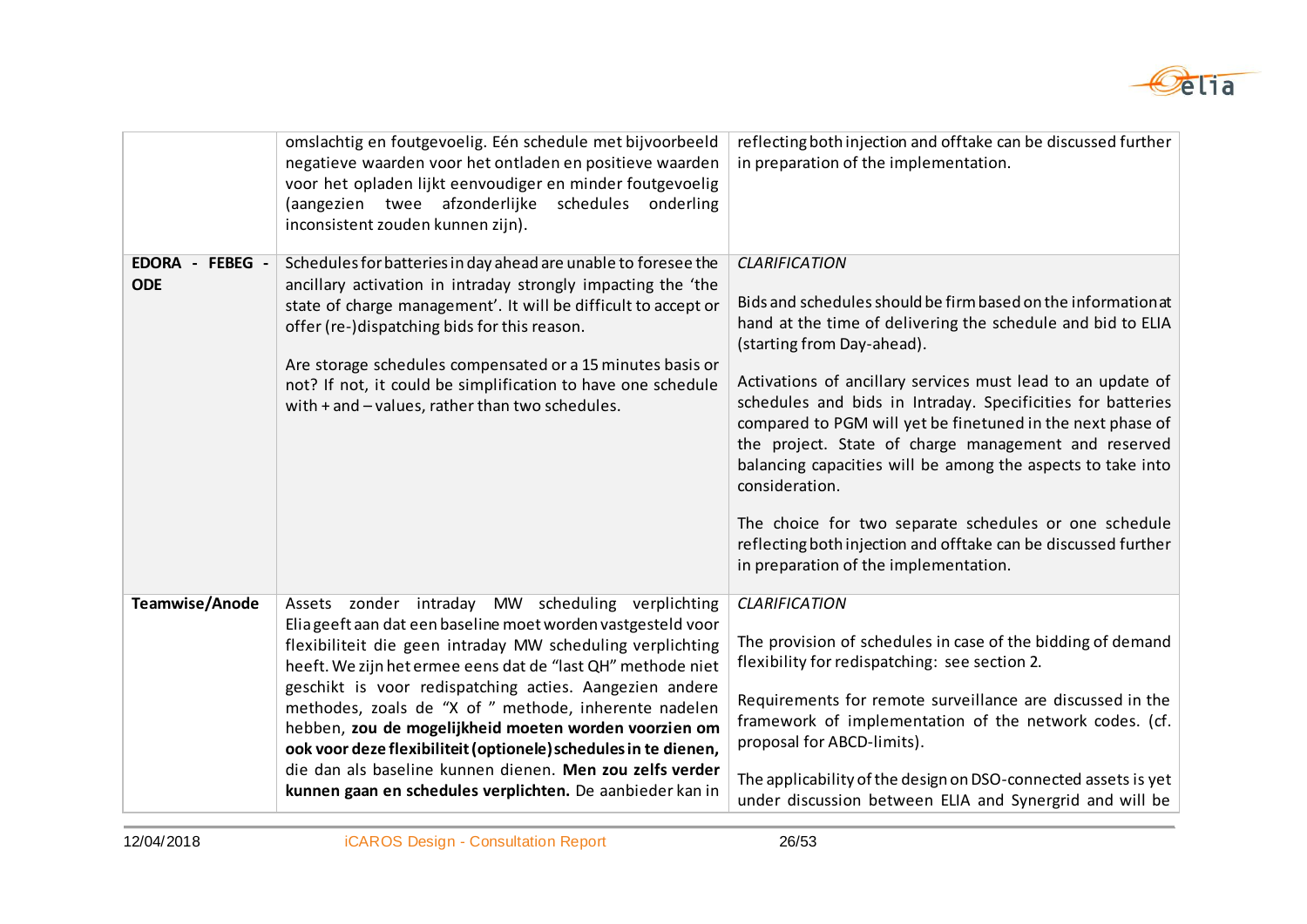

| zulk geval zelf kiezen welke methode hij gebruikt om de<br>schedules te bepalen, vb. "X of Y", de productieplanning, of<br>een andere methode. Elia kan de kwaliteit van de schedules<br>monitoren. De kosten voor submetering moeten hiervoor zo<br>laag mogelijk worden gehouden, en dit lijkt het eenvoudigst<br>te garanderen door deze taak vrij te maken. Er is immers<br>geen reden waarom de netbeheerders een monopolie zouden<br>moeten hebben op het plaatsen van submeters. Het uitlezen<br>van dit soort "energiemarkt faciliterende" submeters kan<br>uiteraard wel een taak van de netbeheerders blijven (maar<br>het Nederlandse voorbeeld toont aan dat eigendom van de<br>meter door de netbeheerder daarvoor niet noodzakelijk is), in<br>lijn met de huidige mogelijkheden met betrekking tot<br>submeters op het TSO niveau. De toepassing van deze werking<br>op het TSO net naar de DNB netten zou tevens een verstoring | shared with the stakeholders in due time. |
|-------------------------------------------------------------------------------------------------------------------------------------------------------------------------------------------------------------------------------------------------------------------------------------------------------------------------------------------------------------------------------------------------------------------------------------------------------------------------------------------------------------------------------------------------------------------------------------------------------------------------------------------------------------------------------------------------------------------------------------------------------------------------------------------------------------------------------------------------------------------------------------------------------------------------------------------------|-------------------------------------------|
| van het level playing field voorkomen tussen installaties op<br><b>TSO</b><br><b>DNB</b><br>het<br>niveau<br>het<br>en<br>niveau.                                                                                                                                                                                                                                                                                                                                                                                                                                                                                                                                                                                                                                                                                                                                                                                                               |                                           |
| Aangezien alle eenheden waarvoor de netbeheerders<br>momenteel een telecontrolekast vereisen, door de nieuwe<br>iCAROS regelgeving ook coördineerbaar zullen worden, lijkt                                                                                                                                                                                                                                                                                                                                                                                                                                                                                                                                                                                                                                                                                                                                                                      |                                           |
| het onnodig om nog (dure) telecontrolekasten te vereisen.<br>De functionaliteit hiervan kan worden overgenomen door de<br>Scheduling Agent, die in staat zal moeten zijn de eenheid een                                                                                                                                                                                                                                                                                                                                                                                                                                                                                                                                                                                                                                                                                                                                                         |                                           |
| nulschedule (dus geen injectie) op te leggen. Het volstaat dus<br>in het marktdesign de mogelijkheid op te nemen voor zowel<br>TSO als DNB om een setpoint door te sturen naar een                                                                                                                                                                                                                                                                                                                                                                                                                                                                                                                                                                                                                                                                                                                                                              |                                           |
| eenheid. Gezien de intensieve samenwerking tussen TSO en<br>DNB met betrekking tot flexibiliteit, nu en in de toekomst, zien<br>wij dit als een logische en eenvoudige stap in de evolutie van<br>de markt.                                                                                                                                                                                                                                                                                                                                                                                                                                                                                                                                                                                                                                                                                                                                     |                                           |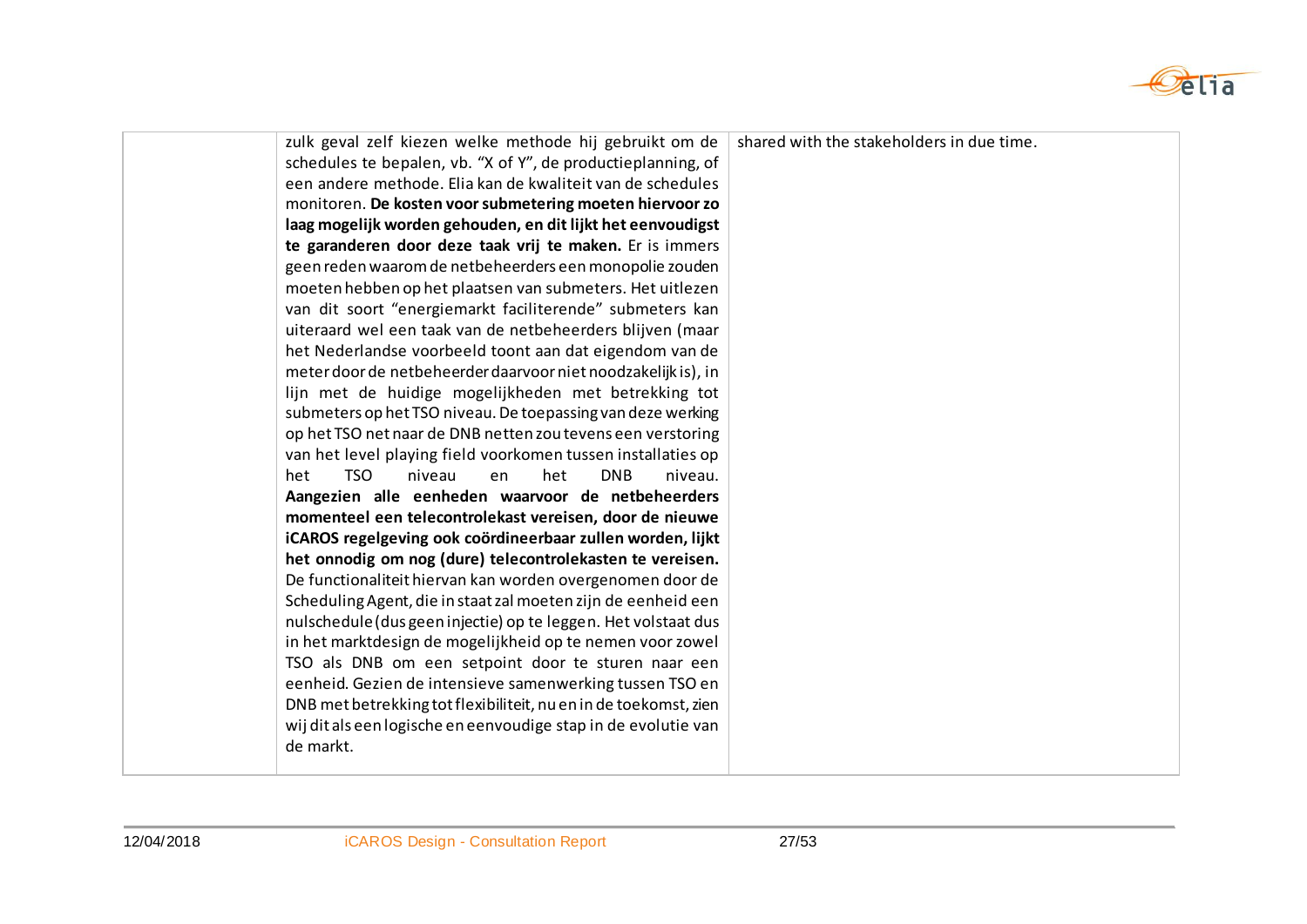

#### **5.1.3. Stakeholder feedback on timing and schedule amendments**

| <b>Stakeholder</b>                    | Stakeholder feedback                                                                                                                                                                                                                           | <b>ELIA response</b>                                                                                                                                                                                                                                                                                                                                                                             |
|---------------------------------------|------------------------------------------------------------------------------------------------------------------------------------------------------------------------------------------------------------------------------------------------|--------------------------------------------------------------------------------------------------------------------------------------------------------------------------------------------------------------------------------------------------------------------------------------------------------------------------------------------------------------------------------------------------|
| - FEBEG<br><b>EDORA</b><br><b>ODE</b> | - Page 20: The consistency between the intraday market<br>access and scheduling deadline needs to be ensured.<br>Generally speaking the scheduling deadline should not go<br>beyond any market gate closure deadline for coordinable<br>units. | <b>CLARIFICATION</b><br>The proposed iCAROS design aims as limiting the impact of<br>congestion management on intraday markets to the extent<br>possible for ELIA to manage the grid securely. ELIA should,<br>however, receive information on time to be able to assess the<br>risks, therefore a minimum scheduling deadline is required<br>which is independent of market gate closure times. |
| - FEBEG<br><b>EDORA</b><br><b>ODE</b> | - Page 20: 'EFO' would like to point out that the re-dispatching<br>deadline per asset may vary if the unit is warm or cold. This<br>variable will have to be considered if the schedules are<br>required to be firm.                          | <b>CLARIFICATION</b><br>Indeed, as the redispatching deadline may vary if the unit is<br>warm or cold, so may the scheduling deadline.                                                                                                                                                                                                                                                           |

#### **5.1.4. Stakeholder feedback on schedules and return-to-schedule requests**

| <b>Stakeholder</b> | <b>Stakeholder feedback</b>                                                                                                                                                                                                                                                                                                                                                                        | <b>ELIA response</b>                                                                                                                                                                                                                                                                                                                                                                                                                                                                                                                                                                                             |
|--------------------|----------------------------------------------------------------------------------------------------------------------------------------------------------------------------------------------------------------------------------------------------------------------------------------------------------------------------------------------------------------------------------------------------|------------------------------------------------------------------------------------------------------------------------------------------------------------------------------------------------------------------------------------------------------------------------------------------------------------------------------------------------------------------------------------------------------------------------------------------------------------------------------------------------------------------------------------------------------------------------------------------------------------------|
| Teamwise/Anode     | schedule in<br>schedules<br>geval<br>MW<br>Return<br>to<br>van<br>Elia geeft aan dat return-to-schedule requests ook mogelijk<br>zullen zijn wanneer ON/OFF schedules gebruikt worden. Het is<br>echter onduidelijk waarop Elia zich in geval van een ON<br>schedule zou baseren om te weten welk vermogen een<br>eenheid in dat geval zou moeten injecteren na de return-to-<br>schedule request. | <b>CLARIFICATION</b><br>The ability to deliver a schedule is not dependent on the<br>installment of a meter, neither is the requirement that the<br>schedules should be qualitative. An alternative method can be<br>used as an incentive for qualitative schedules and for the<br>correct follow-up of the delivered schedule.<br>This is indeed to be analyzed further in the finetuning of the<br>design: the issue is to verify the correctness of an ON schedule<br>in case the active power exchange is 0MW. Alternatives may<br>be to use a benchmarked profile or to receive status updates<br>from RTU. |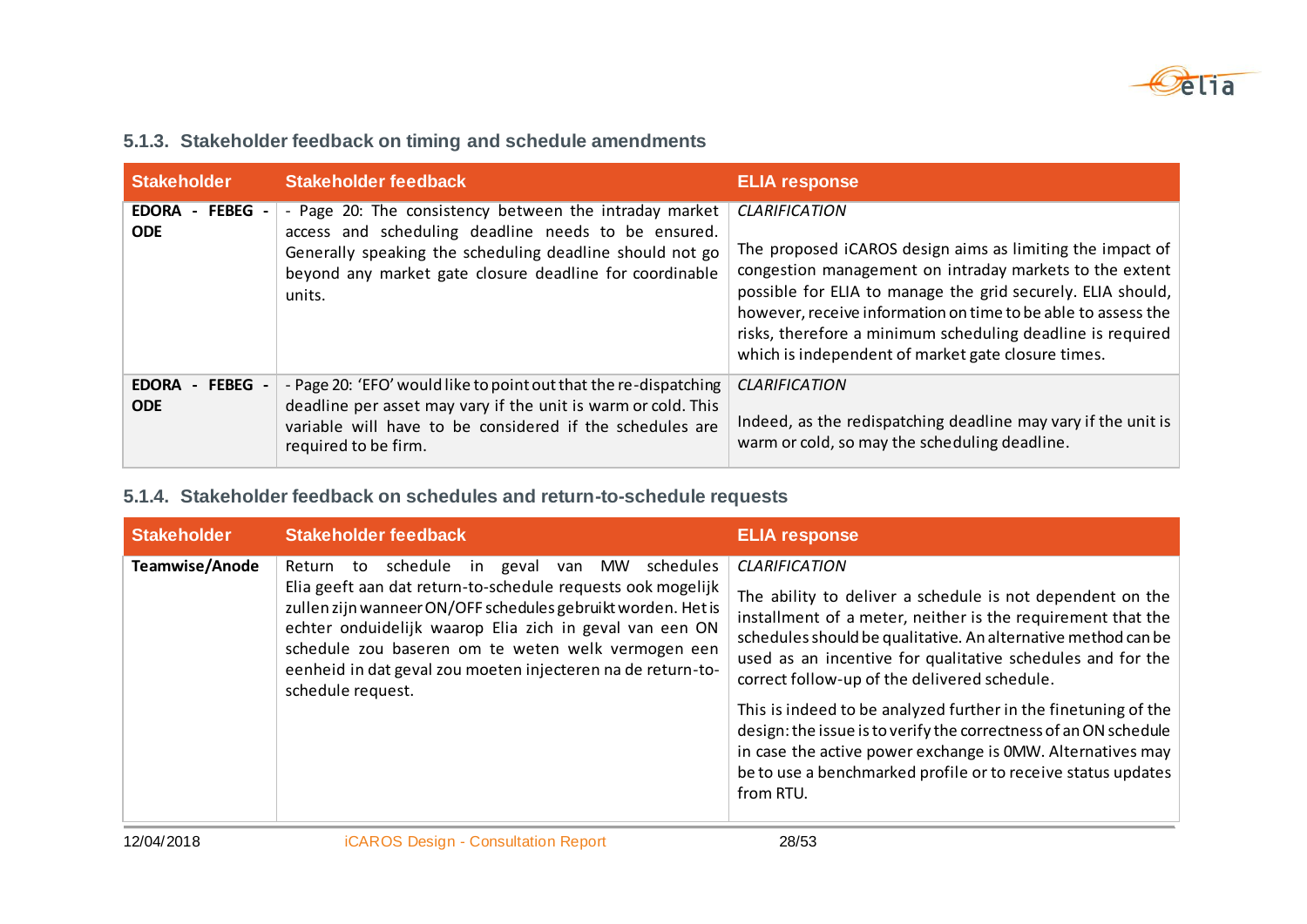

| EDORA - FEBEG -<br><b>ODE</b> | Page 23, 6.4 on sentence 'in line with current practice, the<br>scheduling agent should inform'. This is not in line with<br>current practice, 'EFO' doesn't see how market actors could<br>send the set point to Elia                                                                                                                                                                                                                                                                                                                                                                                                                                                                                                                                                                                                                                                                                                                                                                                         | <b>CLARIFICATION</b><br>The CIPU contract requires the ARP to inform ELIA of schedule<br>deviations by sending setpoint changes in the Exploitation<br>Procedure (i.e., after the neutralization time for schedule<br>updates).                                                                                                                                                                                                                                                                                                                                                                                                                                                                                                                                                                                                                                                                                                                                                        |
|-------------------------------|----------------------------------------------------------------------------------------------------------------------------------------------------------------------------------------------------------------------------------------------------------------------------------------------------------------------------------------------------------------------------------------------------------------------------------------------------------------------------------------------------------------------------------------------------------------------------------------------------------------------------------------------------------------------------------------------------------------------------------------------------------------------------------------------------------------------------------------------------------------------------------------------------------------------------------------------------------------------------------------------------------------|----------------------------------------------------------------------------------------------------------------------------------------------------------------------------------------------------------------------------------------------------------------------------------------------------------------------------------------------------------------------------------------------------------------------------------------------------------------------------------------------------------------------------------------------------------------------------------------------------------------------------------------------------------------------------------------------------------------------------------------------------------------------------------------------------------------------------------------------------------------------------------------------------------------------------------------------------------------------------------------|
| EDORA - FEBEG -<br><b>ODE</b> | Page 24: A return to schedule request by Elia will not trigger a<br>correction to the perimeter of the BRP. This can only be<br>applied in case the BRP receives the latest schedule sent by<br>the scheduling agent, and thus balances based on the latest<br>available information. Again, 'EFO' doesn't see how the grid<br>user could comply with this in case the BSP/Grid User is using<br>'transfer of energy', and thus has to ensure confidentiality.                                                                                                                                                                                                                                                                                                                                                                                                                                                                                                                                                 | <b>CLARIFICATION</b><br>The access of the BRP to the scheduling information of the<br>Scheduling Agent must be discussed among the concerned<br>parties.                                                                                                                                                                                                                                                                                                                                                                                                                                                                                                                                                                                                                                                                                                                                                                                                                               |
| EDORA - FEBEG -<br><b>ODE</b> | Page 25, 6.4.1: The fact that existing units without real-time<br>metering are still subjected to the scheduling obligation and<br>can thus be subjected to a return to schedule request can be<br>seen as an extreme requirement. Elia mentions that no real-<br>time metering equipment would be required, however if the<br>unit has to be schedulable, some type of remote controlling<br>have to be installed and thus result in additional costs for the<br>grid user.<br>This issue also raises some questions on the interpretation<br>and implementation of SOGL:<br>o The link is made between articles 111 (obligation of<br>Scheduling Agent) and article 46 (schedule data required).<br>What about articles 45 (structural data) and 47 (real time<br>data)? Is this information also sent also by the Scheduling<br>Agent or by the Grid User?<br>o Articles 45 and 46 are applicable on existing unit, but article<br>47 not?<br>o Articles 45, 46, 47 are used to define data exchange in the | <b>CLARIFICATION</b><br>- The ability to deliver a schedule is not dependent on the<br>installment of a meter, neither is the requirement that the<br>schedules should be qualitative. An alternative method can<br>be used as an incentive for qualitative schedules and for the<br>correct follow-up of the delivered schedule. For example, ex<br>post measurements can be used to verify whether in zones<br>with congestion risks (in which case ELIA would call out assets<br>in the zone to return to their schedule) the schedules were<br>respected. During the period with congestion risks all<br>schedules would be subject to quality control (whether the<br>unit is coordinable or not) and deviations can be penalized.<br>Regarding the interpretation of SOGL:<br>- Structural data and specifications for real-time data are (to<br>be) included in the connection agreement if not linked to the<br>delivery of a particular service. The Scheduling Agent is only |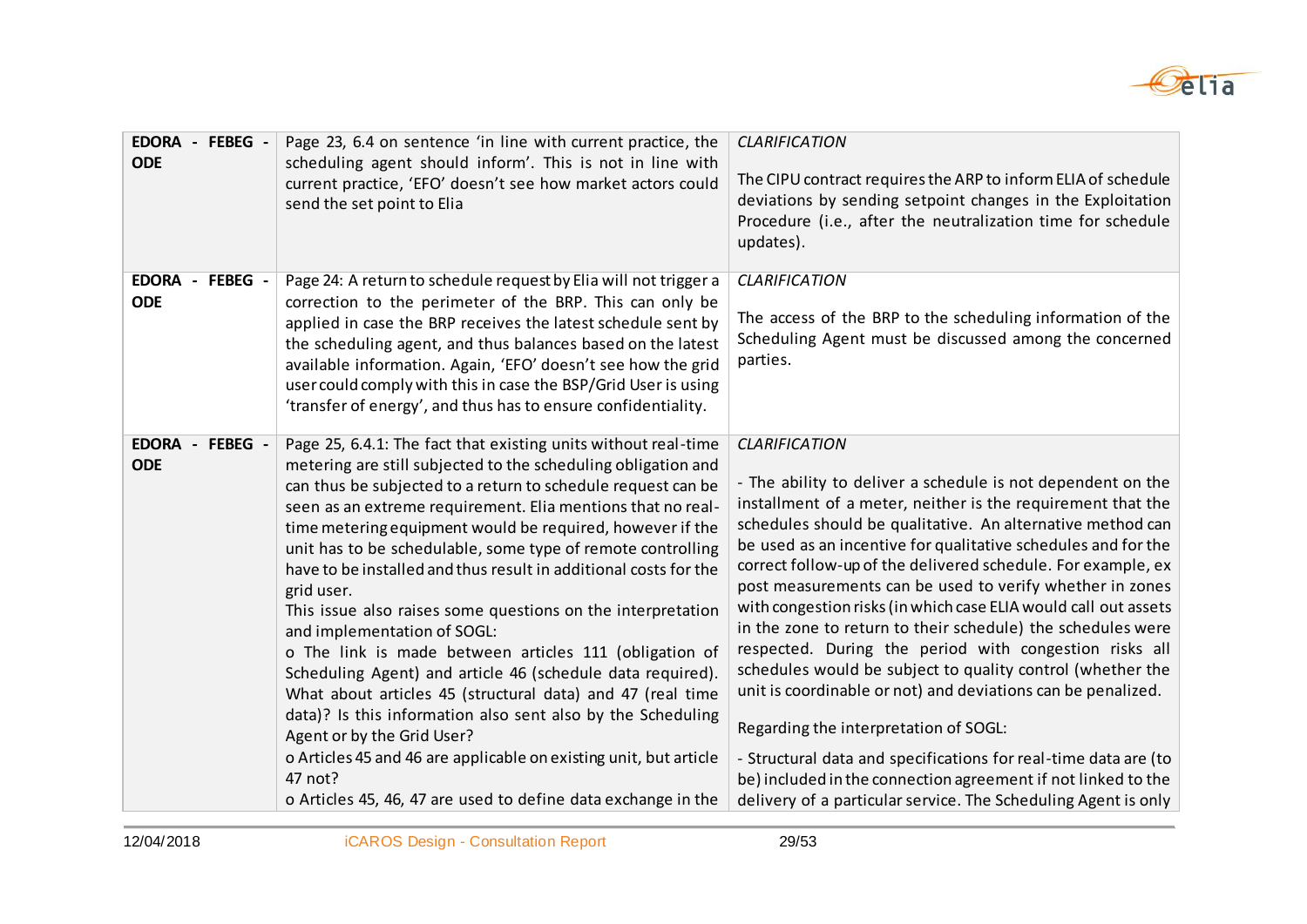

|                 | general requirements for the NC RfG, but the NC RfG is not<br>applicable on existing unit. So, what does this mean for<br>articles 45, 46 and 47?                                                                                                                                                                                                                                                                                                                                                                                                                                                                                                                                                                                                                                                                                                                                   | responsible with respect to the delivery of schedules.<br>- Operational requirements (as the requirements in SO GL) are<br>applicable to both existing and new units: this applies for<br>articles 45, 46, and 47. Contrary to articles 45 and 46, the TSO<br>may provide exemptions for the application of the<br>requirements in article 47 on real-time metering. The lack of<br>technical capabilities is acknowledged as a possible argument<br>for exemptions for real-time data provision only (as described<br>in the KORRR proposal that is submitted to the NRA in March<br>$2018$ ). |
|-----------------|-------------------------------------------------------------------------------------------------------------------------------------------------------------------------------------------------------------------------------------------------------------------------------------------------------------------------------------------------------------------------------------------------------------------------------------------------------------------------------------------------------------------------------------------------------------------------------------------------------------------------------------------------------------------------------------------------------------------------------------------------------------------------------------------------------------------------------------------------------------------------------------|-------------------------------------------------------------------------------------------------------------------------------------------------------------------------------------------------------------------------------------------------------------------------------------------------------------------------------------------------------------------------------------------------------------------------------------------------------------------------------------------------------------------------------------------------------------------------------------------------|
|                 |                                                                                                                                                                                                                                                                                                                                                                                                                                                                                                                                                                                                                                                                                                                                                                                                                                                                                     | - There are no conclusions to draw on the applicability of the<br>SOGL articles 45-47 based on the "Proposal for NC RfG<br>requirements of general application": the document<br>(published for public consultation on March 15) does not refer<br>to SOGL articles 45 and 46, and refers to article 47 only to<br>indicate coherence.                                                                                                                                                                                                                                                          |
| <b>Febeliec</b> | With respect to the assets without real-time metering<br>obligation, Febeliec is pleased to see that Elia has followed the<br>European consensus on this topic and not to require an<br>existing asset to install real-time metering in order to fulfil an<br>obligation for a.o. schedule monitoring. This is in line with the<br>discussions on the distinction between on the one hand the<br>Connection Network Codes, only applicable to new and<br>substantially modernized facilities, and the SO GL on the other<br>hand, applicable to all, but without retroactive application of<br>requirements<br>capabilities.<br>on<br>On 6.4.1 (p25). Special case: assets without real-time metering<br>obligations; What is meant by New Power-generation<br>modules with regards to installment of real-time metering?<br>modifications?<br>this<br>also<br>for<br>Does<br>apply | <b>CLARIFICATION</b><br>The iCAROS design follows the distinction between new and<br>existing assets as defined in the European network codes. For<br>PGM this is explained in the NC RfG article 4 and in the<br>proposal for the new Federal Grid Code articles 74.<br>New PGM means those PGM subject to the RfG, including<br>those PGM which would become subject to RfG after a<br>substantial modification.<br>ELIA can look into the use of timestamping rather than real-<br>time metering for the purpose of the asset coordination<br>proposed in the implementation.                |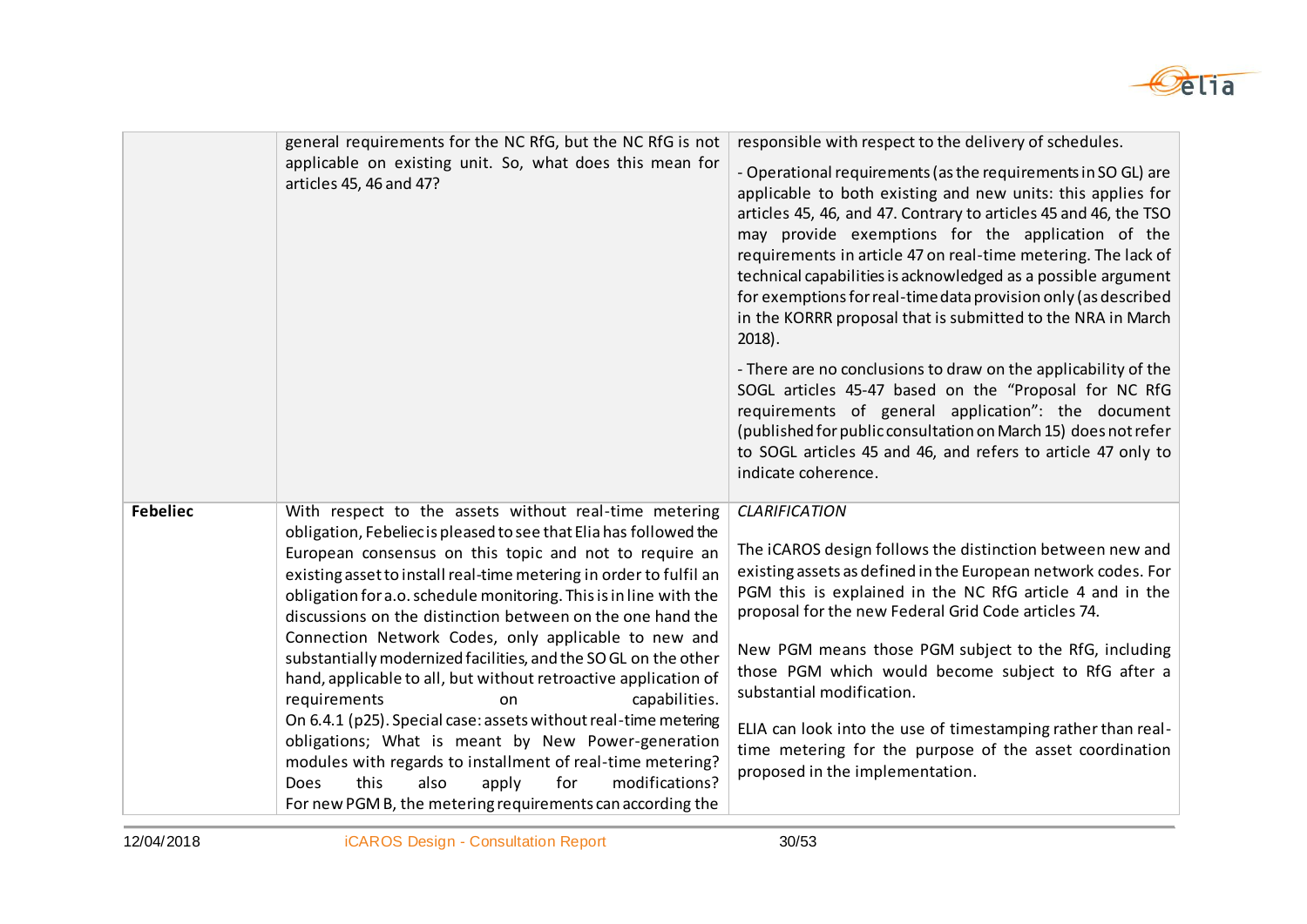

|                 | regulation 2016/631 art. 14.5 (d) also be periodically with<br>time stamping and real-time metering is not necessary (e.g.<br>for the purpose of ON/OFF schedule verification).                                                                                                                                                               |                                                                                                                            |
|-----------------|-----------------------------------------------------------------------------------------------------------------------------------------------------------------------------------------------------------------------------------------------------------------------------------------------------------------------------------------------|----------------------------------------------------------------------------------------------------------------------------|
| <b>Febeliec</b> | Febeliec asks Elia to provide a clear definition of real-time<br>metering, as this point is still not completely clear from the<br>discussion on the European level. For clarity and<br>comprehensiveness, it would be useful if a concise and clear<br>definition would be provided in the Federal Grid Code or<br>other relevant documents. | <b>CLARIFICATION</b><br>A definition of real-time metering will be provided in the<br>General Requirements for generators. |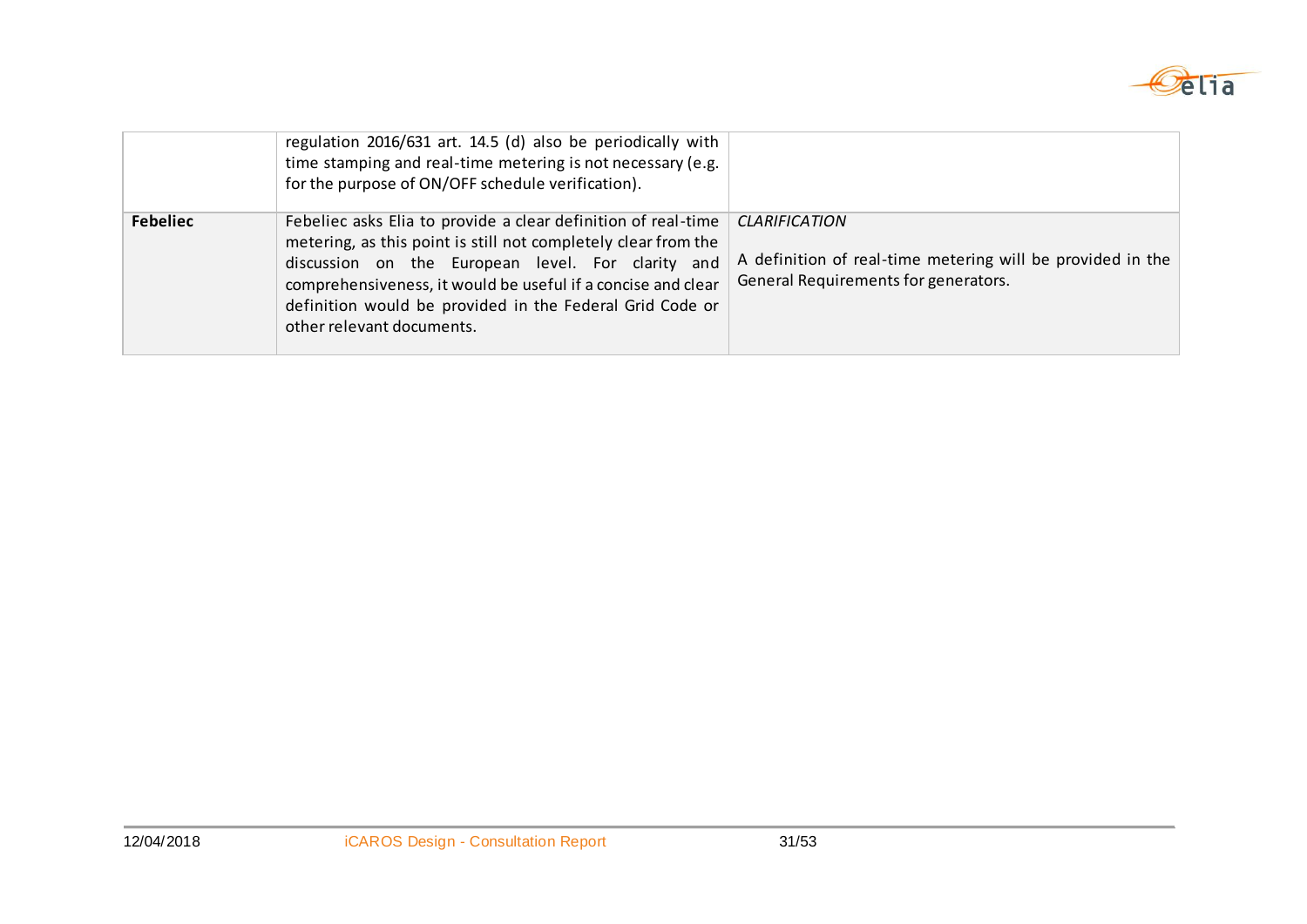

#### **5.1.5. Stakeholder feedback on Must-Run/May-not-Run Requests**

| <b>Stakeholder</b>            | <b>Stakeholder feedback</b>                                                                                                                                                                                                                                                                     | <b>ELIA response</b>                                                                                                                                                                                                                                                                                                                |
|-------------------------------|-------------------------------------------------------------------------------------------------------------------------------------------------------------------------------------------------------------------------------------------------------------------------------------------------|-------------------------------------------------------------------------------------------------------------------------------------------------------------------------------------------------------------------------------------------------------------------------------------------------------------------------------------|
| EDORA - FEBEG -               | If balancing bids will be deactivated when a congestion bid is                                                                                                                                                                                                                                  | <b>CLARIFICATION</b>                                                                                                                                                                                                                                                                                                                |
| <b>ODE</b>                    | activated, 'EFO' would like to point out that this rule will also<br>be applicable in case of a 'must-run' or 'partial may not run'.                                                                                                                                                            | Indeed a must-run or (partial) may-not-run will affect the<br>bidding of energy for balancing.                                                                                                                                                                                                                                      |
| EDORA - FEBEG -               | Page 27: Why can 'must run' or 'may not run' be applied on                                                                                                                                                                                                                                      | <b>CLARIFICATION</b>                                                                                                                                                                                                                                                                                                                |
| <b>ODE</b>                    | PGM, but not on demand? If demand can determine at which<br>price they want to offer balancing bids, they should be able to<br>determine a price offer for 'must run' or 'may not run': Elia<br>can than still decide to impose constraints or not.                                             | Although possible in theory the use for ELIA at this moment<br>seems too limited. The added value of such use cases can be<br>reviewed based on future experiences with the type of<br>demand flexibility offered for redispatching.                                                                                                |
| EDORA - FEBEG -<br><b>ODE</b> | Page 28: If a PGM is below the 'must run' schedule, it needs to<br>reimburse and pay a penalty; if it is above the schedule, it<br>needs to reimburse. It seems to be very difficult to keep a<br>payment.                                                                                      | <b>CLARIFICATION ADDED TO THE DESIGN NOTES</b><br>ELIA will specify acceptable margins for deviations in case a<br>must-run is requested.                                                                                                                                                                                           |
| EDORA - FEBEG -               | Page 28, 7.1.2: If Elia cancels a must run request before DA                                                                                                                                                                                                                                    | <b>CLARIFICATION ADDED TO THE DESIGN NOTES</b>                                                                                                                                                                                                                                                                                      |
| <b>ODE</b>                    | GCT, the remuneration should be reimbursed $-$ again<br>unacceptable - as the market might have changed and actions<br>to lock costs, might already have been taken (e.g. buying the<br>necessary fuel); this is even more valid if the 'must run'<br>constraint was initially fixed before D-1 | ELIA suggests making this part of the negotiation. As the costs<br>for the MR/MNR have to be demonstrated it can also be<br>discussed at that time which costs the Scheduling Agent<br>would have in case of an annulment of the MR/MNR in the<br>future.                                                                           |
| <b>EDORA</b><br>- FEBEG -     | 'EFO' would like to specify that it will need to be clarified how                                                                                                                                                                                                                               | <b>CLARIFICATION</b>                                                                                                                                                                                                                                                                                                                |
| <b>ODE</b>                    | a 'partial may not run' will effect the bidding obligations.                                                                                                                                                                                                                                    | The partial May-not-Run implies a maximum value for the<br>schedules to be introduced in Day-ahead and Intraday. This<br>value will therefore be regarded as the 'Pmax, available' for<br>the period on which the partial May-not-Run applies and used<br>to verify the upward flexibility that is bid compared to the<br>schedule. |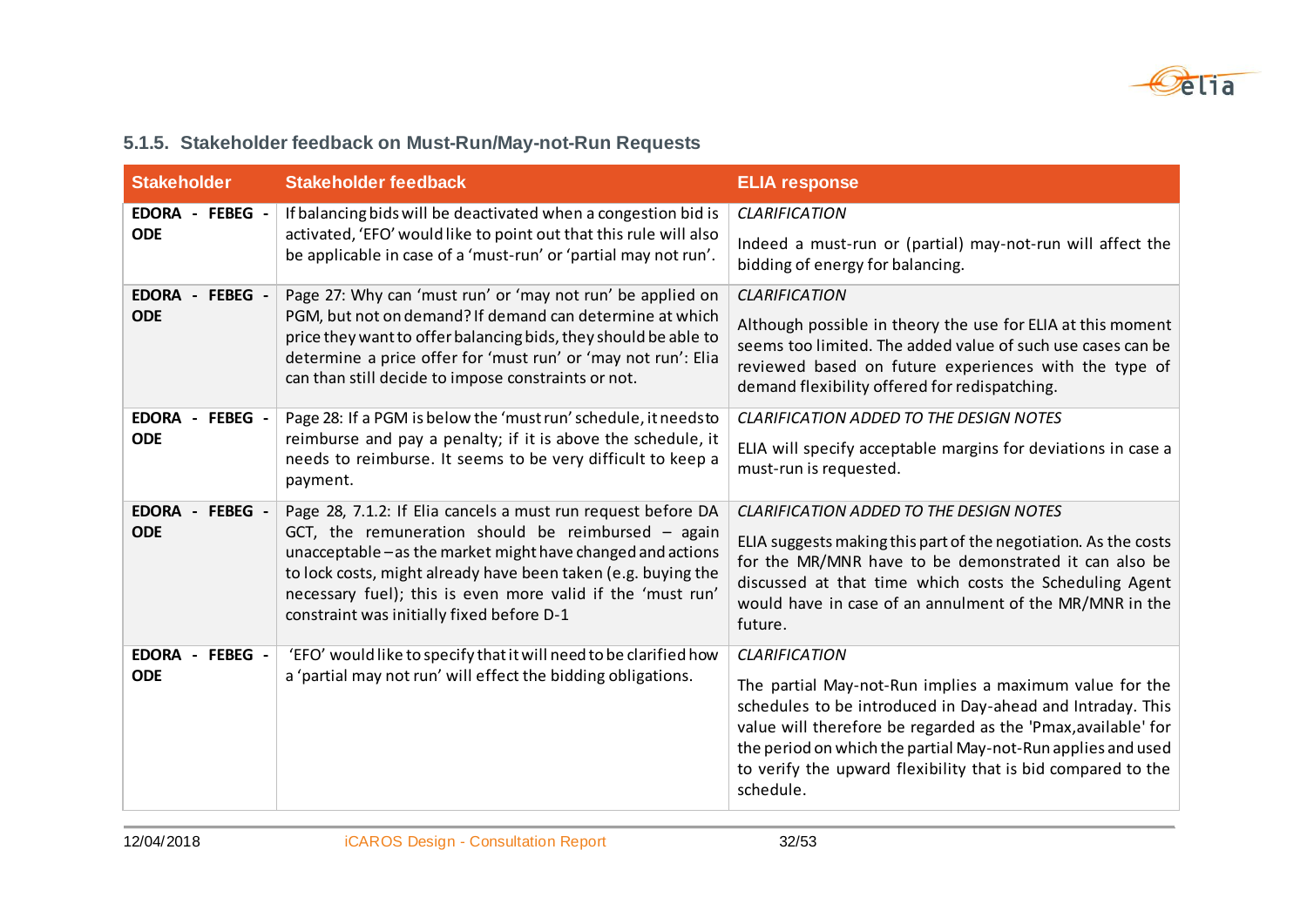

| EDORA - FEBEG -<br><b>ODE</b>    | Balance between TSO and PGM as regards risks and costs<br>'EFO' has the impression that the relationship between the<br>TSO and mainly the PGM is not balanced with regard to<br>redispatch, must run and may not run remuneration.<br>Flexibility is remunerated at cost leading to a loss of<br>opportunity for the PGM, while the TSO has even<br>opportunities to revoke the remuneration at any moment.<br>The proposed remuneration is not in any way related to the<br>risk the PGM bears in case of under-delivery, which will be<br>penalized much higher than any possible incurred damages<br>for the TSO. | <b>CLARIFICATION</b><br>The exact penalty is yet to be determined. Congestion<br>management is necessary because of "any possible incurred<br>damages" for the TSO but also for other stakeholders<br>connected to a grid that may be disconnected due to an<br>unmanaged overload. Therefore underdelivery of congestion<br>activations should be discouraged dissuasively to have effect<br>and contribute to efficient congestion management. ELIA<br>proposes to apply the penalty for large deviations; the exact<br>threshold is yet to be determined.                                                                                                                                                                                                                              |
|----------------------------------|-----------------------------------------------------------------------------------------------------------------------------------------------------------------------------------------------------------------------------------------------------------------------------------------------------------------------------------------------------------------------------------------------------------------------------------------------------------------------------------------------------------------------------------------------------------------------------------------------------------------------|-------------------------------------------------------------------------------------------------------------------------------------------------------------------------------------------------------------------------------------------------------------------------------------------------------------------------------------------------------------------------------------------------------------------------------------------------------------------------------------------------------------------------------------------------------------------------------------------------------------------------------------------------------------------------------------------------------------------------------------------------------------------------------------------|
| EDORA -<br>FEBEG -<br><b>ODE</b> | Page 30, in the frame: It is not true that if the PGM runs above<br>PMin during one or some hours, this indicates that the PGM is<br>reimbursing all its costs of running: there should be no such<br>thing as reimbursing the Elia payment.                                                                                                                                                                                                                                                                                                                                                                          | CLARIFICATION ADDED TO THE DESIGN NOTES<br>Grid User/Scheduling Agent should take into<br>The<br>consideration that if they want to dispatch the PGM into the<br>market and hence the unit would run above Pmin, also the<br>costs that ELIA was willing to pay for the Must-Run should be<br>considered in their decision making process. The market<br>transaction should cover the same cost for running the unit as<br>if the Must-Run was not requested. To avoid that the Must-<br>Run request by ELIA causes market disturbance, the<br>reimbursement to ELIA is needed and logic.<br>The reimbursement would concern the quarter-hours of the<br>day that the unit is running above Pmin, as well as the<br>quarter-hours that would have been needed for start-up/shut-<br>down. |
| <b>Febeliec</b>                  | On the two separate instances where remuneration is<br>discussed in this document, Febeliec supports the<br>combination of a reasonable remuneration, which is<br>demonstrable and directly related to the amendment, as long                                                                                                                                                                                                                                                                                                                                                                                         | <b>CLARIFICATION</b><br>So far, the negotiations between ELIA and the ARP (currently<br>the signatory of the CIPU contract) have always resulted in an                                                                                                                                                                                                                                                                                                                                                                                                                                                                                                                                                                                                                                    |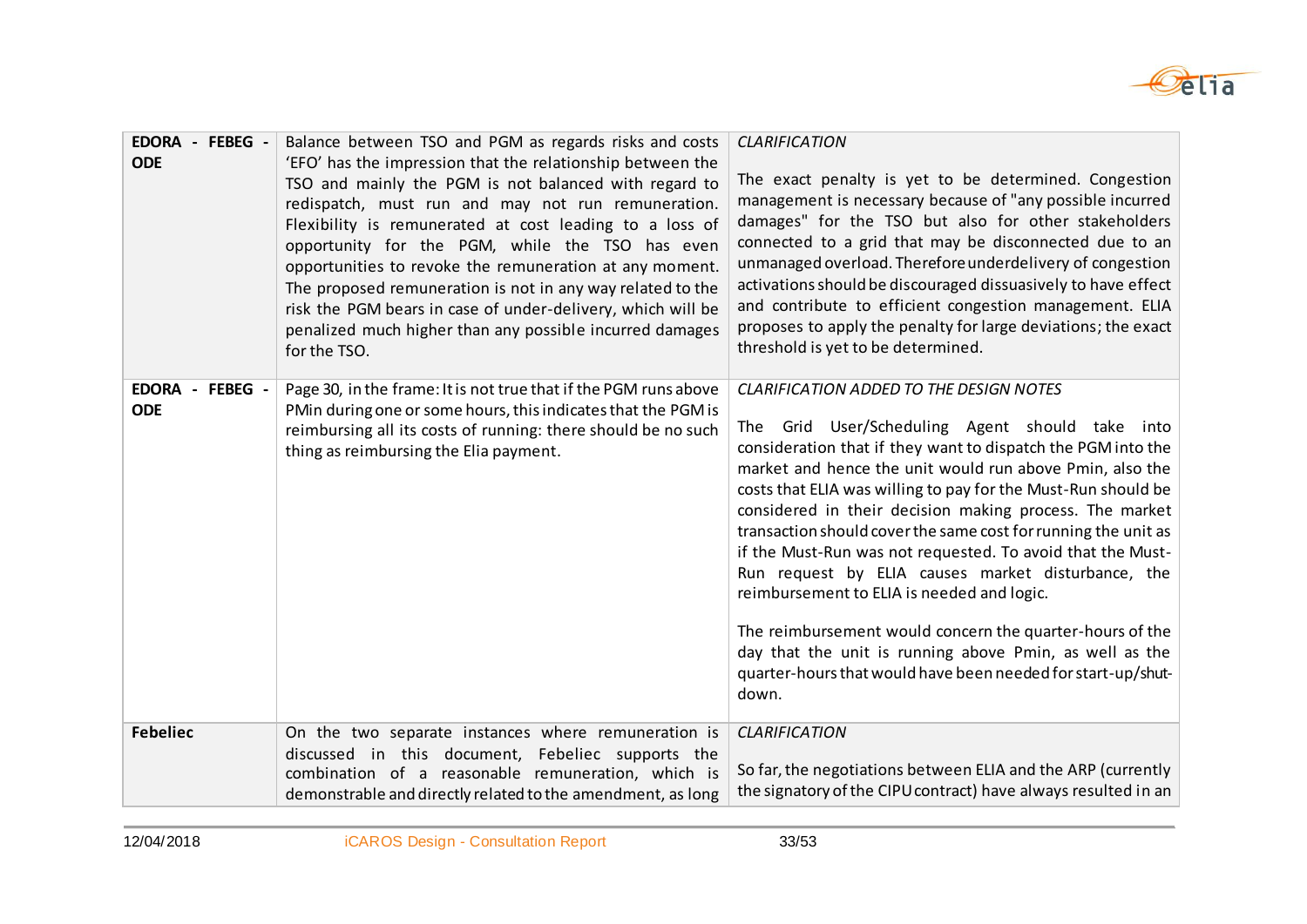

|                                         | as the goal is to lower the overall system cost and the control<br>of the costs of the TSO is under control from the regulator.<br>But Febeliec wonders what the procedure is if no reasonable<br>remuneration can be decided after negotiation and which<br>party has to take the final decision.                                                                                                                                                                                                                                                                                                                                                                                                                                                                          | acceptable outcome. ELIA counts on the same pragmatic<br>approach should future negotiations be necessary, without<br>needing a third party to be involved. As a measure of last<br>resort both parties can address the court of justice.<br>ELIA notes the question of Febeliec whether a specific<br>competent authority must be appointed for an advice or a<br>position on the reasonableness of requested amendments<br>and remuneration in case of difficult negotiations.                                                                                                                                                                                                                                                                                                                                                                                                                                                                                                                    |
|-----------------------------------------|-----------------------------------------------------------------------------------------------------------------------------------------------------------------------------------------------------------------------------------------------------------------------------------------------------------------------------------------------------------------------------------------------------------------------------------------------------------------------------------------------------------------------------------------------------------------------------------------------------------------------------------------------------------------------------------------------------------------------------------------------------------------------------|-----------------------------------------------------------------------------------------------------------------------------------------------------------------------------------------------------------------------------------------------------------------------------------------------------------------------------------------------------------------------------------------------------------------------------------------------------------------------------------------------------------------------------------------------------------------------------------------------------------------------------------------------------------------------------------------------------------------------------------------------------------------------------------------------------------------------------------------------------------------------------------------------------------------------------------------------------------------------------------------------------|
| EDORA - FEBEG -<br><b>ODE</b>           | Page 31: Costs of reserve restoration caused by annulment of<br>a 'must run' request are foreseen: this means that there is a<br>procedure described on how reserve restauration is<br>managed?                                                                                                                                                                                                                                                                                                                                                                                                                                                                                                                                                                             | <b>CLARIFICATION</b><br>The procedure of reserve restoration yet has to be developed<br>and discussed with stakeholders. This implies also the<br>interactions with other procedures like iCAROS.                                                                                                                                                                                                                                                                                                                                                                                                                                                                                                                                                                                                                                                                                                                                                                                                   |
| <b>EDORA</b><br>- FEBEG -<br><b>ODE</b> | Page 32: Elia mentions that 'the scheduling agent will be held<br>liable for any consequences and will have to remunerate to<br>ELIA the costs of the actions taken by ELIA to prevent or<br>correct the insecure situation on the grid'. This seems to be<br>inconsistent with the general remark made in 'Future roles<br>and responsibilities', notably 'the grid user remains<br>responsible for assuring that the third party operates in<br>compliance with the regulation'.<br>In addition 'must run' and 'may not run' requests which are<br>not respected in real-time may lead to insecure situation on<br>the grid. However it is impossible for a generator to guarantee<br>that a unit would not trip. These situations should be included<br>in the document. | <b>CLARIFICATION</b><br>The rules on liabilities will be specified in the related<br>contractual or regulatory documents. In general, ELIA in first<br>instance holds the party with whom it has a contract liable<br>and may charge costs following from incorrect transactions of<br>said party (i.e., in the proposed design this concerns the<br>Scheduling Agent or Outage Planning Agent). However, if the<br>Grid User delegates those tasks to a third party, the Grid User<br>is responsible for assuring that the delegated party acts in<br>compliance with European regulation, and the Grid User<br>remains jointly and severally liable for the actions of the<br>delegated party. Therefore in case of non-response of the<br>delegated party, ELIA will address the Grid User to solve<br>problems in the execution of the contract. A grid user cannot<br>renounce the obligations and responsibilities from being<br>connected to the grid by delegating a task to a third party. |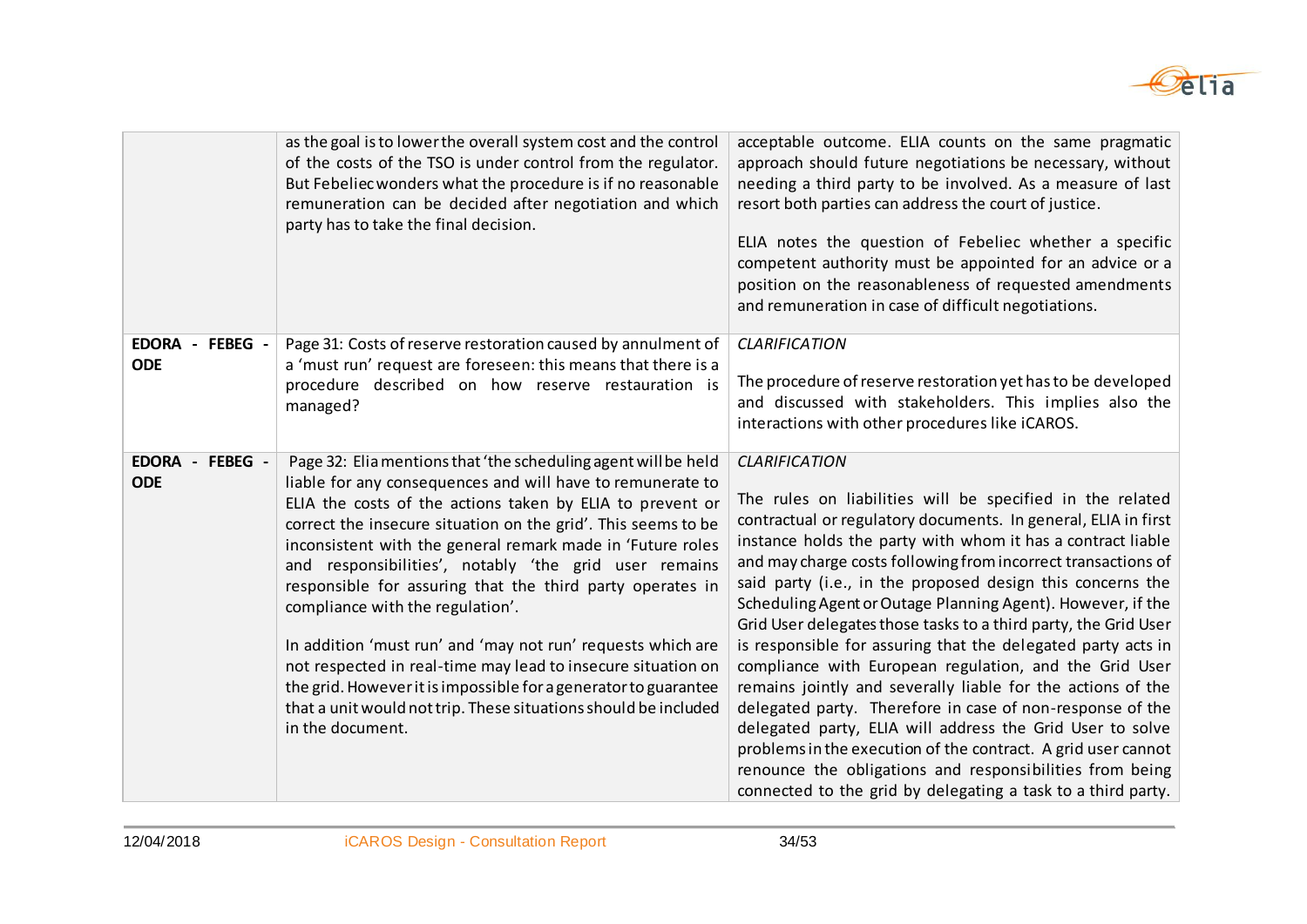

|  | Liabilities in case of forced outages will be clarified before |
|--|----------------------------------------------------------------|
|  | formalization of the design in regulatory and contractual      |
|  | documents.                                                     |
|  |                                                                |

### **5.1.6. Stakeholder feedback on interdependencies**

| <b>Stakeholder</b>            | <b>Stakeholder feedback</b>                                                                                                                                                                                                                                                                                                                                                                                                                                                                                                                                                                                          | <b>ELIA response</b>                                                                                                                                                                                                                                                                                                                                                                                                                                                                                                                                                                                                                                                                                                                                                                                                                                                                                     |
|-------------------------------|----------------------------------------------------------------------------------------------------------------------------------------------------------------------------------------------------------------------------------------------------------------------------------------------------------------------------------------------------------------------------------------------------------------------------------------------------------------------------------------------------------------------------------------------------------------------------------------------------------------------|----------------------------------------------------------------------------------------------------------------------------------------------------------------------------------------------------------------------------------------------------------------------------------------------------------------------------------------------------------------------------------------------------------------------------------------------------------------------------------------------------------------------------------------------------------------------------------------------------------------------------------------------------------------------------------------------------------------------------------------------------------------------------------------------------------------------------------------------------------------------------------------------------------|
| EDORA - FEBEG -<br><b>ODE</b> | Page 12, on the sentence 'Elia will not accept incoherent<br>levels for data exchange'. 'EFO' would like to point out that<br>the iCAROS project is creating a more complex communication<br>framework with several levels for data exchange (e.g.<br>balancing on perimeter level, nomination based on access<br>point, scheduling based on connection point, certain ancillary<br>services per delivery point). This increased complexity - on<br>top of that managed by different roles which need to be<br>coordinated - will require a very transparent and updated<br>view on what Elia considers as coherent. | <b>CLARIFICATION</b><br>The complexity is the result of an ongoing evolution in the<br>organization of electricity markets and ancillary services and is<br>not created by the iCAROS project: balancing on perimeter<br>level, nomination based on access point, scheduling based on<br>PU, certain ancillary services per delivery point is already the<br>case today. The iCAROS project is giving an overview of the<br>different evolutions and aims at removing remaining entry<br>barriers for new market entrants while assuring that<br>necessary information and actions remain available for ELIA to<br>manage a secure grid. The Grid User may, as today, decide to<br>appoint one entity to take on the responsibilities of all roles<br>and thereby avoid the complexity.<br>The criteria for coherence of data will be described in the<br>terms and conditions of the involved services. |
| EDORA - FEBEG -<br><b>ODE</b> | Page 13, §2: Elia is making many efforts to facilitate the<br>explicit biddings and scheduling obligations, e.g. by sending<br>the updated schedule after an activations, or by putting<br>balancing bids unavailable after activation of a redispatch bid.<br>In this paragraph 'Elia will penalize the BSP in case of<br>unavailability of the flexibility when Elia revokes the May-Not-                                                                                                                                                                                                                          | <b>CLARIFICATION</b><br>In the implementation phase ELIA suggests to analyze with the<br>relevant stakeholders which modalities would be useful to<br>indeed facilitate the stakeholders in their roles and in assuring                                                                                                                                                                                                                                                                                                                                                                                                                                                                                                                                                                                                                                                                                  |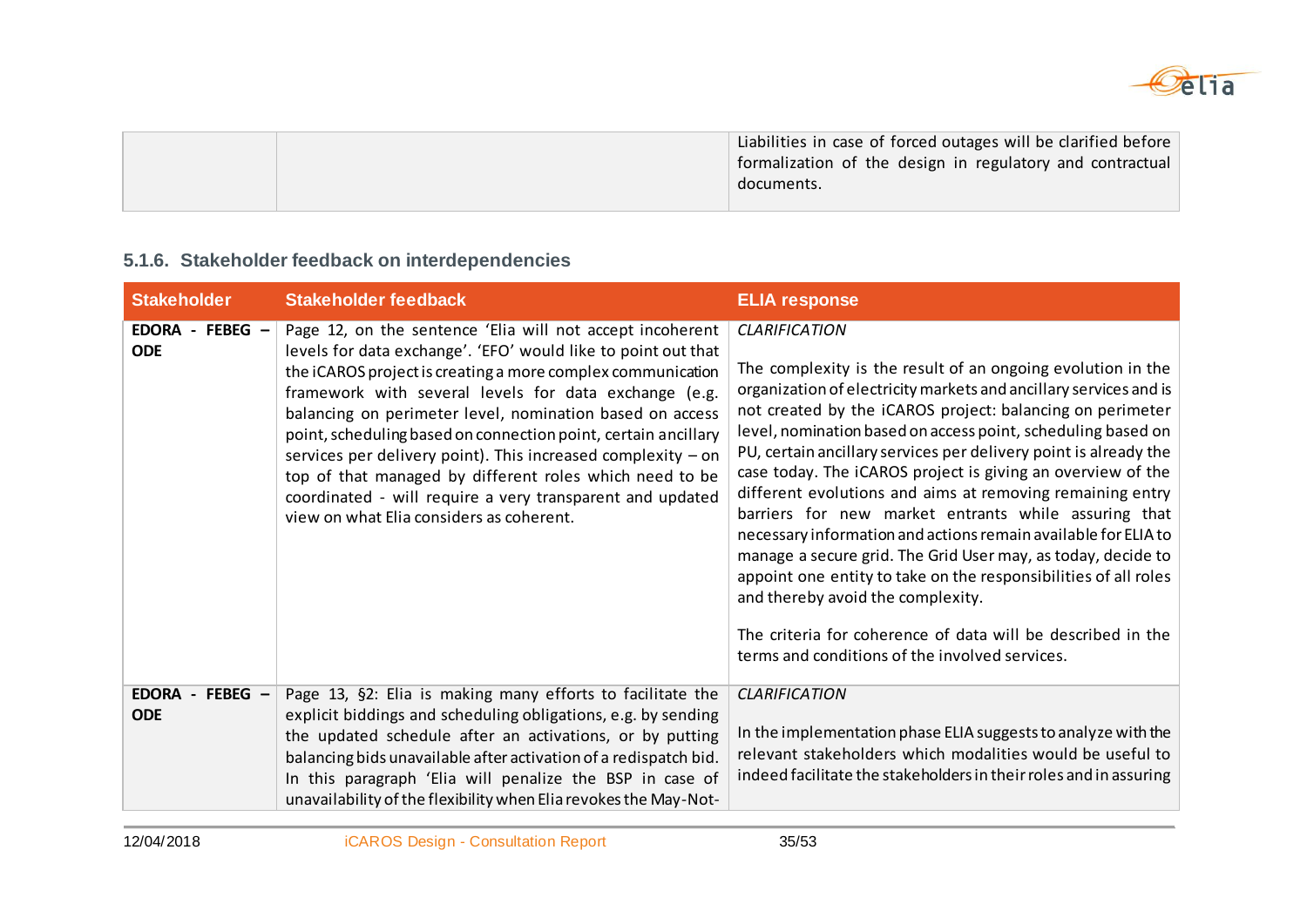

|                                                           | Run'. 'EFO' would expect Elia to accommodate this and to<br>warn the BSP in advance that the 'may-not-run' has been<br>revoked so balancing bids can be restored.                                                                                                                                                                                                                                                                                                                                               | coherence of data.                                                                                                                                                                                                                                                                                                                                                                                                                                                                                                                                                                                                                                                                                                                                                                                                                                                                                                               |
|-----------------------------------------------------------|-----------------------------------------------------------------------------------------------------------------------------------------------------------------------------------------------------------------------------------------------------------------------------------------------------------------------------------------------------------------------------------------------------------------------------------------------------------------------------------------------------------------|----------------------------------------------------------------------------------------------------------------------------------------------------------------------------------------------------------------------------------------------------------------------------------------------------------------------------------------------------------------------------------------------------------------------------------------------------------------------------------------------------------------------------------------------------------------------------------------------------------------------------------------------------------------------------------------------------------------------------------------------------------------------------------------------------------------------------------------------------------------------------------------------------------------------------------|
| <b>EDORA</b><br>$FEBEG -$<br>$\blacksquare$<br><b>ODE</b> | Page 14: It appears unfair to block the scheduling agent from<br>providing information based on an inconsistency which is out<br>of his role of control. If so, there should be time foreseen for<br>the coordinating role to clarify the inconsistency. Secondly, it<br>should be possible to clearly isolate the inconsistencies and<br>allow the scheduling of any other assets for which there are<br>scheduling obligations.                                                                               | <b>CLARIFICATION</b><br>ELIA cannot accept information of which it is certain that it is<br>not coherent with other information, and therefore not<br>useful. As described in article 270 of the proposal for the new<br>Federal Grid Code, the grid user has a key role in assuring<br>coherence of information delivered by different parties. The<br>Scheduling Agent should in his contract with the Grid User<br>foresee to receive the correct information to avoid blocks by<br>ELIA due to inconsistency.<br>The incoherence must be clarified as soon as possible which is<br>incited by blocking the delivery of information.<br>The blocking of information delivery will be on the level of the<br>asset/access point/delivery point for which the inconsistency<br>is discovered, not on the level of all assets/access<br>points/delivery points under the responsibility of the involved<br>information provider. |
| <b>Direct Energie</b>                                     | Interdependency of bids<br>Concerning Interdependency with Balancing bids from the<br>Balancing Service Provider, Elia proposes the following in the<br>Design notes part II Scheduling and Dispatching (p34). From<br>Direct Energie's point of view, and in order to avoid activation<br>conflict or incorrect bid volumes, a symmetrical approach<br>should be done for congestion bids when balancing bids are<br>activated, and thus:<br>- Elia should set a mapping in the IT system so it is visible for | <b>CLARIFICATION</b><br>ELIA indeed intends to facilitate the parties by sharing such<br>information (activation of bids for one purpose implying the<br>unavailability of bids or need for bid updates for another<br>purposes) when possible.<br>Risks of conflict or complexities can be avoided when possible<br>as the BSP can take on the role of the Scheduling Agent.                                                                                                                                                                                                                                                                                                                                                                                                                                                                                                                                                    |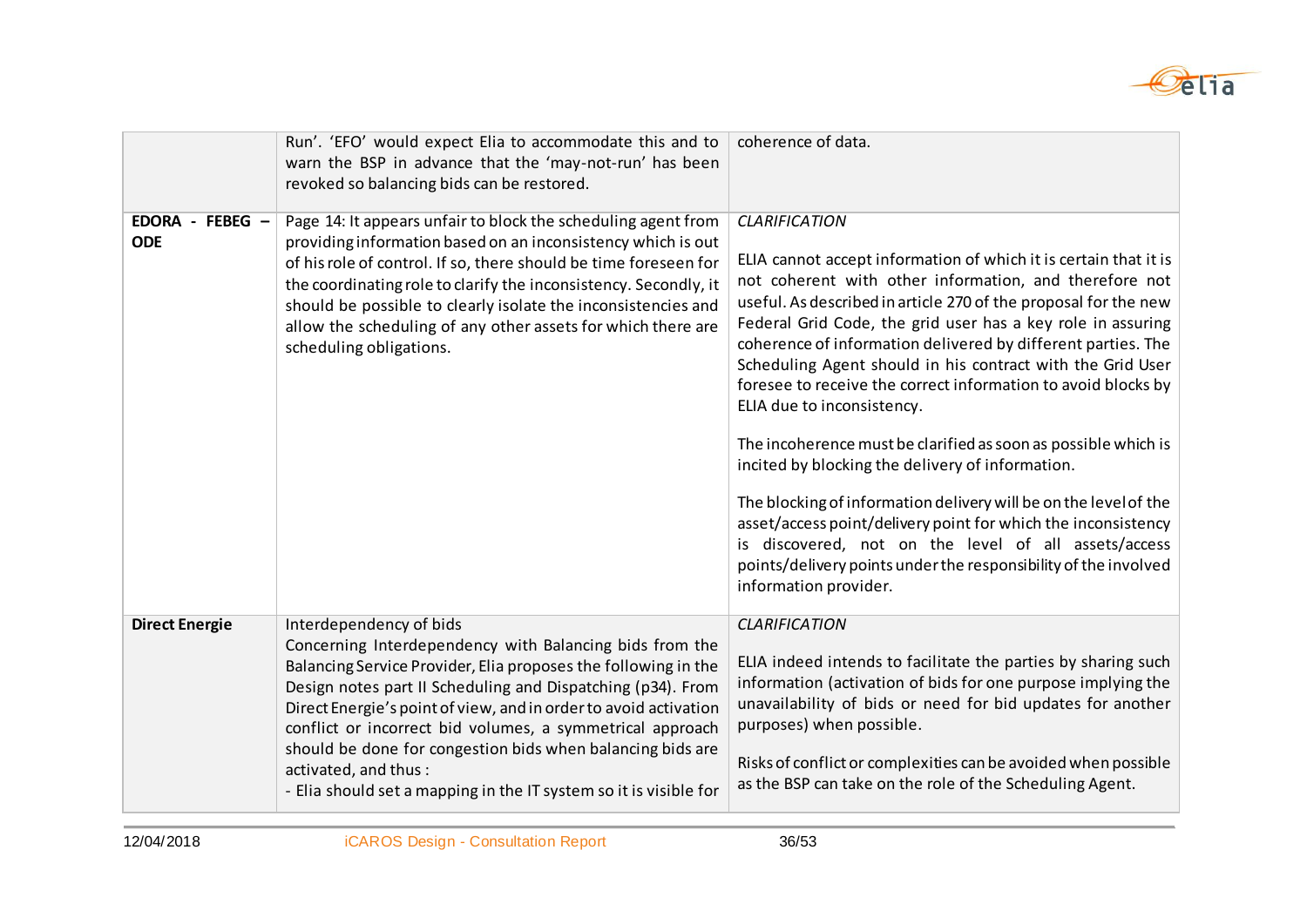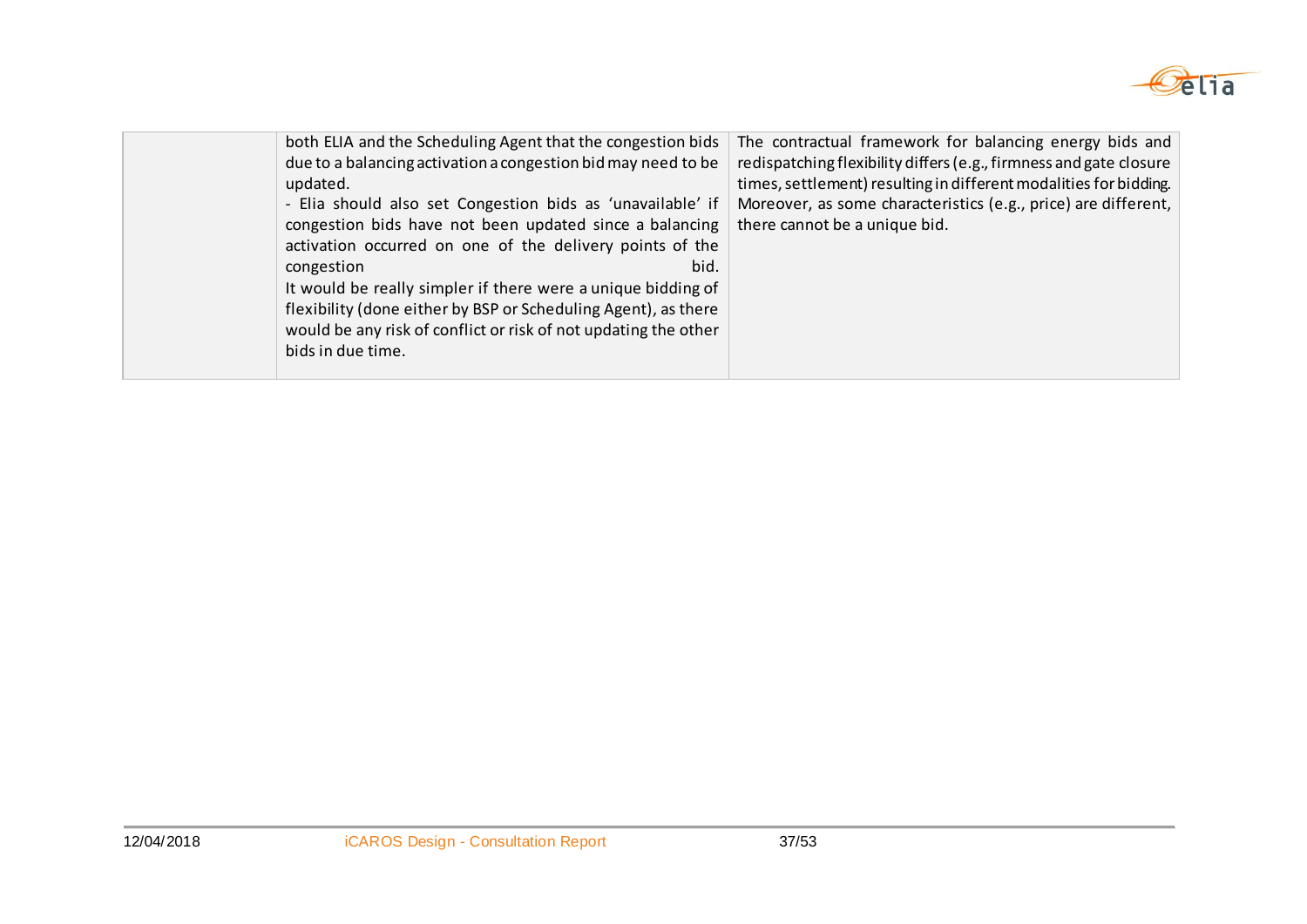

| <b>Stakeholder</b>            | <b>Stakeholder feedback</b>                                                                                                                                                                                                                                                                                                                                                                                                                                                                                                                                                                                                                                                                                                                                                                                                                                                                                                                                                                                                                                                                                                                                                                                                                           | <b>ELIA response</b>                                                                                                                                                                                                                                                                                                                                                                                                                                                                                                     |
|-------------------------------|-------------------------------------------------------------------------------------------------------------------------------------------------------------------------------------------------------------------------------------------------------------------------------------------------------------------------------------------------------------------------------------------------------------------------------------------------------------------------------------------------------------------------------------------------------------------------------------------------------------------------------------------------------------------------------------------------------------------------------------------------------------------------------------------------------------------------------------------------------------------------------------------------------------------------------------------------------------------------------------------------------------------------------------------------------------------------------------------------------------------------------------------------------------------------------------------------------------------------------------------------------|--------------------------------------------------------------------------------------------------------------------------------------------------------------------------------------------------------------------------------------------------------------------------------------------------------------------------------------------------------------------------------------------------------------------------------------------------------------------------------------------------------------------------|
| EDORA - FEBEG -<br><b>ODE</b> | Elia announced to have the intention to integrate a<br>framework for flexible access in the federal grid code. The<br>details of the rights and obligations of all parties as well as the<br>modalities still need to be discussed and agreed upon. In this<br>respect, 'EFO' considers it important to harmonize - also<br>among TSO and DSO's - the mechanisms and procedures to<br>provide the signal to lower the output of a generation facility.<br>In certain circumstances this flexible access will be limited,<br>e.g. in volume or in time. Elia will have to compensate the grid<br>user if it wants to use flexibility beyond these limits. 'EFO' is<br>convinced that a mechanism with a financial compensation<br>will never be able to correctly compensate all involved parties<br>- grid user and BRP - and to fully neutralize the impact of the<br>flexibility activation on market functioning. Therefore, 'EFO'<br>urges Elia to use the mechanism of redispatch $-$ with<br>correction of the BRP perimeter - to neutralize the impact of<br>an activation of flexible access whenever such compensation<br>is obligatory. The use of the redispatch mechanism for the<br>compensation of flexible access is not foreseen yet. | <b>CLARIFICATION</b><br>GFlex is a regulatory mechanism that is to be created and will<br>be discussed with the stakeholders in due time. The flexible<br>access is defined before connection of the PGM.<br>ELIA aims to assure that no confusion exists on when the Gflex<br>modalities apply and when the redispatching mechanism<br>applies (if modalities would be different). As in the past ELIA<br>will continue to advocate a correction of the BRP perimeter<br>when activating according to Gflex modalities. |
| EDORA - FEBEG -<br><b>ODE</b> | Page 34: If balancing is not mandatory on category B units but<br>redispatching is, discrepancies are created. Offering for<br>redispatching from category B assets could be voluntarily as<br>well.                                                                                                                                                                                                                                                                                                                                                                                                                                                                                                                                                                                                                                                                                                                                                                                                                                                                                                                                                                                                                                                  | <b>CLARIFICATION</b><br>Bidding for redispatching (when there is flexibility to bid on<br>full or limited coordinable assets) is mandatory given the local<br>character of congestion risks and the resulting lack of liquiditiy<br>on the markets. The bidding obligations for balancing are<br>different given the different nature of balancing issues.                                                                                                                                                               |

### **5.1.7. Stakeholder feedback on redispatching obligations per asset type**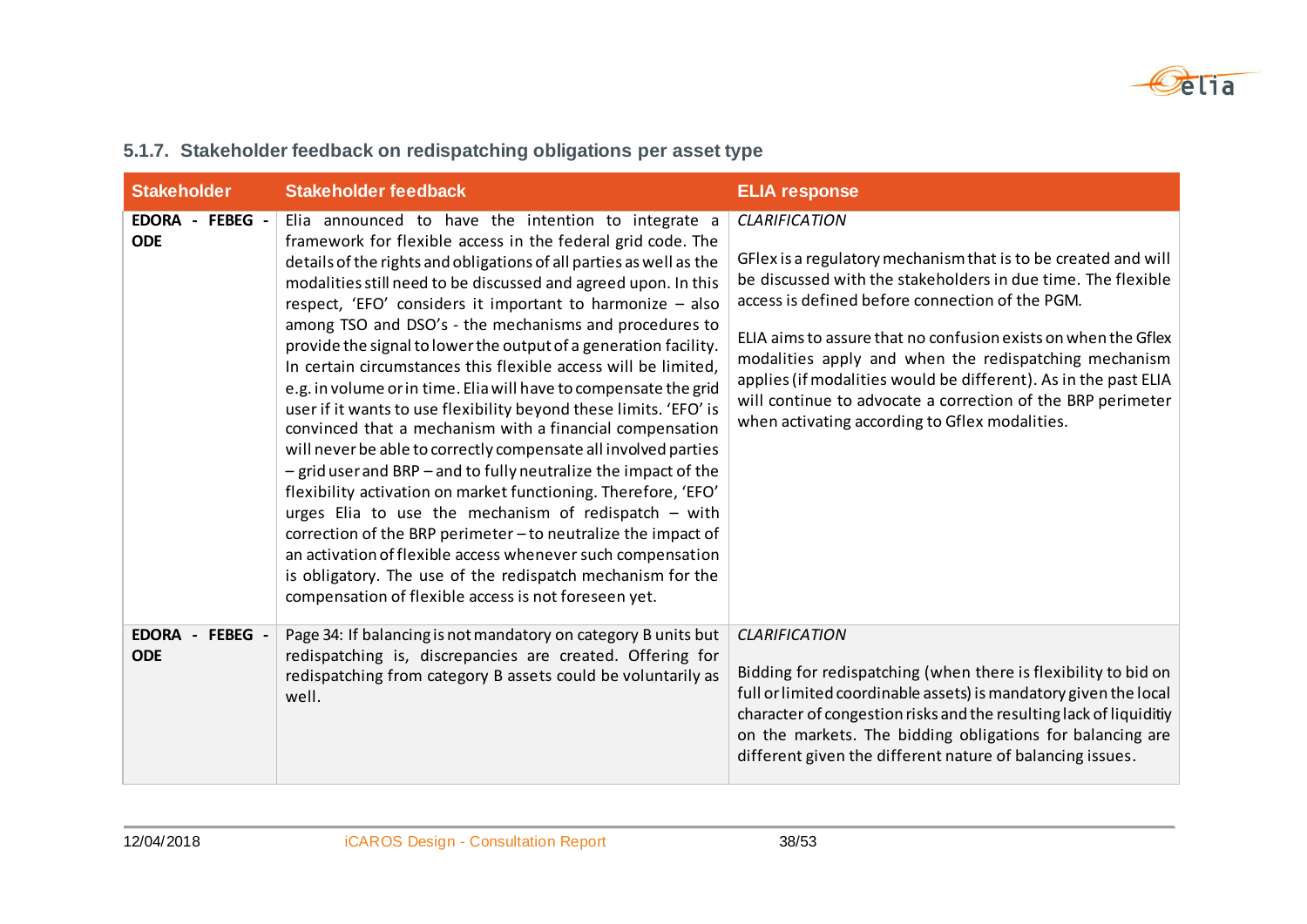

|  |  |  |  |  |  | 5.1.8. Stakeholder feedback on redispatching (bids, activations, and baselines) |  |
|--|--|--|--|--|--|---------------------------------------------------------------------------------|--|
|--|--|--|--|--|--|---------------------------------------------------------------------------------|--|

| <b>Stakeholder</b>                      | <b>Stakeholder feedback</b>                                                                                                                                                                                                                                                                                                                                                                                                                                                                                                                                                                                                                              | <b>ELIA response</b>                                                                                                                                                                                                                                                                                                                                                                                                                                                                                                                                                                                                                                  |
|-----------------------------------------|----------------------------------------------------------------------------------------------------------------------------------------------------------------------------------------------------------------------------------------------------------------------------------------------------------------------------------------------------------------------------------------------------------------------------------------------------------------------------------------------------------------------------------------------------------------------------------------------------------------------------------------------------------|-------------------------------------------------------------------------------------------------------------------------------------------------------------------------------------------------------------------------------------------------------------------------------------------------------------------------------------------------------------------------------------------------------------------------------------------------------------------------------------------------------------------------------------------------------------------------------------------------------------------------------------------------------|
| Teamwise/Anode                          | Activatie<br>redispatching<br>biedingen<br>van<br>Het is onduidelijk of Elia in geval van activatie van flexibiliteit<br>voor redispatching, het te activeren vermogen zou<br>communiceren, of het bijgewerkte schedule.                                                                                                                                                                                                                                                                                                                                                                                                                                 | <b>CLARIFICATION</b><br>An activation request for redispatching is a request of a new<br>schedule (minimum or maximum): ELIA would therefore<br>communicate the new schedule.                                                                                                                                                                                                                                                                                                                                                                                                                                                                         |
| EDORA - FEBEG -<br><b>ODE</b>           | Page 50, underdelivery is considered as unacceptable and will<br>be severely penalized: Shouldn't this penalty be cost reflective<br>or in relation to incurred damages? This will lead to a totally<br>asymmetric relationship in which a PGM is remunerated at<br>cost, but bears enormous risks.                                                                                                                                                                                                                                                                                                                                                      | <b>CLARIFICATION</b><br>The aim is to work with a generalized system for penalties:<br>relating the penalty to incurred damages would require a<br>penalty to be determined separately for each individual case<br>in which an activation for redispatching was not executed<br>properly. Note that in this case the risk may be enormous as<br>well. A penalty serves a dissuasive purpose, incentivizing the<br>provider to correctly execute the bid, and it should therefore<br>be known ex ante how the penalty would be determined.<br>ELIA proposes to apply the penalty for large deviations; the<br>exact threshold is yet to be determined. |
| <b>EDORA</b><br>- FEBEG -<br><b>ODE</b> | Page 38: Elia mentions 'For information, in the above case,<br>ELIA also intends to use the same MW schedule as a baseline<br>for mFRR activations'. When a baseline is used for perimeter<br>correction - congestion or transfer of energy - the schedule<br>should reassemble the realized consumption. Elia mentions<br>that only deviations that go against a possible congestion will<br>be submitted to a return to schedule. It would mean that<br>certain deviations will be seen as part of the activation and<br>lead to a remuneration of the BSP without him taking action.<br>In addition the BRP will receive a perimeter correction for a | <b>CLARIFICATION</b><br>Elia agrees that the design choices should be made in such a<br>way to limit gaming behaviour and believes therefore that the<br>use of an alternative baseline for redispatching - different<br>then the last submitted schedule - would be suboptimal. First<br>of all, as redispatching of assets is typically requested for<br>longer periods, Elia believes that a baseline 'last Qh' is not a<br>correct reference as baseline for redispatching. Moreover an<br>activation of a redispatching bid implies a modification of a                                                                                          |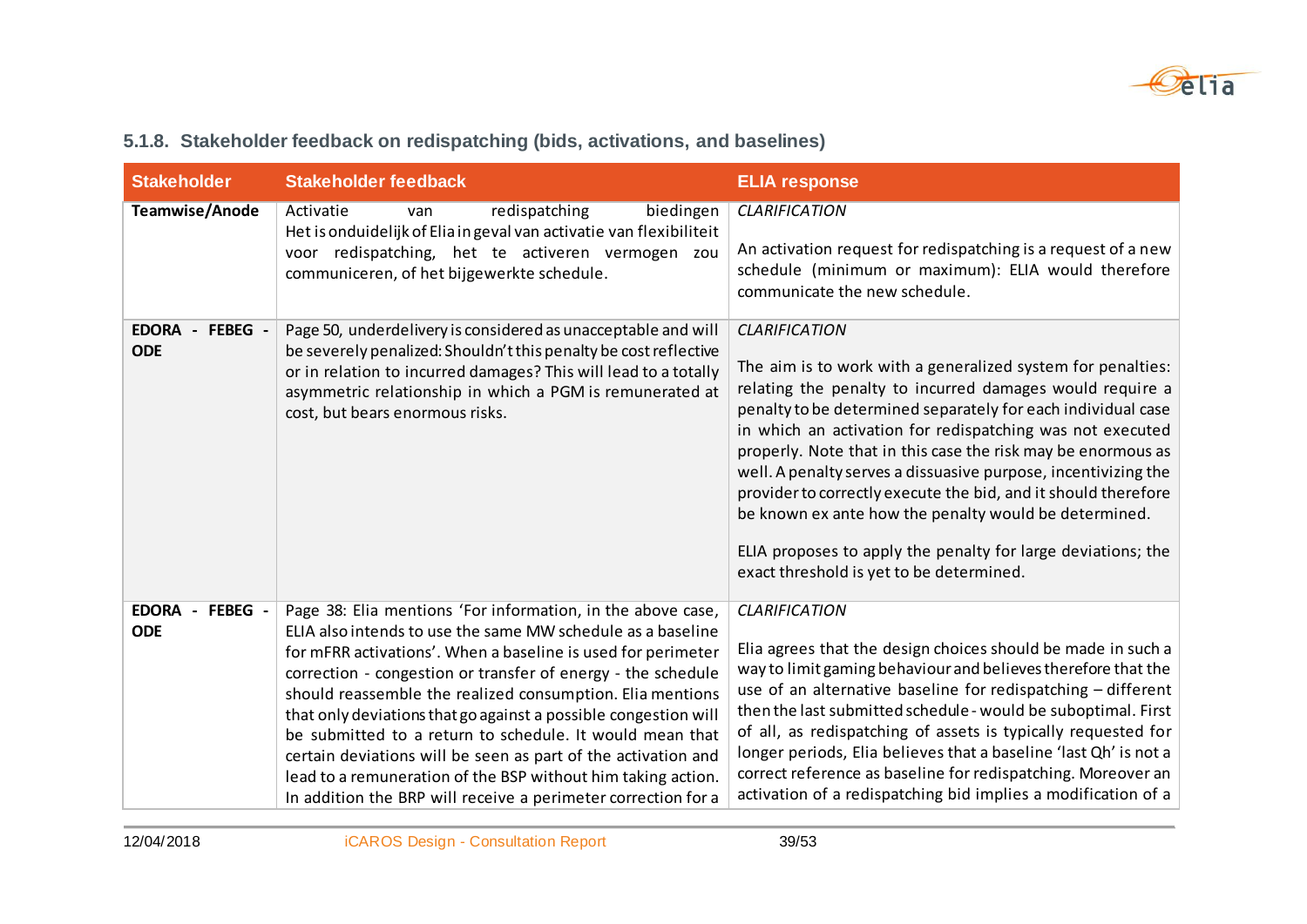

|                               | not realized deviation which results in an imbalance position<br>opposite to the congestion or balancing signal. 'EFO' advises<br>that in case activations are only know shortly before<br>activation, the realized consumption is considered as applied<br>currently for bidladder (last Qh). When activations are known<br>longer before, the maximum effort should be done to avoid<br>gaming behavior.                                                                                                                                                                                                 | schedule which an assets needs to follow. Therefore the use<br>of a different baseline then the last submitted schedule is not<br>considered as a realistic alternative from an operational point<br>of view either.<br>In the proposed design the grid user is playing a key role in the<br>coordination of information between the different roles in the<br>market, in particular when he chooses to appoint different<br>entities for executing the different roles related to his asset. In<br>this perspective it is obvious that in such a case a BRP needs<br>to make clear contractual arrangements with the grid user.<br>Elia takes note of the concerns expressed by EDORA-FEBEG-<br>ODE related to possible gaming behavior of the BSP and will<br>consider these concerns when finetuning the design for<br>balancing. |
|-------------------------------|------------------------------------------------------------------------------------------------------------------------------------------------------------------------------------------------------------------------------------------------------------------------------------------------------------------------------------------------------------------------------------------------------------------------------------------------------------------------------------------------------------------------------------------------------------------------------------------------------------|--------------------------------------------------------------------------------------------------------------------------------------------------------------------------------------------------------------------------------------------------------------------------------------------------------------------------------------------------------------------------------------------------------------------------------------------------------------------------------------------------------------------------------------------------------------------------------------------------------------------------------------------------------------------------------------------------------------------------------------------------------------------------------------------------------------------------------------|
| <b>Restore</b>                | 2. Voluntary intraday scheduling of a site could constitute an<br>material to implement new<br>interesting<br>baseline<br>methodologies<br>for<br>R <sub>3</sub><br>activations<br>Having the opportunity to generate and use intraday<br>schedules can be an interesting option to widen the scope of<br>methodologies used for baselining and settlement of<br>activations of demand-response in R3: this type of<br>methodologies has been implemented in other countries like<br>in France, and is very well suited for some sites for which the<br>standard baseline method used in R3 does not work. | <b>CLARIFICATION</b><br>The baseline used in case of balancing activations will be<br>discussed in the framework of the design for balancing.                                                                                                                                                                                                                                                                                                                                                                                                                                                                                                                                                                                                                                                                                        |
| EDORA - FEBEG -<br><b>ODE</b> | Page 39: 'EFO' doesn't understand why one could not have<br>implicit for redispatch and explicit for balancing as this is what<br>is being allowed for demand and PGM for category B<br>[] Page 45, on bid size option 2: With regard to the<br>scheduling limits - this is the same as implicit bidding - there                                                                                                                                                                                                                                                                                           | <b>CLARIFICATION</b><br>Implicit bidding implies that ELIA calculates the volumes or<br>margins available for activation for each quarter-hour. ELIA<br>proposes explicit bidding for all types of flexibility. The                                                                                                                                                                                                                                                                                                                                                                                                                                                                                                                                                                                                                  |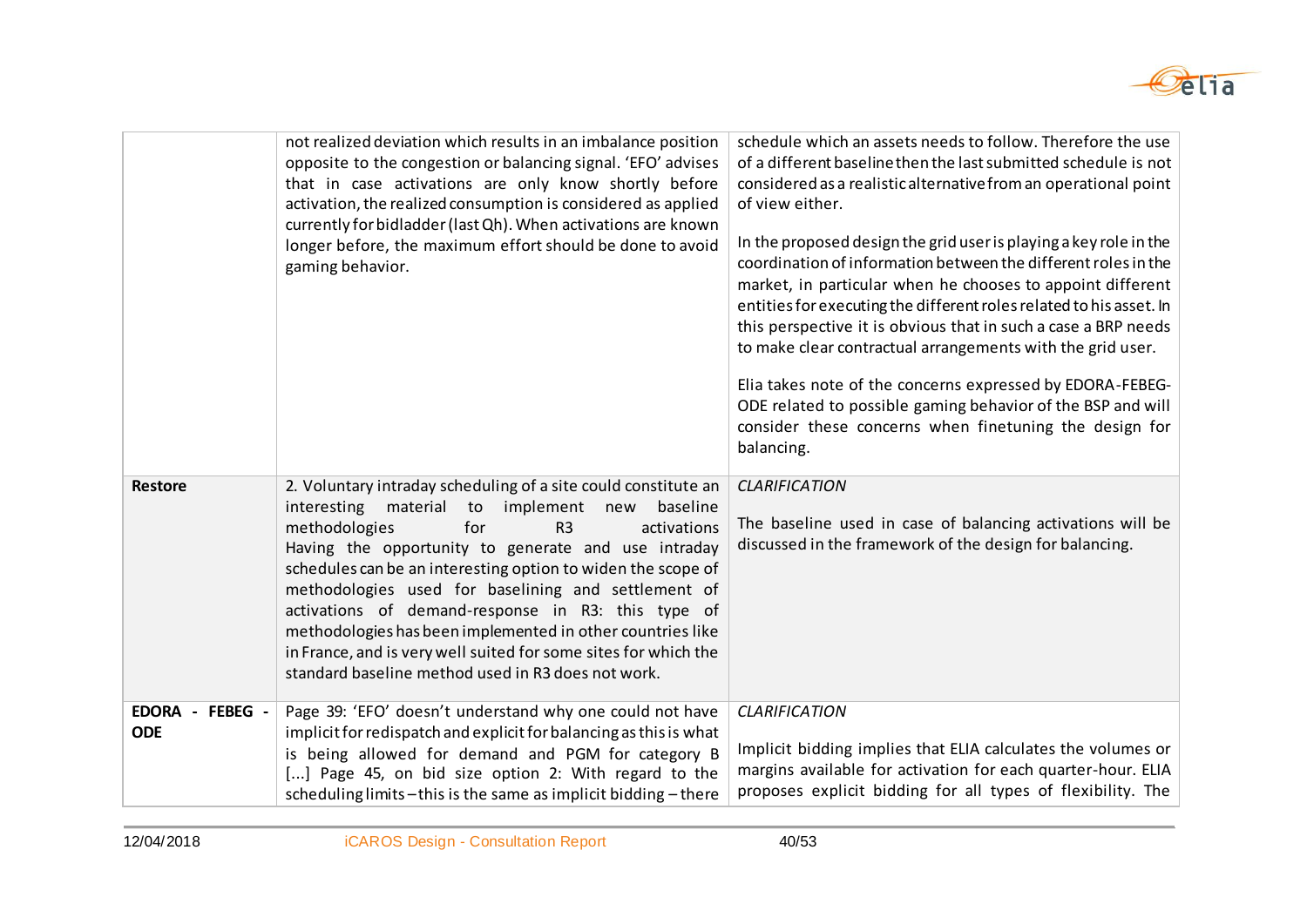

|                                                                   | are again not the same requirements for demand and<br>production. Why can it work for one and not for the other?                                                                                                                                                                                                                                                                                                                                                                                                                                                                                                                                                                                                                                                              | alternative bidding method of "scheduling limit" proposed for<br>redispatching is not to be understood as implicit bidding: ELIA<br>will not determine the scheduling limit per quarter-hour, but<br>this is the task and responsibility of the Scheduling Agent. The<br>bid must be firm, therefore the Scheduling Agent must assure<br>that any activations between the schedule/baseline and the<br>limit are possible for the concerned quarter-hour.                                                                                                                                                                |
|-------------------------------------------------------------------|-------------------------------------------------------------------------------------------------------------------------------------------------------------------------------------------------------------------------------------------------------------------------------------------------------------------------------------------------------------------------------------------------------------------------------------------------------------------------------------------------------------------------------------------------------------------------------------------------------------------------------------------------------------------------------------------------------------------------------------------------------------------------------|--------------------------------------------------------------------------------------------------------------------------------------------------------------------------------------------------------------------------------------------------------------------------------------------------------------------------------------------------------------------------------------------------------------------------------------------------------------------------------------------------------------------------------------------------------------------------------------------------------------------------|
| <b>Febeliec</b>                                                   | On the proposed option 2 for bid size, scheduling limits (p45),<br>Febeliec agrees that this might be useful for flexibility on<br>assets without MW schedules (e.g. demand facilities), but on<br>the basis of the document it is unclear to Febeliec whether<br>this means an unlimited number of activations could then be<br>requested by Elia.                                                                                                                                                                                                                                                                                                                                                                                                                           | <b>CLARIFICATION</b><br>Limitations on number of activations can be communicated<br>via another bid property. ELIA will finalize the list of useful bid<br>properties with the stakeholders for the finalization of the<br>design.                                                                                                                                                                                                                                                                                                                                                                                       |
| <b>EDORA</b><br>FEBEG -<br>$\overline{\phantom{a}}$<br><b>ODE</b> | 'EFO' is convinced that it is in the interest of all concerned<br>parties to be able to efficiently offer the required flexibility to<br>the TSO for grid security reasons. In this perspective, the<br>proposals have some downsides. It moves away from the<br>efficient implicit biddings for congestion and balancing<br>purposes of large coordinable units towards complex explicit<br>biddings for a large group of units.<br>On top of that the provided explicit bids need to be firm: this<br>implies one cannot longer freely re-nominate R2 between<br>units like now without updating bids and schedules. The new<br>rules will thus increase complexity and workload for market<br>parties possibly impacting efficiency in offering flexibility to<br>the TSO. | <b>CLARIFICATION</b><br>Implicit bidding requires a minimum amount of information<br>which ELIA should receive from the market parties as well.<br>The change from implicit to explicit bidding requires the same<br>amount and type of data: the efficiency, complexity and<br>workload are not necessarily impacted, but the responsibility<br>for calculating the availability of flexibility is moved from ELIA<br>to the market parties who actually control the information.<br>ELIA experiences a need, even in a system of implicit bidding,<br>to have more information on renominations of, for example<br>R2. |
| EDORA - FEBEG -<br><b>ODE</b>                                     | Obliging market participants to submit all available capacity as<br>from category B - for both coordinable and low coordinable<br>units- as firm explicit bids, will require a platform that can                                                                                                                                                                                                                                                                                                                                                                                                                                                                                                                                                                              | With respect to the obligation to "bid the full available<br>flexibility":                                                                                                                                                                                                                                                                                                                                                                                                                                                                                                                                               |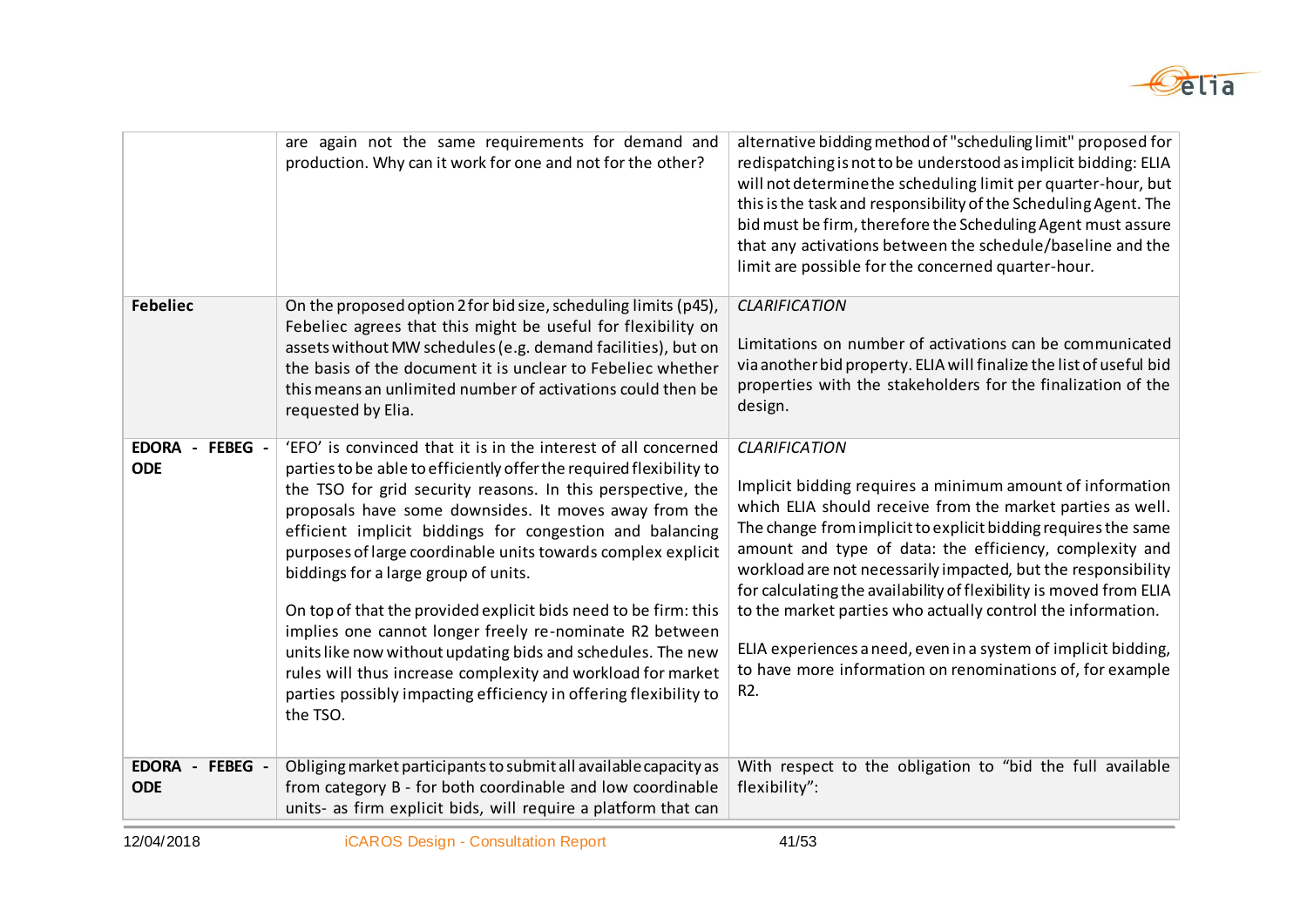

|                                                     | manages huge complexity and a vast amount of data. On top                                                                                                                                                                                                                                                                                                                                                                                                                                  | <b>CLARIFICATION</b>                                                                                                                                                                                                                                                                                                                                                                                                                                                                                                                                                                                                                                                                                                                                                                                                                                                                                                                                                                                                          |
|-----------------------------------------------------|--------------------------------------------------------------------------------------------------------------------------------------------------------------------------------------------------------------------------------------------------------------------------------------------------------------------------------------------------------------------------------------------------------------------------------------------------------------------------------------------|-------------------------------------------------------------------------------------------------------------------------------------------------------------------------------------------------------------------------------------------------------------------------------------------------------------------------------------------------------------------------------------------------------------------------------------------------------------------------------------------------------------------------------------------------------------------------------------------------------------------------------------------------------------------------------------------------------------------------------------------------------------------------------------------------------------------------------------------------------------------------------------------------------------------------------------------------------------------------------------------------------------------------------|
|                                                     | of that, the interaction between the balancing and the<br>congestion bids will need to be managed on that platform<br>which will require a large amount of data to be continuously<br>exchanged between the TSO and the grid user.<br>[After request for clarification by ELIA on the specific concerns<br>with explicit bidding, it was made clear that the concern<br>involves the obligation to "bid the full available flexibility" and<br>how this would be defined and implemented.] | - Bids reflect energy volumes or possible limits to set new<br>schedules based on which ELIA determines the new schedule;<br>it is not up to the Scheduling Agent to provide the list of all<br>possible schedule to ELIA. Therefore the proposal as intended<br>by ELIA is less complex and requires less work load than as it<br>was interpreted by Edora-Febeg-Ode. This will be clarified in<br>more detail during implementation.<br><b>CLARIFICATION ADDED TO THE DESIGN NOTES</b><br>- ELIA understands the concerns of Edora-Febeg-Ode with the<br>principle to "bid all available flexibility" and that this can be<br>interpreted as providing an exhaustive list of possible<br>configurations/bids. This was not the intent of ELIA and ELIA<br>proposes to implement a pragmatic solution to avoid that the<br>Scheduling Agent has an unnecessary workload in the bidding<br>process. This will be clarified in more detail during<br>implementation together with the market stakeholders and<br>the regulator |
| <b>EDORA</b><br>FEBEG -<br>$\overline{\phantom{a}}$ | With regard to balancing and re-dispatching bids, Elia argues                                                                                                                                                                                                                                                                                                                                                                                                                              | <b>CLARIFICATION</b>                                                                                                                                                                                                                                                                                                                                                                                                                                                                                                                                                                                                                                                                                                                                                                                                                                                                                                                                                                                                          |
| <b>ODE</b>                                          | that both have to be done explicitly, but for category B assets                                                                                                                                                                                                                                                                                                                                                                                                                            |                                                                                                                                                                                                                                                                                                                                                                                                                                                                                                                                                                                                                                                                                                                                                                                                                                                                                                                                                                                                                               |
|                                                     | it is only mandatory for re-dispatching. How is the proposal<br>for ON/OFF schedule for category B assets to be interpreted in                                                                                                                                                                                                                                                                                                                                                             | Implicit bidding is not possible in case of ON/OFF schedules as<br>ELIA lacks the information to calculate the available volume                                                                                                                                                                                                                                                                                                                                                                                                                                                                                                                                                                                                                                                                                                                                                                                                                                                                                               |
|                                                     | this context? Why could one not keep the implicit bidding for                                                                                                                                                                                                                                                                                                                                                                                                                              | starting from day-ahead.                                                                                                                                                                                                                                                                                                                                                                                                                                                                                                                                                                                                                                                                                                                                                                                                                                                                                                                                                                                                      |
|                                                     | category B assets, and especially the low coordinable units.                                                                                                                                                                                                                                                                                                                                                                                                                               |                                                                                                                                                                                                                                                                                                                                                                                                                                                                                                                                                                                                                                                                                                                                                                                                                                                                                                                                                                                                                               |
| FEBEG -<br>EDORA -                                  | Redispatching at cost is only possible if free dispatching is                                                                                                                                                                                                                                                                                                                                                                                                                              | Feedback noted as coherent with the design proposed by                                                                                                                                                                                                                                                                                                                                                                                                                                                                                                                                                                                                                                                                                                                                                                                                                                                                                                                                                                        |
| <b>ODE</b>                                          | allowed in that sense that reacting to further impeding market                                                                                                                                                                                                                                                                                                                                                                                                                             | ELIA.                                                                                                                                                                                                                                                                                                                                                                                                                                                                                                                                                                                                                                                                                                                                                                                                                                                                                                                                                                                                                         |
|                                                     | opportunities and optimizing reserves are still possible.                                                                                                                                                                                                                                                                                                                                                                                                                                  |                                                                                                                                                                                                                                                                                                                                                                                                                                                                                                                                                                                                                                                                                                                                                                                                                                                                                                                                                                                                                               |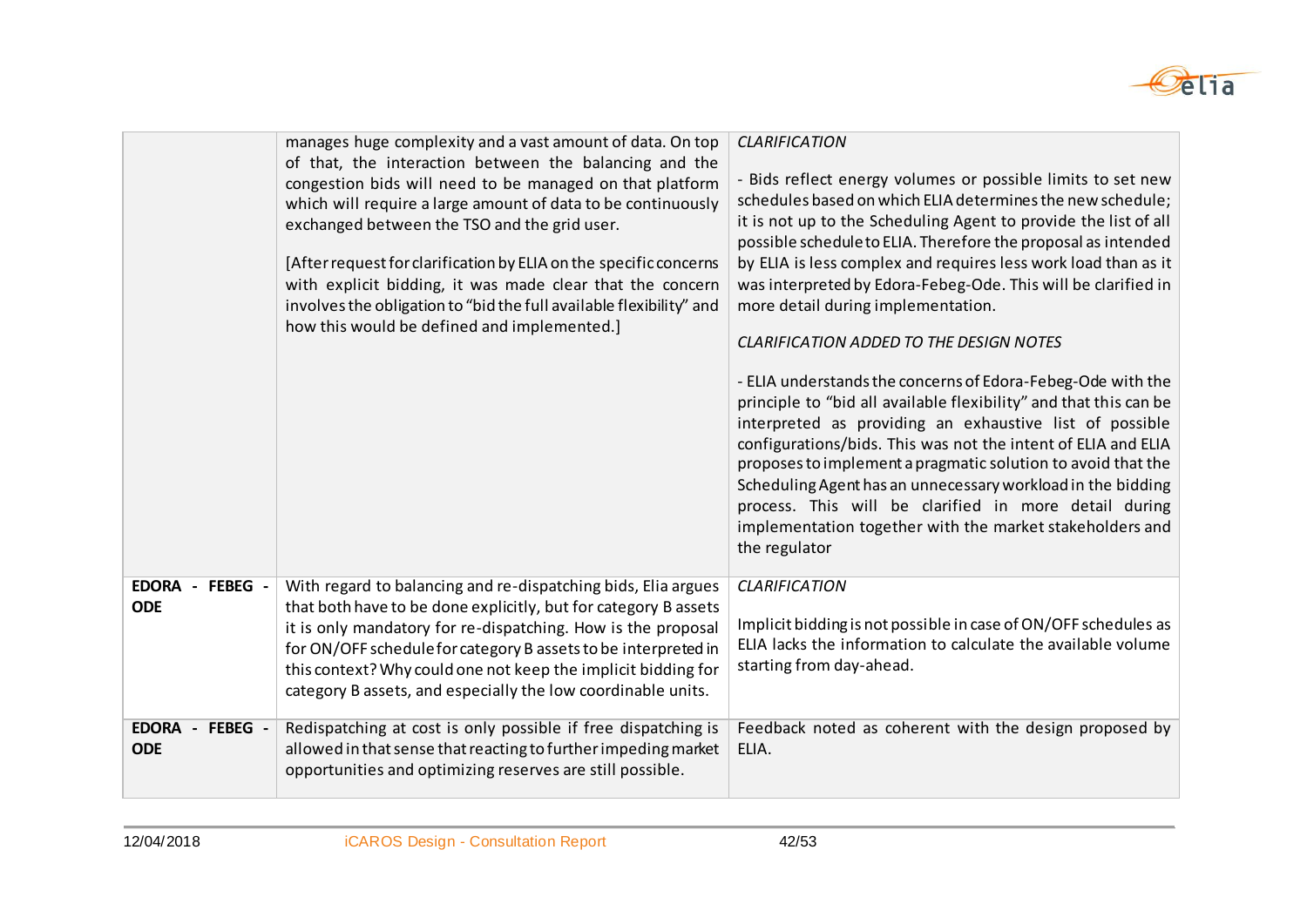

| <b>Direct Energie</b>            | Direct Energie strongly supports the proposition made in the<br>iCaros project (as well as in the design notes) by allowing<br>freedom of dispatch for generators with remunerated<br>congestion management. We consider this as a major<br>improvement (from no compensation to regulated<br>compensation), even if we would have preferred that<br>congestion bids should be based on a free pricing rather than<br>regulated<br>basis.<br>on<br>According to Direct Energie, Free bids for congestion would<br>allow:<br>- A better market signal that can really incentivize a<br>of<br>resolution<br>the<br>sustainable<br>congestion,<br>- A simpler bidding strategy and process for both Scheduling<br>Agent (in charge of Congestion bidding) and BSP (in charge of<br>Balacing bidding on mFRR markets) as we could have bid<br>exactly the same on both markets. In this case one could even<br>imagine that Balancing and Congestion bids could have been<br>merged in a unique bidding managed by Elia. On top of this, a<br>unique bidding could have offered as well the possibility for<br>Elia and for Scheduling Agent and for BSP to have a simpler<br>management of conflict between Congestions bids and<br>Balancing bids proposed for the same generation unit. | <b>CLARIFICATION</b><br>- The price of congestion bidding as such does not incentivize<br>resolutions for congestion but the need to restore capacity<br>does. Redispatching is not considered as a structural<br>alternative for investments to reinforce the grid. The<br>difference in redispatching costs due to cost-based pricing or<br>free pricing will therefore not change the grid development<br>plans.<br>- Risks of conflict or complexities can be avoided when<br>possible as the BSP can take on the role of the Scheduling<br>Agent instead of the Grid User.<br>The contractual framework for balancing energy bids and<br>redispatching flexibility differs (e.g., firmness and gate closure<br>times, settlement) resulting in different modalities for bidding.<br>Moreover, as some characteristics (e.g., price) are different,<br>there cannot be a unique bid. |
|----------------------------------|----------------------------------------------------------------------------------------------------------------------------------------------------------------------------------------------------------------------------------------------------------------------------------------------------------------------------------------------------------------------------------------------------------------------------------------------------------------------------------------------------------------------------------------------------------------------------------------------------------------------------------------------------------------------------------------------------------------------------------------------------------------------------------------------------------------------------------------------------------------------------------------------------------------------------------------------------------------------------------------------------------------------------------------------------------------------------------------------------------------------------------------------------------------------------------------------------------------------------------------------------------------------------------------|------------------------------------------------------------------------------------------------------------------------------------------------------------------------------------------------------------------------------------------------------------------------------------------------------------------------------------------------------------------------------------------------------------------------------------------------------------------------------------------------------------------------------------------------------------------------------------------------------------------------------------------------------------------------------------------------------------------------------------------------------------------------------------------------------------------------------------------------------------------------------------------|
| EDORA -<br>FEBEG -<br><b>ODE</b> | Balance between TSO and PGM as regards risks and costs<br>'EFO' has the impression that the relationship between the<br>TSO and mainly the PGM is not balanced with regard to<br>redispatch, must run and may not run remuneration.<br>Flexibility is remunerated at cost leading to a loss of<br>opportunity for the PGM, while the TSO has even<br>opportunities to revoke the remuneration at any moment.<br>The proposed remuneration is not in any way related to the<br>risk the PGM bears in case of under-delivery, which will be<br>penalized much higher than any possible incurred damages                                                                                                                                                                                                                                                                                                                                                                                                                                                                                                                                                                                                                                                                                  | <b>CLARIFICATION</b><br>Concern noted regarding the possibilities for ELIA to revoke<br>activations and remunerations. ELIA will discuss the rules for<br>possible activation annulments in more detail with the<br>stakeholders.<br>Congestion management is necessary because of "any<br>possible incurred damages" for the TSO but also for other<br>stakeholders connected to a grid that may be disconnected<br>due to an unmanaged overload. Therefore underdelivery of                                                                                                                                                                                                                                                                                                                                                                                                            |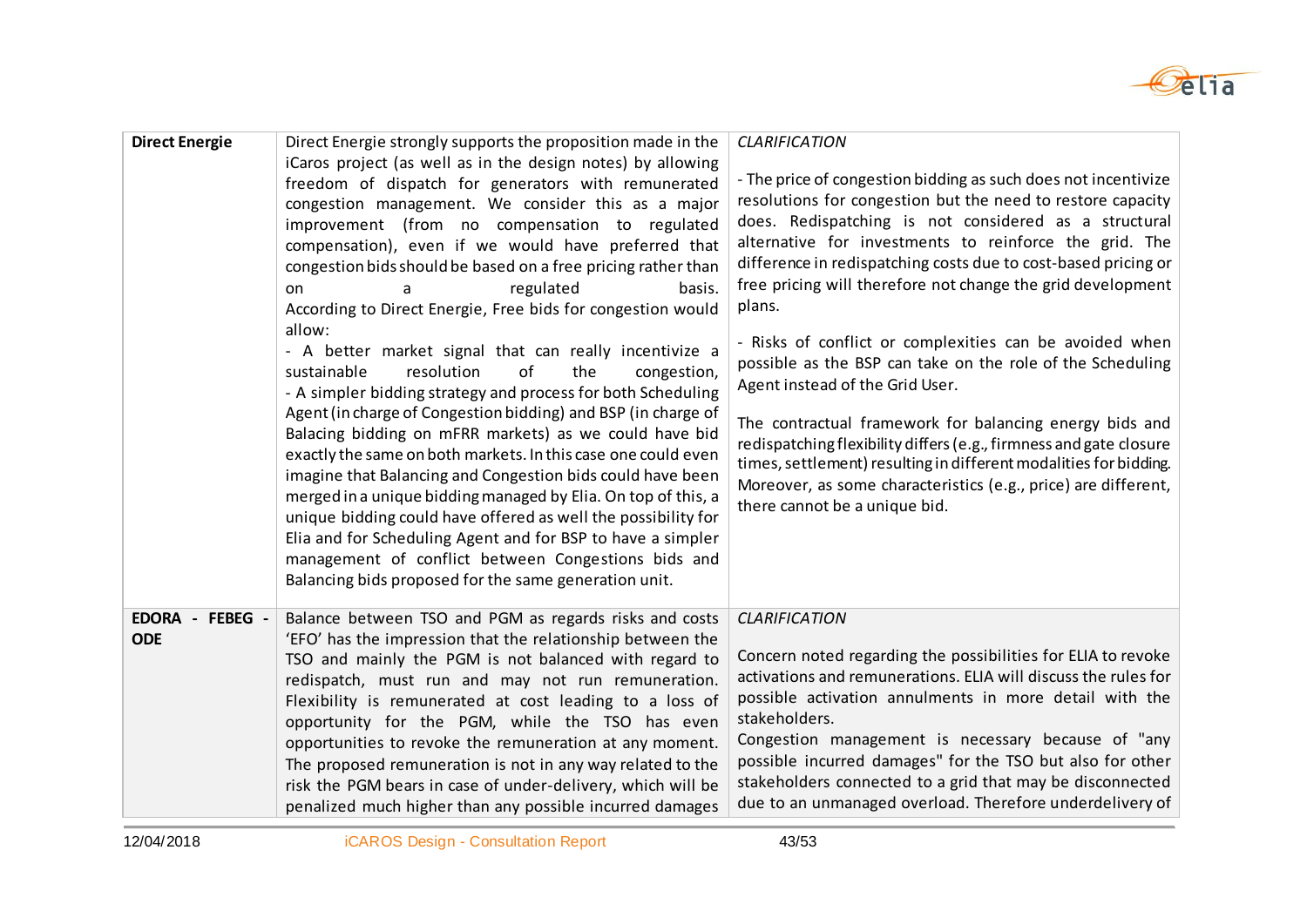

|                               | for the TSO.<br>[] Annulment of congestion activation is free of charge to<br>Elia, but the grid user loses possible market opportunities<br>between day ahead and the intraday annulment                                                                                                                                                                                                                                                                                                                                           | congestion activations should be discouraged dissuasively to<br>have effect and contribute to efficient congestion<br>management.                                                                                                                                                                                                                                                                                                                                                                                                                                                                                                          |
|-------------------------------|-------------------------------------------------------------------------------------------------------------------------------------------------------------------------------------------------------------------------------------------------------------------------------------------------------------------------------------------------------------------------------------------------------------------------------------------------------------------------------------------------------------------------------------|--------------------------------------------------------------------------------------------------------------------------------------------------------------------------------------------------------------------------------------------------------------------------------------------------------------------------------------------------------------------------------------------------------------------------------------------------------------------------------------------------------------------------------------------------------------------------------------------------------------------------------------------|
| EDORA - FEBEG -<br><b>ODE</b> | Page 48, below the frame of §3: if upwards flexibility is being<br>activated at cost by Elia, the opportunity to market in the<br>intraday markets is taken away without this being<br>compensated: what is stated is wrong.                                                                                                                                                                                                                                                                                                        | <b>CLARIFICATION</b><br>The text refers to the advantages to adapt schedules that are<br>not determined by previous activations or not blocked due to<br>congestion risks. The proposal allows the Scheduling Agent to<br>maintain the financial benefits of the Intraday market deals<br>before the moment of activation for redispatching, contrary to<br>the current Red Zone Mechanism which does not allow the<br>BRP (as 'Scheduling Agent') to modify the schedule in a red<br>zone regardless of activation for redispatching.                                                                                                     |
| <b>Febeliec</b>               | On the two separate instances where remuneration is<br>discussed in this document, Febeliec supports the<br>combination of a reasonable remuneration, which is<br>demonstrable and directly related to the amendment, as long<br>as the goal is to lower the overall system cost and the control<br>of the costs of the TSO is under control from the regulator.<br>But Febeliec wonders what the procedure is if no reasonable<br>remuneration can be decided after negotiation and which<br>party has to take the final decision. | <b>CLARIFICATION</b><br>So far, the negotiations between ELIA and the ARP (currently<br>the signatory of the CIPU contract) have always resulted in an<br>acceptable outcome. ELIA counts on the same pragmatic<br>approach should future negotiations be necessary, without<br>needing a third party to be involved. As a measure of last<br>resort both parties can address the court of justice.<br>ELIA notes the question of Febeliec whether a specific<br>competent authority must be appointed for an advice or a<br>position on the reasonableness of requested amendments<br>and remuneration in case of difficult negotiations. |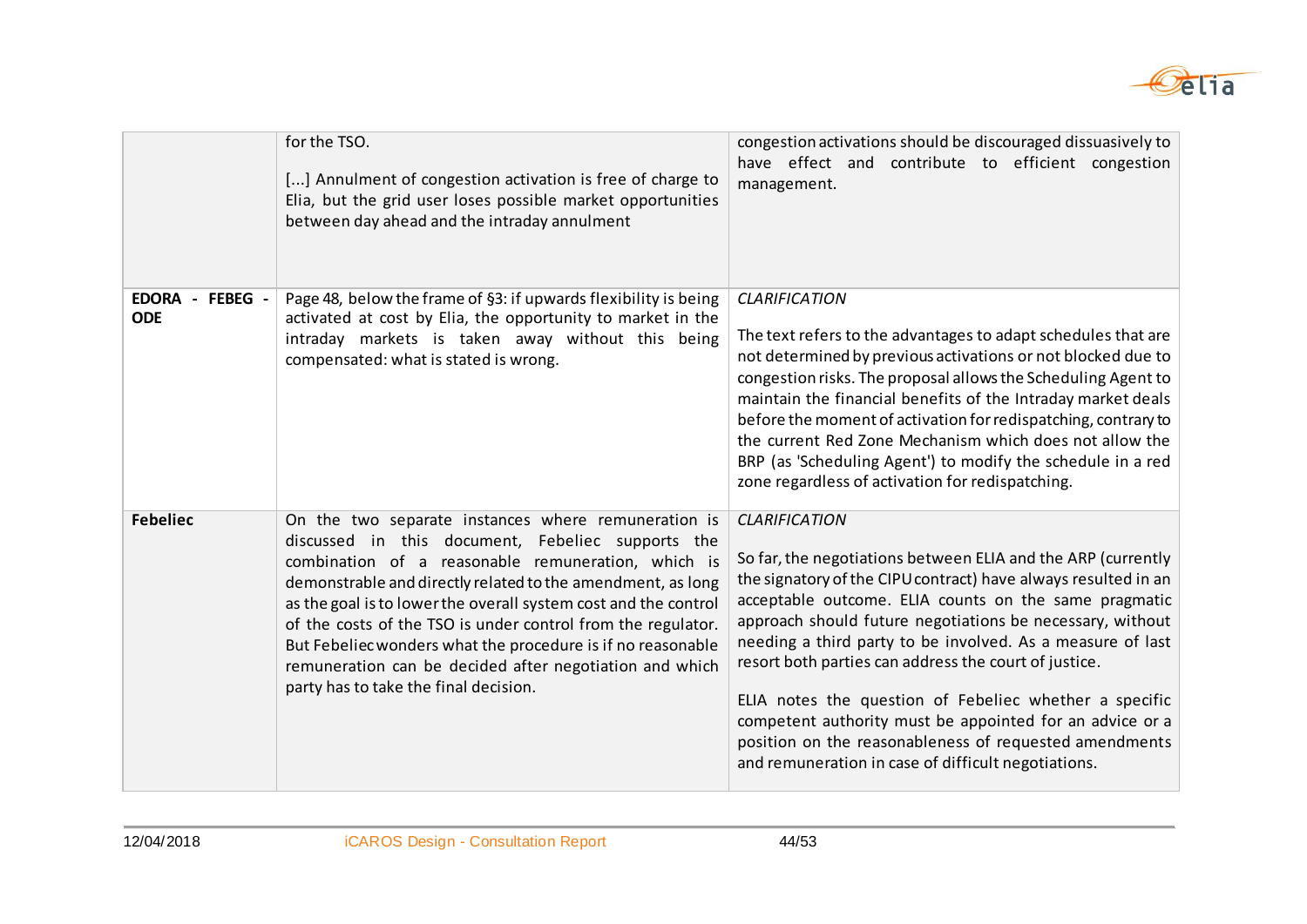

| <b>Febeliec</b>                                                   | For the remuneration for congestion activation, in case of<br>decremental bids for increased consumption of a demand<br>facility (p48), Febeliec would rather state that the bid price<br>reflects the price for extra offtake of electricity, as this might<br>be a different price than the price for the normal offtake of<br>electricity (e.g. going beyond volume agreements with<br>suppliers and thus falling under a different contractual price).<br>With respect to the bid price of demand flexibility offered for<br>redispatching, Elia correctly states that a generalized price<br>formula is not feasible, but also states that, "via the contract<br>the Scheduling Agent could explain which components are<br>most critical in the determination of a reasonable price".<br>Febeliec wonders whether this information will have to be<br>provided ex ante, so even before any voluntary (as it concerns<br>demand facilities) congestion bid is proposed or at the<br>moment of offering the bid. | <b>CLARIFICATION</b><br>Suggestion noted and will be taken into account in the<br>finalization of the design. The idea is indeed to ex ante<br>understand the factor which would influence a bid price for<br>demand when decided that the demand flexibility will be<br>offered for redispatching purposes. |
|-------------------------------------------------------------------|----------------------------------------------------------------------------------------------------------------------------------------------------------------------------------------------------------------------------------------------------------------------------------------------------------------------------------------------------------------------------------------------------------------------------------------------------------------------------------------------------------------------------------------------------------------------------------------------------------------------------------------------------------------------------------------------------------------------------------------------------------------------------------------------------------------------------------------------------------------------------------------------------------------------------------------------------------------------------------------------------------------------|--------------------------------------------------------------------------------------------------------------------------------------------------------------------------------------------------------------------------------------------------------------------------------------------------------------|
| <b>EDORA</b><br>FEBEG -<br>$\overline{\phantom{a}}$<br><b>ODE</b> | Page 23, 6.3.3: Elia will update the schedule in case of<br>redispatch or mFRR activation: what will happen other (none<br>contracted) balancing bids?                                                                                                                                                                                                                                                                                                                                                                                                                                                                                                                                                                                                                                                                                                                                                                                                                                                               | <b>CLARIFICATION</b><br>mFRR services refer to both contracted ('R3') and non-<br>contracted balancing bids ('free bids').                                                                                                                                                                                   |
| <b>EDORA</b><br>- FEBEG -<br><b>ODE</b>                           | Page 47, frame: Why does a PGM need to bid at cost while the<br>demand facility can bid at opportunity cost?                                                                                                                                                                                                                                                                                                                                                                                                                                                                                                                                                                                                                                                                                                                                                                                                                                                                                                         | <b>CLARIFICATION</b><br>The opportunity cost for demand does not reflect the<br>opportunity cost in the electricity market, but the opportunity<br>losses in the market where the demand facility is active.                                                                                                 |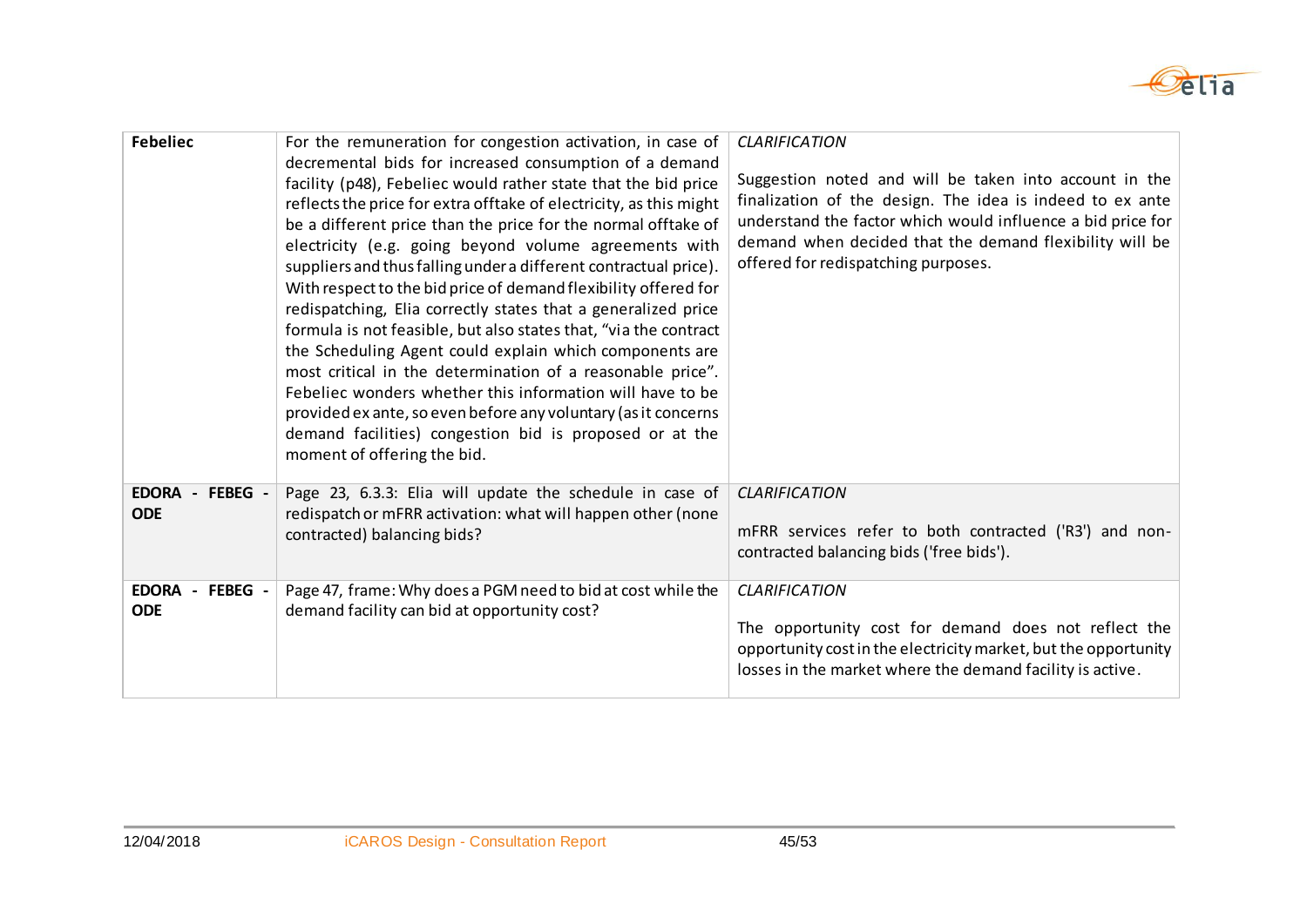

| <b>Stakeholder</b>            | <b>Stakeholder feedback</b>                                                                                                                                                                                                                                                                                                                                                                                                                                                                                                                                                                                                                                                                                                                                                                                                                                                                                                                                                                                                                      | <b>ELIA response</b>                                                                                                                                                                                                                                                                                                                                                                                                                                                                                                                                                                                                                                                                                                                                                                                                                                                                                                                                                                                                                                                                                                                        |
|-------------------------------|--------------------------------------------------------------------------------------------------------------------------------------------------------------------------------------------------------------------------------------------------------------------------------------------------------------------------------------------------------------------------------------------------------------------------------------------------------------------------------------------------------------------------------------------------------------------------------------------------------------------------------------------------------------------------------------------------------------------------------------------------------------------------------------------------------------------------------------------------------------------------------------------------------------------------------------------------------------------------------------------------------------------------------------------------|---------------------------------------------------------------------------------------------------------------------------------------------------------------------------------------------------------------------------------------------------------------------------------------------------------------------------------------------------------------------------------------------------------------------------------------------------------------------------------------------------------------------------------------------------------------------------------------------------------------------------------------------------------------------------------------------------------------------------------------------------------------------------------------------------------------------------------------------------------------------------------------------------------------------------------------------------------------------------------------------------------------------------------------------------------------------------------------------------------------------------------------------|
| <b>Febeliec</b>               | Concerning the correction of the BRP imbalance in case of<br>redispatching by Elia, is this meant as an ex-post correction on<br>the imbalance invoice? Communication in real time in case of<br>a redispatch activation is relevant as well for the BRP as<br>unjustified counter measures could be taken with regard to<br>open imbalance positions.                                                                                                                                                                                                                                                                                                                                                                                                                                                                                                                                                                                                                                                                                           | <b>CLARIFICATION</b><br>ELIA aims to inform the BRP of activations of flexibility in the<br>BRP perimeter to avoid counter measures, therefore the<br>communication to the BRP should be as soon as possible after<br>activation.                                                                                                                                                                                                                                                                                                                                                                                                                                                                                                                                                                                                                                                                                                                                                                                                                                                                                                           |
| EDORA - FEBEG -<br><b>ODE</b> | Evolution<br>towards<br>explicit<br>bidding<br>The shift from an implicit to an explicit bidding methodology<br>will, in combination with the obligation to offer all available<br>flexibility, have a severe impact on the functioning of the BRP<br>as this will limit the possibilities for the BRP to use his own<br>capacity to balance his portfolio in real-time. Suppose the BRP<br>wants to balance his portfolio in real-time with the new rules.<br>To be able to activate his own capacity the BRP will be obliged<br>to first ask to his Scheduling Agent to send in a new schedule:<br>as from the scheduling deadline until real-time he is thus<br>obliged to use the imbalance market, which does not<br>necessarily represent the cheapest unit at that time.<br>[]<br>Finally, 'EFO' does not understand how the obligation to<br>firmly bid in all available capacity could be combined with the<br>responsibility of the BRP to be able to have all means available<br>to balance its perimeter (e.g. offshore wind parks). | <b>CLARIFICATION</b><br>The change from implicit to explicit bidding does not affect<br>the possibilities of the BRP to use flexibility to balance his<br>portfolio in real-time, it only affects the information exchange.<br>The BRP may still use the flexibility in real-time as long as this<br>action does not create or aggravate congestion risks (the<br>same rule as today). As is the practice today ELIA will request<br>a return-to-schedule only for deviations that create or<br>aggravate congestion risk.<br>In the case that the BRP uses the flexibility of the unit to<br>balance his portfolio ELIA could expect that the entity which is<br>BRP, also takes on the role of BSP and therefore also<br>Scheduling Agent (if agreed with the Grid User) and therefore<br>the complexities and required coordination between different<br>parties would be limited.<br>Note that the obligation for the BRP to foresee and to use<br>means and procedures to balance its perimeter (see proposal<br>for new Federal Grid Code article 201) can refer to other<br>means and procedures than having the physical capacities |

### **5.1.9. Stakeholder feedback on redispatching and the imbalance position (BRP impact, compensation activation)**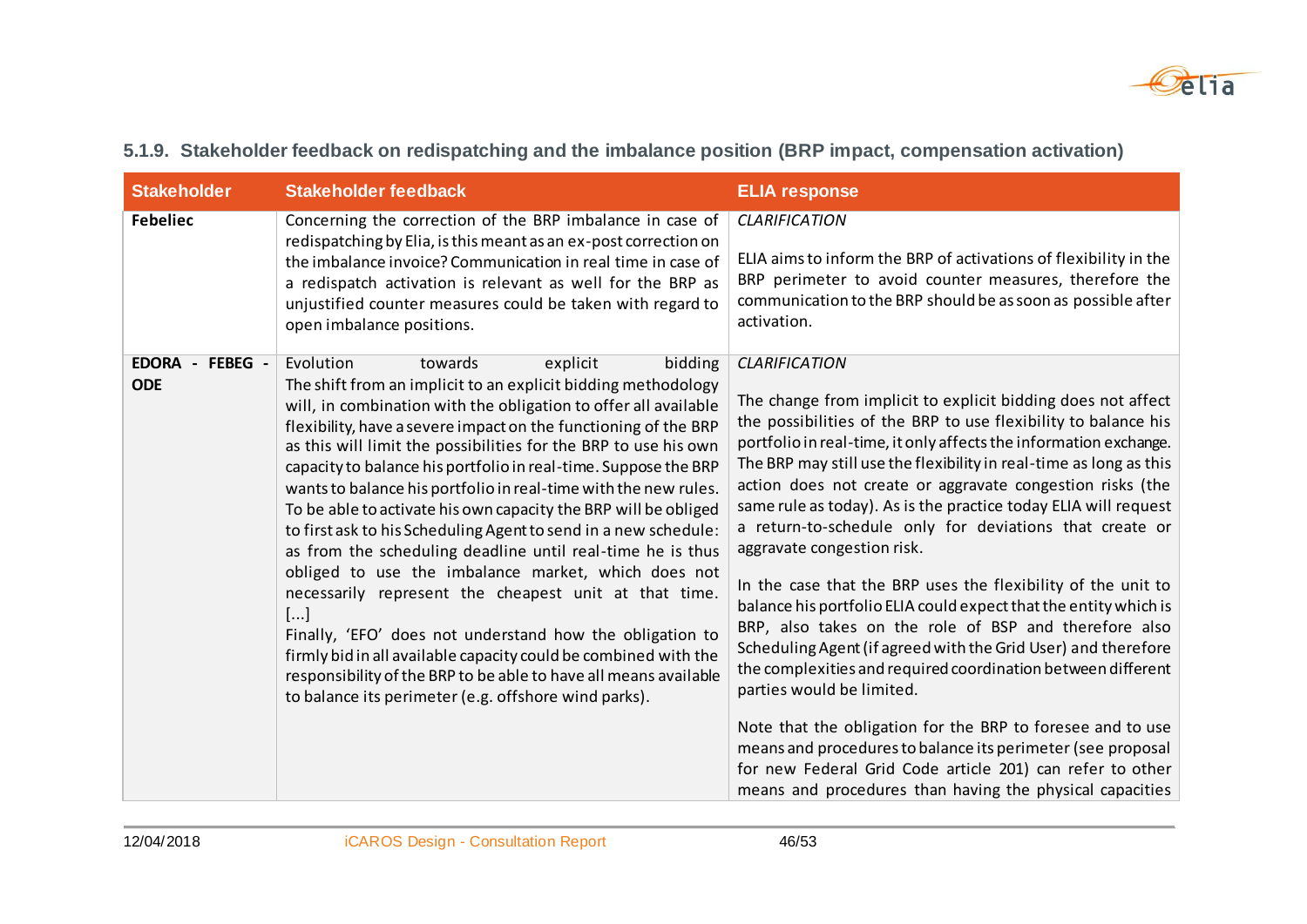

|                                  |                                                                                                                                                                                                                                                                                                                                                                                                                                                                                                                                                                                                                                                                                                                                                                                                                                                                            | available on coordinable and limited coordinable PGM.                                                                                                                                                                                                                                                                                                                                                     |
|----------------------------------|----------------------------------------------------------------------------------------------------------------------------------------------------------------------------------------------------------------------------------------------------------------------------------------------------------------------------------------------------------------------------------------------------------------------------------------------------------------------------------------------------------------------------------------------------------------------------------------------------------------------------------------------------------------------------------------------------------------------------------------------------------------------------------------------------------------------------------------------------------------------------|-----------------------------------------------------------------------------------------------------------------------------------------------------------------------------------------------------------------------------------------------------------------------------------------------------------------------------------------------------------------------------------------------------------|
| EDORA - FEBEG -<br><b>ODE</b>    | Page 50: With regards to the compensation bid for<br>congestion, 'EFO' has doubts on the proposed cross-border<br>market access of Elia. When Elia will use cross-border market<br>access, it will block capacity for the market. Because of this<br>lower available capacity market parties might face more<br>difficulties in solving their residual imbalances and therefore<br>push imbalance prices in the Belgian zone. To our<br>understanding this solution should only be allowed in extreme<br>situations. Similar considerations can be formulated regarding<br>the use of non-reserved balancing capacity for congestion<br>reasons. Overall it appears incoherent to state that the TSO<br>will avoid an impact on the imbalance position of re-<br>dispatching actions while the means to deal with the<br>compensation of the re-dispatching are increased. | <b>CLARIFICATION</b><br>The options for procuring compensation flexibility on Day-<br>ahead/Intraday market will be analysed further. Elia should<br>aim at minimizing the cost for society and on the same time<br>ensure to have always sufficient means for redispatching. The<br>exact rules and procedures still need to be developed,<br>discussed with stakeholders and approved by the regulator. |
| <b>Febeliec</b>                  | On the compensation of congestion bids on the imbalance<br>position, Elia states "that in the event that a congestion is very<br>predictable (e.g. minimized volumes risk) pro-active<br>compensation activation may turn out to be cheaper than to<br>await the Intraday or close to real-time timeframe". Febeliec<br>is a proponent of any approach that reduces the overall<br>system cost, but wonders how it can be guaranteed that such<br>pro-active action approach is not more expensive.                                                                                                                                                                                                                                                                                                                                                                        | <b>CLARIFICATION</b><br>The options for procuring compensation flexibility on Day-<br>ahead/Intraday market will be analysed further. Elia should<br>aim at minimizing the cost for society and on the same time<br>ensure to have always sufficient means for redispatching. The<br>exact rules and procedures still need to be developed,<br>discussed with stakeholders and approved by the regulator. |
| EDORA -<br>FEBEG -<br><b>ODE</b> | Page 50: Elia will no longer activate compensation bids in<br>parallel but in a serial way aiming at the most beneficial way<br>both from a technical and economical point of view. This will<br>be combined with increased sourcing possibilities, e.g. (cross-<br>border) day ahead, intraday or balancing markets and reserve<br>market. Therefore, 'EFO' is of the opinion that the rules that<br>Elia will apply should be clearly communicated towards the                                                                                                                                                                                                                                                                                                                                                                                                           | <b>CLARIFICATION</b><br>The options for procuring compensation flexibility on Day-<br>ahead/Intraday market will be analysed further. Elia should<br>aim at minimizing the cost for society and on the same time<br>ensure to have always sufficient means for redispatching. The<br>exact rules and procedures still need to be developed,                                                               |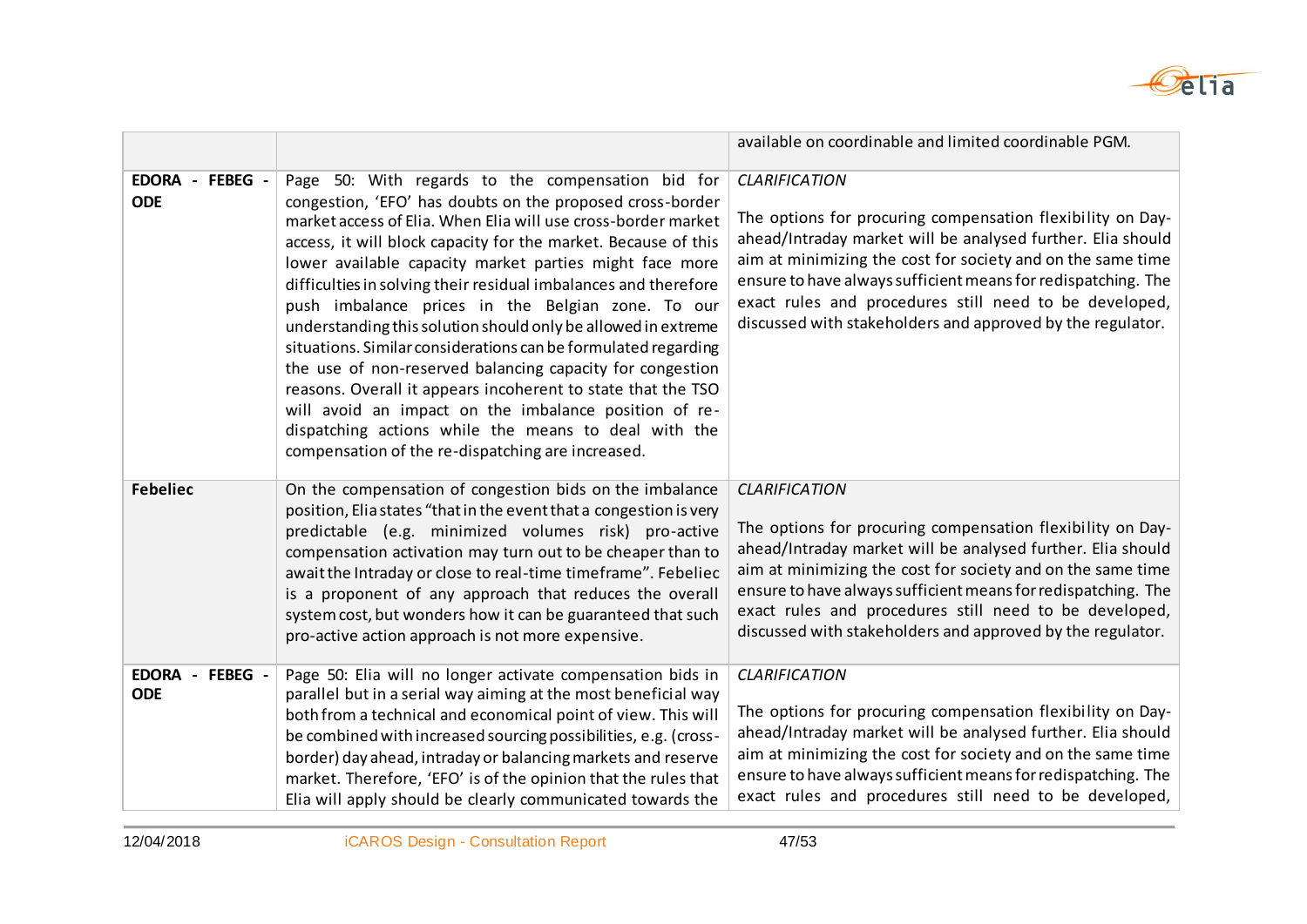

| market. In addition these rules should be monitored and<br>evaluated from time to time to see if the bring the highest<br>added value towards society and avoid speculative bidding<br>behavior by the TSO. To the understanding of 'EFO' first any<br>flexibility available within the country will be<br>addressed/activated before cross-border deals will be<br>performed for (local) congestion management. | discussed with stakeholders and approved by the regulator. |
|------------------------------------------------------------------------------------------------------------------------------------------------------------------------------------------------------------------------------------------------------------------------------------------------------------------------------------------------------------------------------------------------------------------|------------------------------------------------------------|
|                                                                                                                                                                                                                                                                                                                                                                                                                  |                                                            |

### **5.1.10.Stakeholder feedback on the lack of Transfer of Energy for congestion**

| <b>Stakeholder</b>            | <b>Stakeholder feedback</b>                                                                                                                                                                                                                                                                                                                                                                                                                                                                                                                                                                                                                                                        | <b>ELIA response</b>                                                                                                                                                                                                                                                                                                                                                                                                                    |
|-------------------------------|------------------------------------------------------------------------------------------------------------------------------------------------------------------------------------------------------------------------------------------------------------------------------------------------------------------------------------------------------------------------------------------------------------------------------------------------------------------------------------------------------------------------------------------------------------------------------------------------------------------------------------------------------------------------------------|-----------------------------------------------------------------------------------------------------------------------------------------------------------------------------------------------------------------------------------------------------------------------------------------------------------------------------------------------------------------------------------------------------------------------------------------|
| EDORA - FEBEG -<br><b>ODE</b> | In case the BSP is using the 'transfer of energy', how can the<br>grid user perform his coordinating role between grid user,<br>scheduling agent and BRP while at the same time respecting<br>the confidentiality requirements regarding the 'transfer of<br>energy'?                                                                                                                                                                                                                                                                                                                                                                                                              | <b>CLARIFICATION</b><br>The confidentiality issues between the BSP and BRP exist<br>regardless of the new design for scheduling. As the Scheduling<br>Agent is either the Grid User or the BSP there are no<br>additional confidentiality issues due to the design proposed in<br>the consulted notes. The access of the BRP to the scheduling<br>information of the Scheduling Agent must be discussed among<br>the concerned parties. |
| <b>Restore</b>                | 1. Transfer of energy regime should also be available and<br>applied<br>for<br>redispatching<br>activations<br>According to the design note on scheduling and redispatching<br>the Transfer of energy regime cannot be applied for<br>redispatching (p10 chapter 4): we would like to underline that<br>activation of a flexibility for balancing or redispatching needs<br>should answer to the same logic in terms of transfer of<br>energy. Having a separate framework for redispatching<br>activations raises concerns regardinfg the impact on<br>the flexibility of the sites involved:<br>valorization<br>- two distinct frameworks will coexist for the activation of the | <b>CLARIFICATION</b><br>Transfer of Energy is applicable on the day-ahead and intra-<br>day market, the market for strategic reserves and the market<br>for aFRR and mFRR, as stated in Art. 19bis. § 2 of the<br>Electricity Act. Therefore, Transfer of Energy is currently by<br>law not applicable on congestion activations, but ELIA notes<br>Restore's concerns.                                                                 |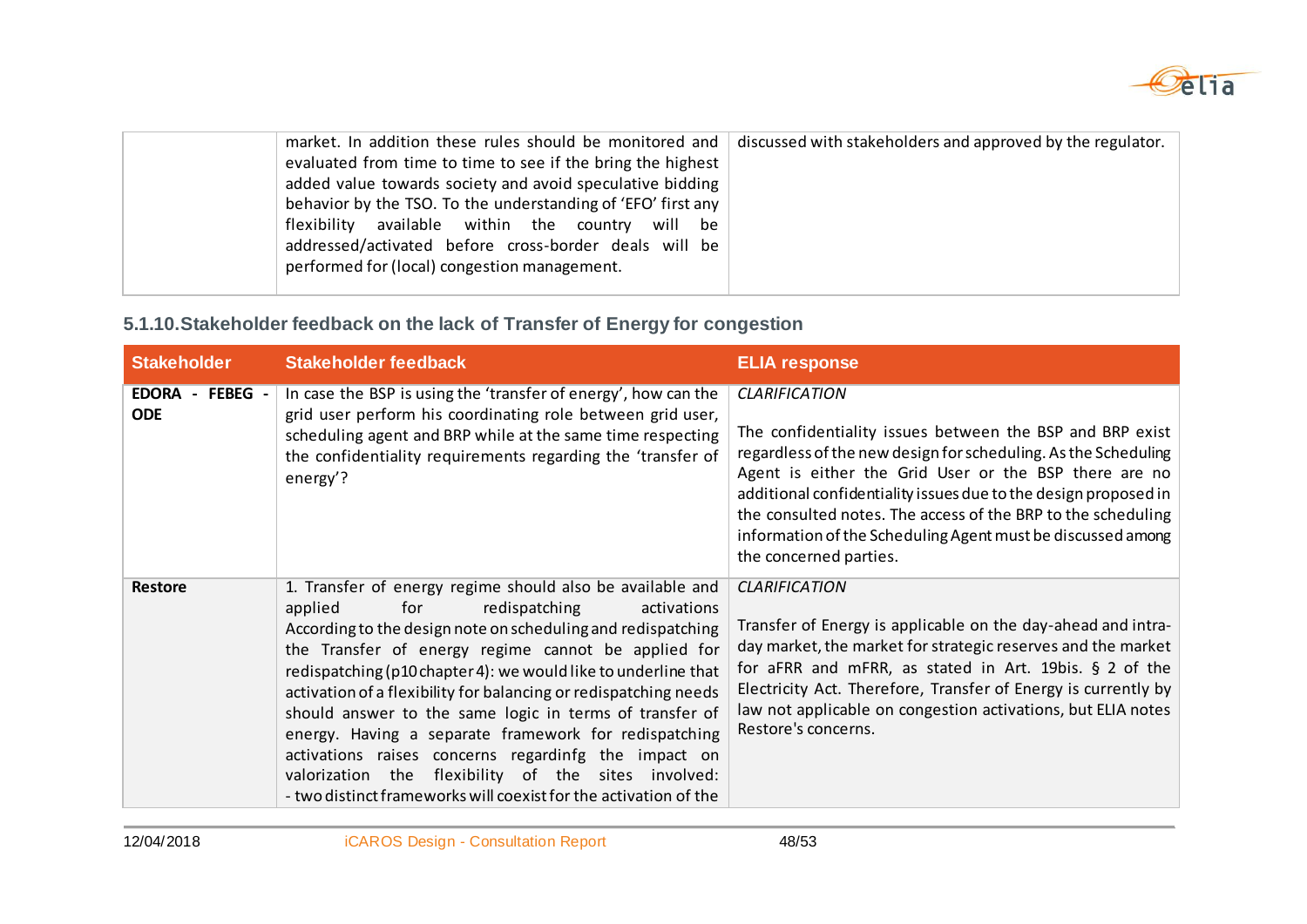

|                | flexibility on the same site, leading to increased complexity<br>and<br>lack<br>of<br>consistency.<br>- the absence of transfer of energy framework for<br>redispatching could lead to difficulties in accessing at all the<br>flexibility of a site for an independent aggregator (no solution<br>in place, collateral risk to not be able to offer balancing bids<br>on the same site).                                                                                                                                                                                                                                                                                                                                                                                                                                                                                                                                                                                                                                                                                                                                                                                                                                                                                                                                                                                                                                                                                                                                                      |                                                                                                                                                                                                                                                                                                                                                                                       |
|----------------|------------------------------------------------------------------------------------------------------------------------------------------------------------------------------------------------------------------------------------------------------------------------------------------------------------------------------------------------------------------------------------------------------------------------------------------------------------------------------------------------------------------------------------------------------------------------------------------------------------------------------------------------------------------------------------------------------------------------------------------------------------------------------------------------------------------------------------------------------------------------------------------------------------------------------------------------------------------------------------------------------------------------------------------------------------------------------------------------------------------------------------------------------------------------------------------------------------------------------------------------------------------------------------------------------------------------------------------------------------------------------------------------------------------------------------------------------------------------------------------------------------------------------------------------|---------------------------------------------------------------------------------------------------------------------------------------------------------------------------------------------------------------------------------------------------------------------------------------------------------------------------------------------------------------------------------------|
| Teamwise/Anode | We zijn van mening dat energieoverdracht (Transfer of<br>Energy, ToE) ook moet worden gefaciliteerd voor de activering<br>van flexibiliteit in het kader van redispatching. Als dit niet<br>mogelijk wordt gemaakt, worden marktpartijen (FSPs en Grid<br>Users,<br>ook<br>maar<br>ARPs/leveranciers) mogelijk geconfronteerd met twee<br>verschillende juridische kaders en operationele procedures<br>voor de activatie van dezelfde flexibiliteit voor twee<br>verschillende doelen: balancing met ToE en redispatching<br>zonder<br>ToE.<br>Dit heeft mogelijk (kostelijke) gevolgen. Het zou bovendien<br>kunnen leiden tot een de facto uitsluiting van de toepassing<br>van ToE voor bepaalde Grid Users, omdat de complexiteit van<br>de vereiste contractuele afspraken (die zowel balancing als<br>redispatching moeten omvatten) leveranciers mogelijk toelaat<br>de uitbating van bepaalde vormen van flexibiliteit door FSPs te<br>blokkeren aangezien geen adequate fallback beschikbaar is<br>(de fallback om ToE te gebruiken is in het huidige voorstel<br>enkel beschikbaar voor flexibiliteit voor balancing). Er is een<br>consensus dat ToE een noodzakelijke "stok achter de deur" is<br>voor flexibiliteit voor balancing. De argumenten die deze stok<br>nodig maken, zijn ook van toepassing op flexibiliteit voor<br>redispatching. Elia geeft bovendien zelf aan dat er een sterke<br>link is tussen de rollen van Scheduling Agent en BSP, en legt<br>daarom zelfs op dat een Grid User slechts met één partij een | <b>CLARIFICATION</b><br>Transfer of Energy is applicable on the day-ahead and intra-<br>day market, the market for strategic reserves and the market<br>for aFRR and mFRR, as stated in Art. 19bis. § 2 of the<br>Electricity Act. Therefore, Transfer of Energy is currently by<br>law not applicable on congestion activations, but ELIA notes<br>the concerns of TeaMWise & Anode. |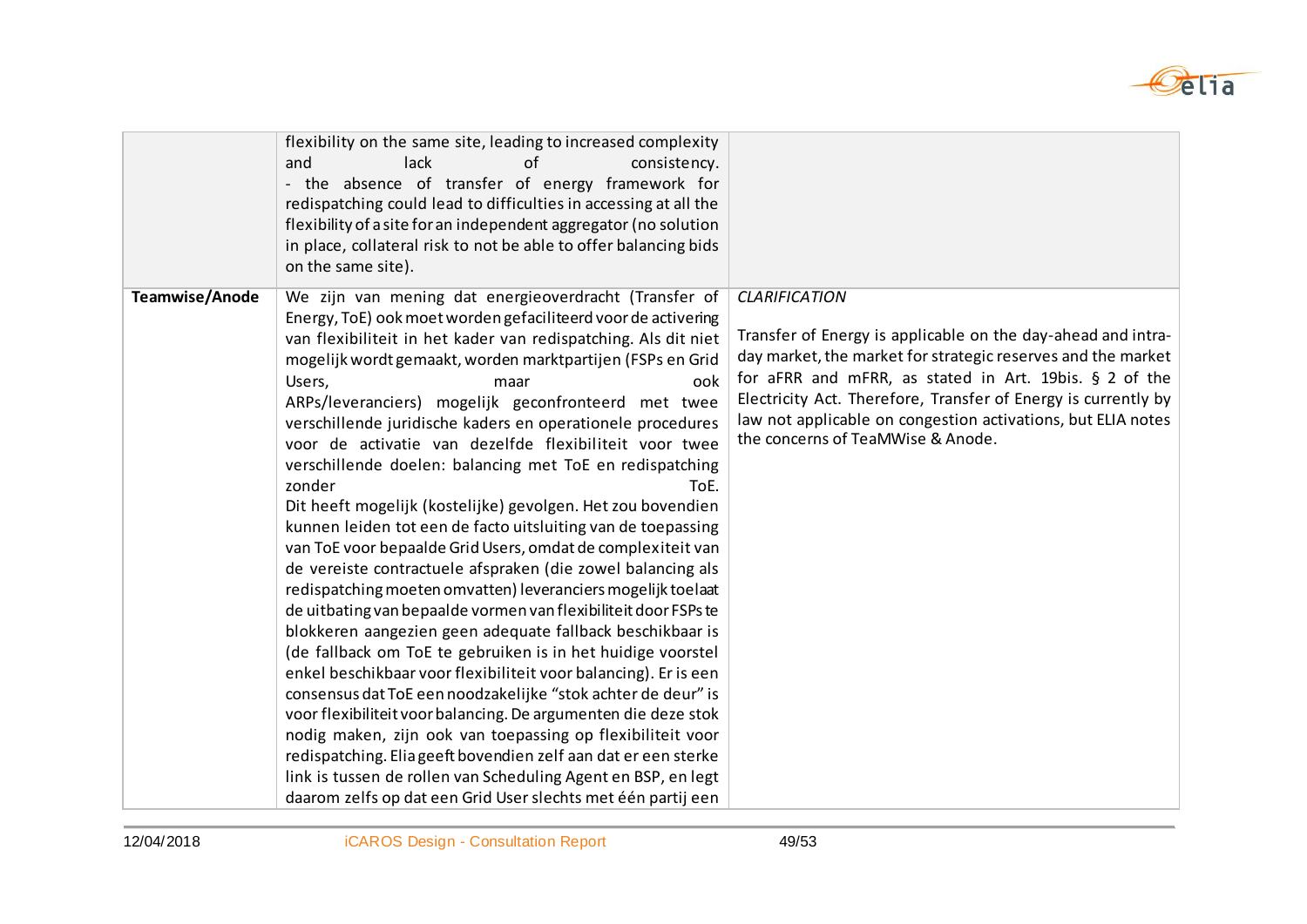

| overeenkomst mag sluiten om zijn flexibiliteit te beheren.        |  |
|-------------------------------------------------------------------|--|
| We gaan er bovendien van uit dat de nodige wetswijzigingen        |  |
| op tijd kunnen worden doorgevoerd om de toepassing van            |  |
| ToE mogelijk te maken in lijn met de voorziene timing om          |  |
| implementeren.<br><b>iCAROS</b><br>te                             |  |
| Elia stelt bovendien voor dat, indien er al een BSP is die niet   |  |
| de Grid User is en waarop ToE van toepassing is, de Grid User     |  |
| zelf de rol van Scheduling Agent zou moeten opnemen voor          |  |
| het aanbieden van flexibiliteit voor redispatching. Dit lijkt ons |  |
| nodeloos complex voor vele Grid Users, die dan ook                |  |
| geconfronteerd zouden worden met verschillende procedures         |  |
| en kaders voor de activering van dezelfde flex voor balancing     |  |
| versus redispatching. Dit lijkt foutgevoelig. De toepassing van   |  |
| ToE mogelijk maken, zou deze complexiteit vermijden.              |  |
|                                                                   |  |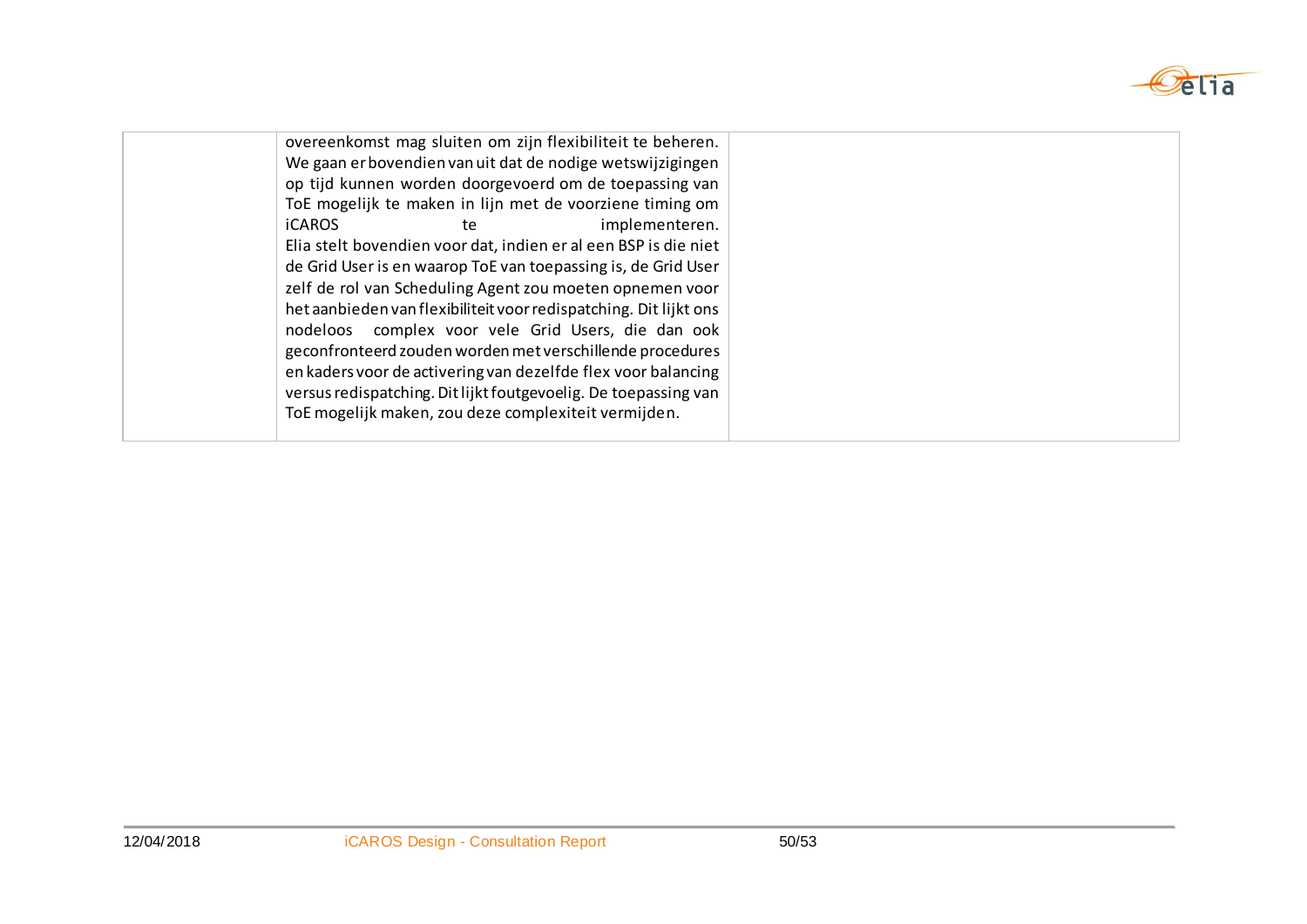

### **6. Feedback regarding "Design note for the coordination of assets: Part III – Congestion Risk Indicator"**

The design note described how ELIA determines the congestion risks via a Congestion Risk Indicator and how this indicator will be used for congestion management and the provision of balancing services.

The Congestion Risk Indicator is a review of the Red Zone Mechanism. Edora – Febeg – Ode and Direct Energie support the proposition of ELIA to not block schedule amendments in zones with a declared congestion risk.

| <b>Stakeholder</b>                                                | <b>Stakeholder feedback</b>                                                                                                                                                                                                                                                                                                  | <b>ELIA response</b>                                                                                                                                                                                                                                                                                                                                                                                                                                                                                                                                                                                             |
|-------------------------------------------------------------------|------------------------------------------------------------------------------------------------------------------------------------------------------------------------------------------------------------------------------------------------------------------------------------------------------------------------------|------------------------------------------------------------------------------------------------------------------------------------------------------------------------------------------------------------------------------------------------------------------------------------------------------------------------------------------------------------------------------------------------------------------------------------------------------------------------------------------------------------------------------------------------------------------------------------------------------------------|
| FEBEG -<br><b>EDORA</b><br><b>ODE</b>                             | Where is it described that if one starts up a unit for reserve<br>obligations, one does not want to buy it back at cost and<br>receive the power in such case. If due to redispatching one<br>cannot fulfill its reserve obligations, one should be exempted<br>and a reserve restauration procedure should be put in place. | <b>CLARIFICATION ADDED TO THE DESIGN NOTES</b><br>The specific rules related to balancing will be described in the<br>balancing design. ELIA will not penalize a BSP for unavailability<br>of reserved balancing capacity in case the congestion risk on<br>the ELIA grid and thereby the unavailability of the balancing<br>flexibility in the concerned zone is declared by ELIA after the<br>flexibility<br>offered<br>is<br><b>ELIA</b><br>to<br>BSP.<br>by<br>Note that flexibility that is contracted reserved for FCR, aFRR<br>or mFRR must not be offered for redispatching (as not 'free' to<br>offer). |
| FEBEG -<br><b>EDORA</b><br>$\overline{\phantom{0}}$<br><b>ODE</b> | The effect of the congestion management on the reserve<br>obligations should be further detailed.                                                                                                                                                                                                                            | <b>CLARIFICATION</b><br>The specific rules related to balancing will be described in the<br>design of the concerned balancing products.                                                                                                                                                                                                                                                                                                                                                                                                                                                                          |
| Teamwise/Anode                                                    | Verband tussen bids voor redispatching en balancing<br>Elia zal balancing bids als onbeschikbaar markeren indien (een<br>deel van) de assets in de betreffende bids zijn afgeroepen via<br>redispatching bids. We vragen Elia graag om te bevestigen dat                                                                     | <b>CLARIFICATION ADDED TO THE DESIGN NOTES</b><br>The specific rules related to balancing will be described in the<br>balancing design. ELIA will not penalize a BSP for unavailability<br>of reserved balancing capacity in case the congestion risk on                                                                                                                                                                                                                                                                                                                                                         |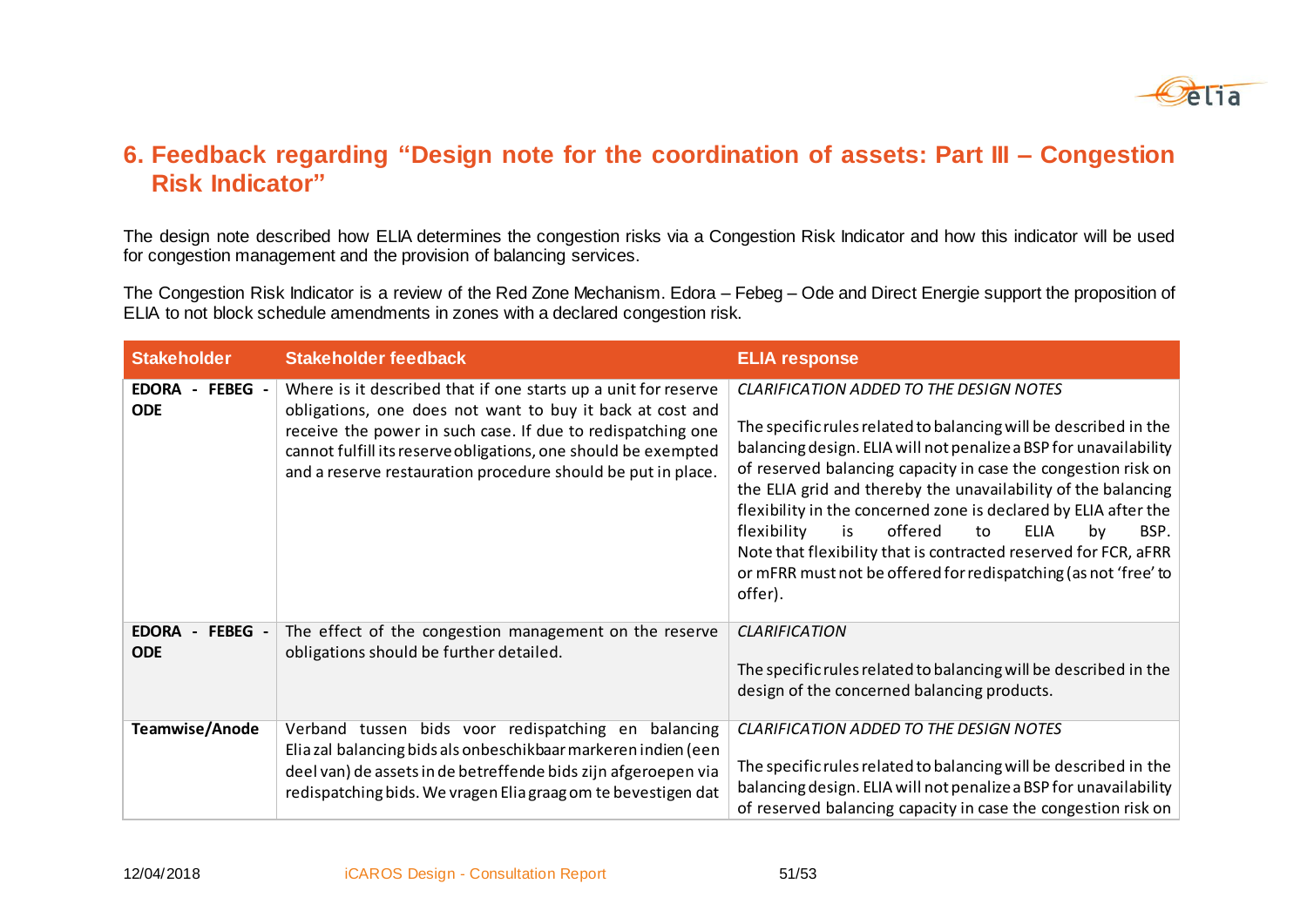

|                       | in zulke gevallen geen penalties zullen worden toegepast op<br>de FSP indien die hierdoor niet meer in staat zou zijn om de<br>gereserveerde reservevermogens ter beschikking te stellen.                                                                                                                                                                                                                                                                                                                                                                                                                                                                                                                                                                                                                                                                                                                                                                                                                                                                                                                                                               | the ELIA grid and thereby the unavailability of the balancing<br>flexibility in the concerned zone is declared by ELIA after the<br>flexibility is offered to ELIA by BSP.                                                                                                                                                                                                                                                                                                                                                                                        |
|-----------------------|---------------------------------------------------------------------------------------------------------------------------------------------------------------------------------------------------------------------------------------------------------------------------------------------------------------------------------------------------------------------------------------------------------------------------------------------------------------------------------------------------------------------------------------------------------------------------------------------------------------------------------------------------------------------------------------------------------------------------------------------------------------------------------------------------------------------------------------------------------------------------------------------------------------------------------------------------------------------------------------------------------------------------------------------------------------------------------------------------------------------------------------------------------|-------------------------------------------------------------------------------------------------------------------------------------------------------------------------------------------------------------------------------------------------------------------------------------------------------------------------------------------------------------------------------------------------------------------------------------------------------------------------------------------------------------------------------------------------------------------|
| <b>Direct Energie</b> | Financial compensation for filtered balancing<br>bids<br>In Design Notes Part III - Congestion Risk Indicator (p 16), Elia<br>indicates that there will be no compensation for balancing bid<br>made unavailable because causing an internal TSO congestion.<br>Direct Energie rejects the argument that compensation<br>principles must be harmonized at a European level because it<br>is the TSO responsibility to manage internal congestions, and<br>in any case the responsibility of the producer who will receive<br>less income if its plant is in a congested area. As there isn't<br>any investment signal to install a production mean, there<br>should be no reason a plant located in a congested area<br>should incur a discrimination in its flexibility income compared<br>another<br>plant<br>in<br>an<br>uncongested<br>to<br>area.<br>Direct Energie asks therefore that, as for redispatching of<br>intraday, that balancing bids remains available even with high<br>CRI, and if activated, that Elia, activates a counter<br>redispatching bid in the other way. If not possible, financial<br>compensation should be envisaged. | <b>CLARIFICATION</b><br>It is out-of-discussion that rules for compensation of non-<br>activated balancing energy need to be discussed on regional<br>level in order to ensure a level playing field for market<br>participants between countries.<br>Balancing bids are activated in real time. Therefore they<br>should be put ex ante on unavailable before listed in the<br>"regional" merit order list as there will be no time to take<br>corrective action in real time. This is even foreseen by the<br>Guideline on Electricity Balancing (Art. 29 §14). |
| <b>Febeliec</b>       | With respect to portfolio bids, Febeliec is worried about the<br>exclusion of all bids where even only one delivery point would<br>be in a zone with a high or medium CRI and hopes that the<br>proposed solution by Elia (p15) with the publication of the CRI<br>before Balancing Gate Closure Time will be sufficient for those<br>aggregators to change the composition of their portfolios by<br>excluding such delivery points, in order to avoid losing<br>liquidity on the markets and thus leading to higher overall<br>system costs.                                                                                                                                                                                                                                                                                                                                                                                                                                                                                                                                                                                                          | <b>CLARIFICATION</b><br>ELIA proposes to publish the CRI level after the Day-ahead<br>procedures on day D-1. ELIA will update the CRI levels during<br>Intraday. In general this should allow for sufficient time for<br>the BSP to adapt the bids when necessary.                                                                                                                                                                                                                                                                                                |